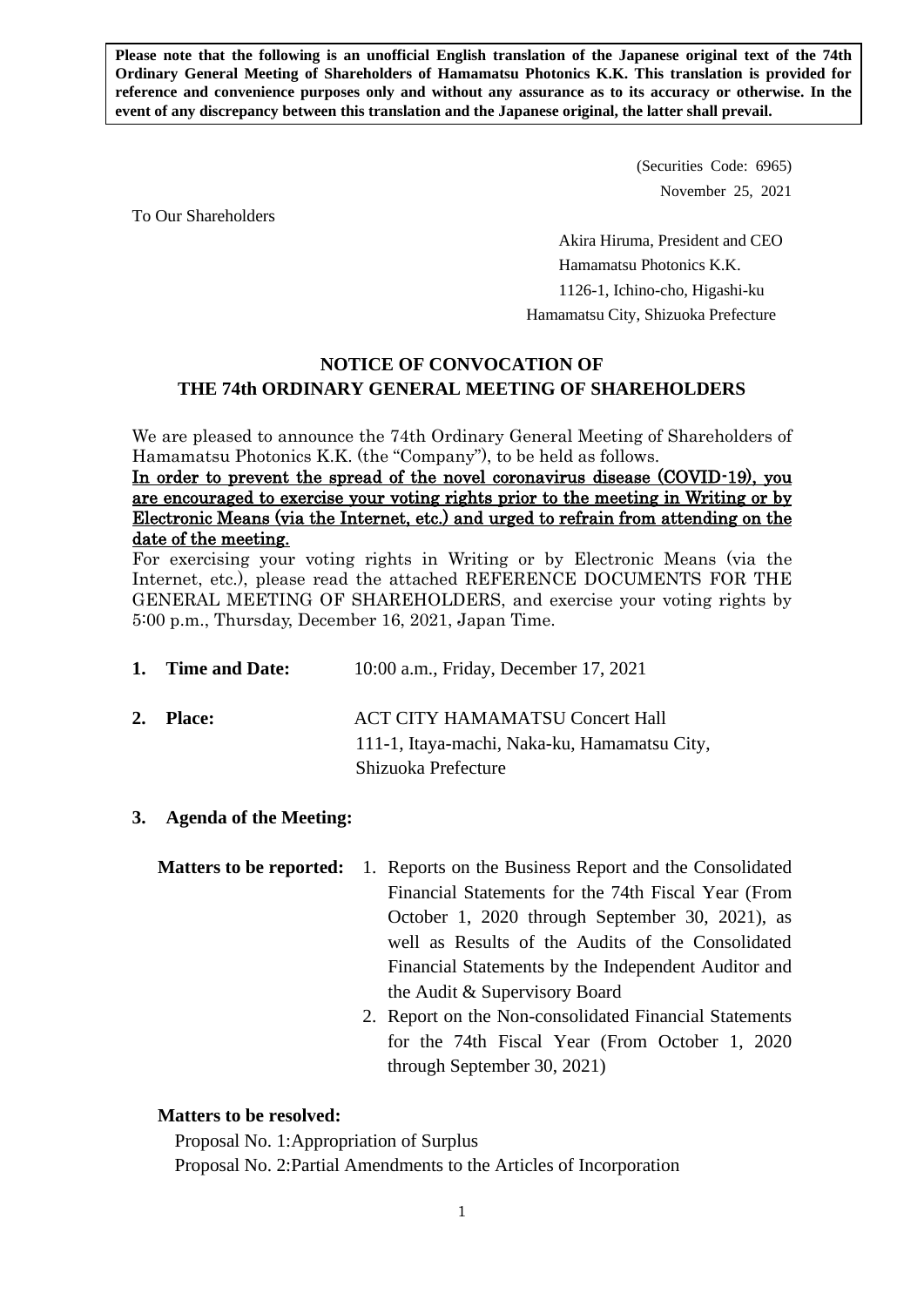Proposal No.3:Election of Ten(10) Directors Proposal No.4:Revision to Remuneration for Directors Proposal No.5:Revision to Remuneration for Audit & Supervisory Board Members

- 1. Please note that "Consolidated Statements of Changes in Net Assets and Notes to the Consolidated Financial Statements" of the Consolidated Financial Statements and "Non-consolidated Statements of Changes in Net Assets and Notes to the Non-consolidated Financial Statements" of the Non-consolidated Financial Statements, which are generally provided with this Notice of Convocation of the Ordinary General Meeting of Shareholders, are not attached herein. Instead, these are published on our website (https://www.hamamatsu.com/jp/ja/our-company/investor-relations/index.html) in accordance with the applicable laws and regulations and Article 15 of the Articles of Incorporation (Japanese only).
- 2. If any amendment is made to the REFERENCE DOCUMENTS FOR THE GENERAL MEETING OF SHAREHOLDERS or any attachments, the amended information will be posted on our website (https://www.hamamatsu.com/jp/ja/our-company/investor-relations/index.html).

### 1. Requests to Shareholders

- ・Regardless of your own state of health, you are urged to refrain from attending on the date of the meeting.
- ・To exercise your voting rights for this General Meeting of Shareholders, please consider exercising your voting rights in writing or via the Internet, etc. beforehand instead of attending the meeting in person.

### 2. Requests to Shareholders Attending the Meeting

- ・We ask for your cooperation in wearing a face mask, disinfecting your hands using alcohol disinfectant and other measures.
- ・The Company will check the body temperature of attendees using a thermograph before they approach the reception table. Persons who are found to have a fever of 37.5°C or higher may be refused entry. In addition, please note that persons who show signs of not being well may be refused entry or be asked to leave the venue. Thank you for your understanding in advance.
- ・We will have significantly fewer chairs than normal at this year's meeting because we will need to space them out inside the venue. As a result, it is possible that not everyone who comes to the meeting will be able to enter the venue.
- ・The Company intends to make the meeting's proceedings shorter than usual. Questions from shareholders will be limited to one question per shareholder. Thank you for your understanding in advance.

# Note: The provision of gifts, serving of beverages and exhibits of the Company's products have been canceled.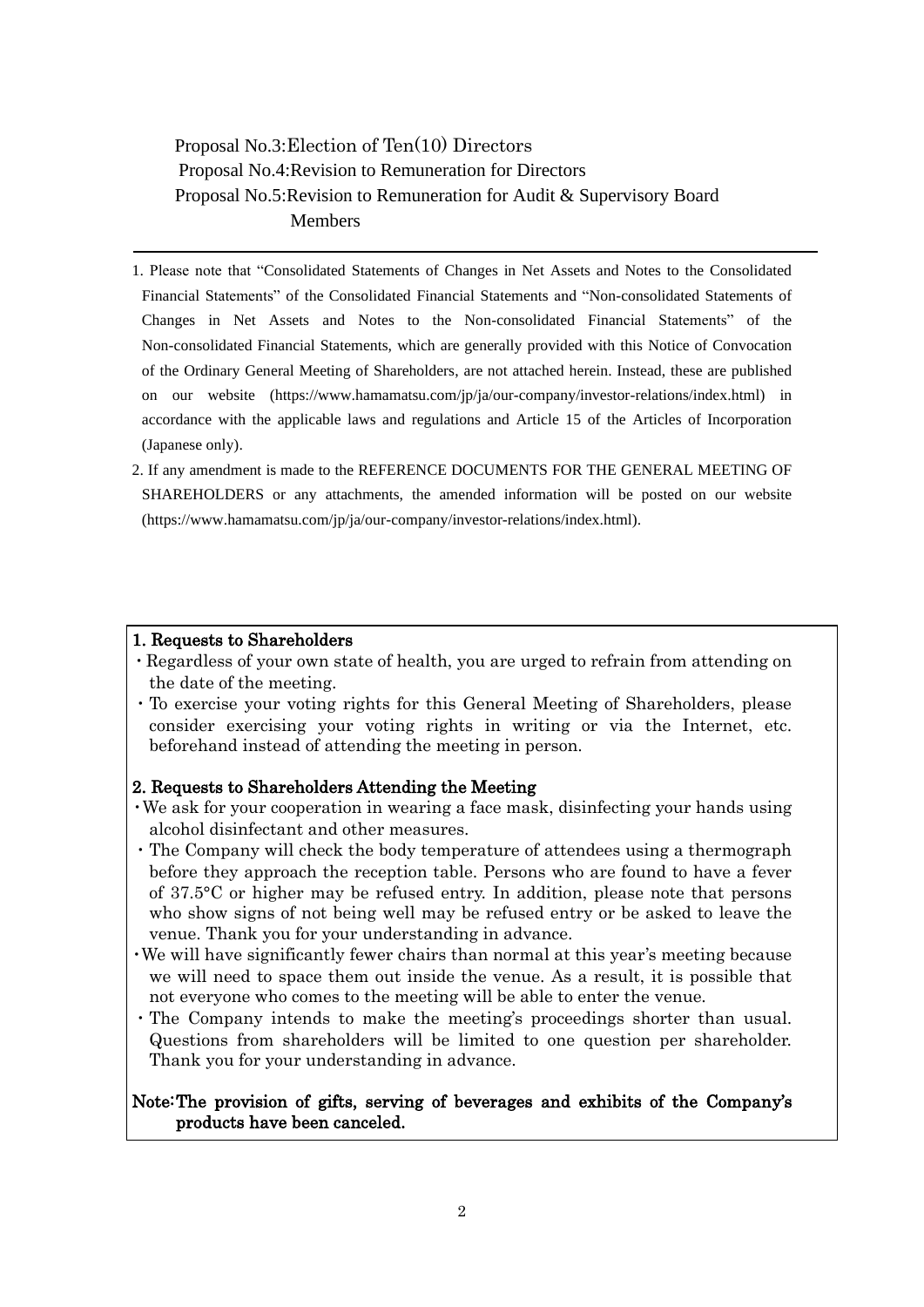### ◼ **Guide to the Exercise of Voting Rights**



#### **For those attending the meeting in person**

**Please present the enclosed Voting Rights Exercise Form at the reception desk upon arrival at the meeting. (Reception starts at 9:00 a.m.)** For the purpose of resource-saving, please bring this notice with you.



### **For those exercising voting rights in writing**

#### **Please indicate your approval or disapproval on the enclosed Voting Rights Exercise Form, and return it.**

If there is no indication of approval or disapproval of the proposal, the Company shall deem that you have indicated your approval of the proposal. **[Voting Rights Exercise Form must reach us by 5:00 p.m., Thursday, December 16, 2021, Japan Time]**



**For those exercising voting rights via the Internet, etc. Please access the Website for the Exercise of Voting Rights (https://www.web54.net) and exercise voting rights.** You will need the Voting Rights Exercise Code and Password, both of which

are indicated on the Voting Rights Exercise Form, to indicate your approval or disapproval by following the instructions displayed on the screen. **[Exercise your voting rights by 5:00 p.m., Thursday, December 16, 2021, Japan Time]**

**System Maintenance Alert:**

**The Proxy Voting Website will be inaccessible between Saturday, November 27th at 5:00 AM and Monday, November 29th at 5:00 AM.**

- 1. If you wish to exercise your voting rights by proxy on the day of the general meeting of shareholders, you may entrust its exercise to a single shareholder other than you who is also a shareholder of the Company with voting rights. In this case, a document certifying the relevant power of representation shall be presented together with your Voting Rights Exercise Form.
- 2. If you have exercised your voting rights more than once via the Internet, etc., only the final exercise of the voting rights shall be deemed effective.
- 3. If you have exercised your voting rights both in writing and via the Internet, etc., only the exercise of the voting rights via the Internet, etc. shall be deemed effective.

#### ⚫ You may use a personal computer or smartphone.

- Please be aware that, depending on your Internet connection environment, you may not be able to use the voting website (e.g. if you connect to the Internet via a firewall, etc., have anti-virus software installed or use a proxy server, etc.).
- ⚫ The website is inaccessible from mobile phones.
- ⚫ You will need the Voting Rights Exercise Code and Password, both of which are indicated on the right-hand side of the enclosed Voting Rights Exercise Form, to exercise your voting rights via the Internet, etc. The code and password are applicable only for this General Meeting of Shareholders. Your password will be locked and rendered invalid after certain incorrect password attempts. If you wish to create a new one, please follow the guidance on the screen appearing on the Website for the Exercise of Voting Rights.
- ⚫ Please be noted that any fees incurred by Internet access (access fees to Internet service providers, telecommunications fees, etc.) are the responsibility of shareholders.

#### **If you have any questions, please feel free to contact the Stock Transfer Agency Web Support. Sumitomo Mitsui Trust Bank, Limited Stock Transfer Agency Web Support Telephone: 0120-652-031 Business hours: 9:00 – 21:00 (toll free within Japan)**

#### ◼ **To Institutional Investors:**

You can use the platform for electronic exercise of voting rights for institutional investors managed by Investor Communications Japan, Inc.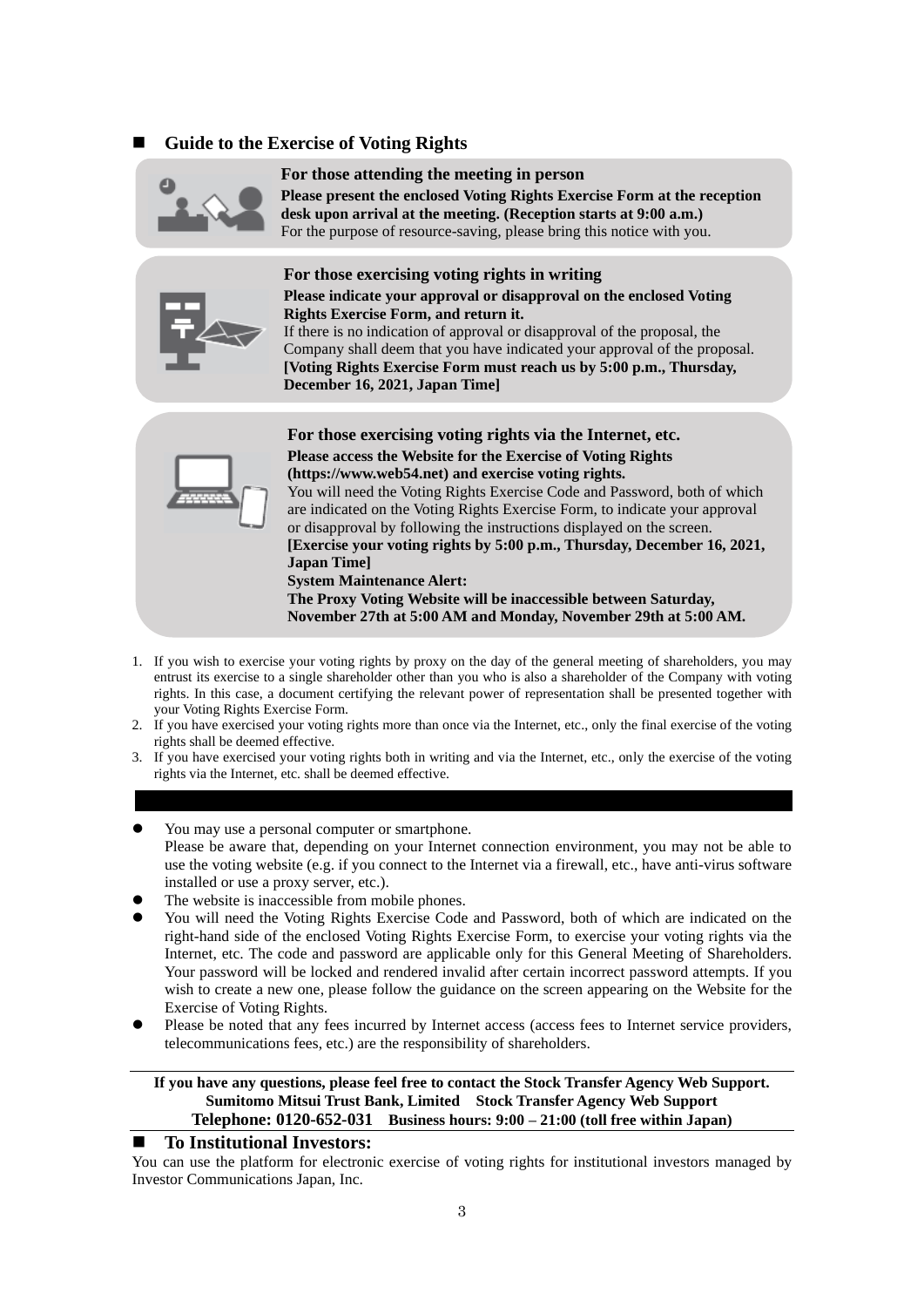# **REFERENCE DOCUMENTS FOR THE GENERAL MEETING OF SHAREHOLDERS**

#### **Proposals and References**

#### **Proposal No. 1: Appropriation of Surplus**

The Company hereby proposes to appropriate the surplus as described below.

1. Matters Regarding Fiscal Year-end Dividend

The Company places the highest priority on distribution of results through dividends as a measure of returning profits to shareholders. Our basic dividend strategy outlines steadily increasing dividends through continuous growth in earnings per share by enhancing and strengthening its corporate earning capacity based on a long-term perspective. Furthermore, its policy is to achieve the stable increase of dividends, with dividend payout ratio of around 30% of profit attributable to owners of parent.

On the other hand, to maintain its competitiveness based on advanced technical capabilities as the leading company in photonics, the Company believes long-term investment will be essential for the research and development necessary to achieve long-term growth of our corporate value and creation of the photon-based industries. To accomplish this, the Company also recognizes the importance of ensuring a certain level of funds on hand to provide for research and development investment and for capital investment. In addition, while the Company also regards funds on hand as a bulwark against earthquakes and other natural disasters and maintains a high level of retained earnings, it recognizes such funds contribute to the further enhancement of corporate value through business investment for the development of highly competitive future products.

Based on the above policy and a comprehensive review of various factors including its financial results, the Company proposes a year-end dividend of 28 yen per share. The amount of annual dividend will be 48 yen per share including an interim dividend of 20 yen we have already paid ,which is 8 yen more than that for the previous fiscal year.

- (1) Type of property for dividends: Cash
- (2) Allotment of property for dividends and total amount thereof: 28 yen per share of common stock of the Company for a total of 4,342,693,488 yen
- (3) Effective date for distribution of dividends from surplus: December 20, 2021
- 2. Other Matters Regarding Appropriation of Surplus

To reinforce its management base to prepare for business developments in the future while preparing for providing stable dividends to shareholders, the Company proposes to make an account transfer as follows.

| (1) | Item of surplus to be increased and amount thereof. |                   |  |
|-----|-----------------------------------------------------|-------------------|--|
|     | General reserve:                                    | 5,000,000,000 yen |  |
|     | Reserve for dividends:                              | 2,500,000,000 yen |  |
| (2) | Item of surplus to be decreased and amount thereof: |                   |  |
|     | Retained earnings brought forward:                  | 7,500,000,000 yen |  |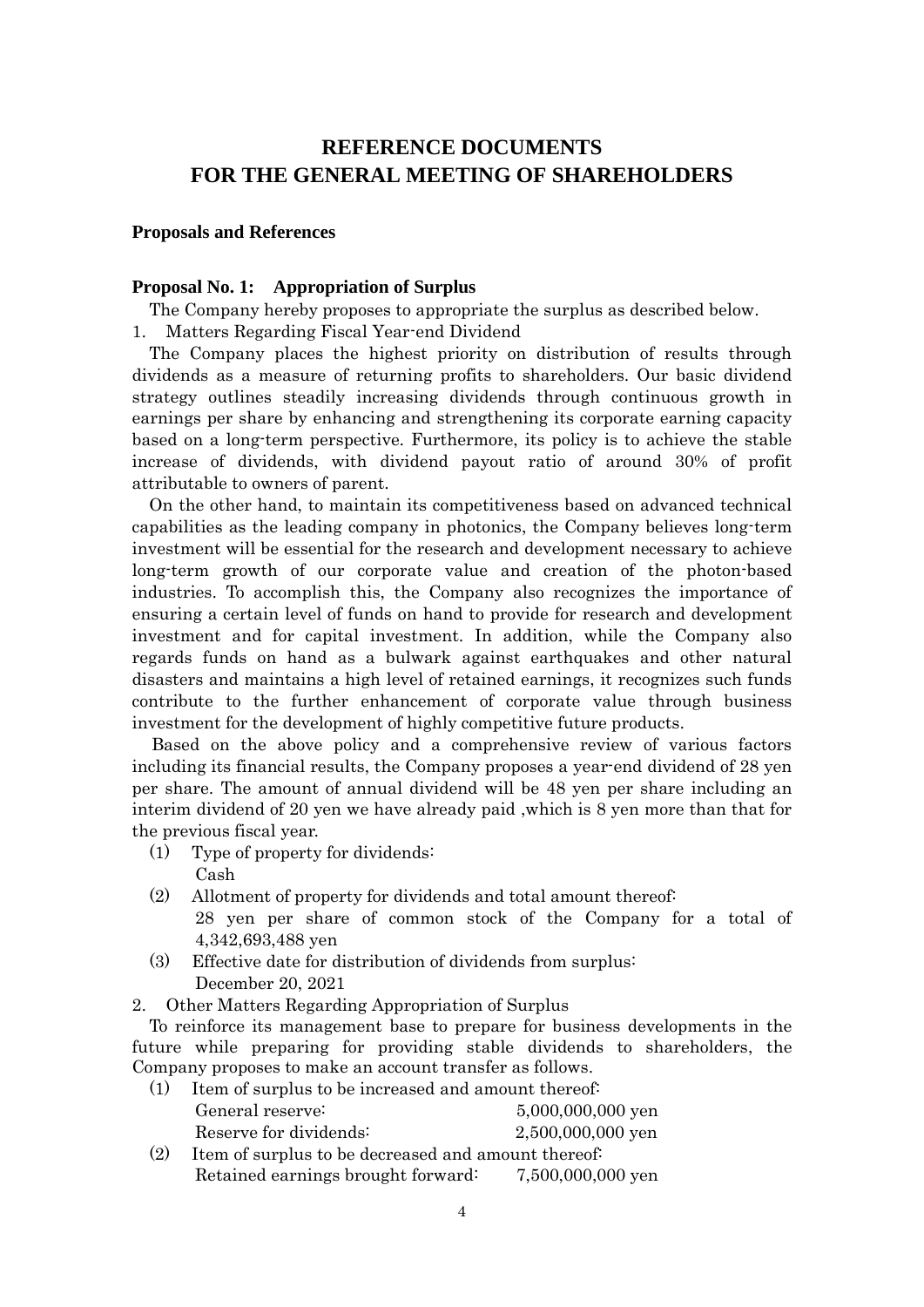Proposal No. 2: Partial Amendments to the Articles of Incorporation

1. Reasons for the Amendments

Aiming to build a management structure that can quickly respond to changes in the Company's operating environment, clarify the responsibility of management and further strengthen corporate governance by increasing the number of opportunities for gaining the trust of our shareholders, the Company will change the terms of office for Directors from two (2) years to one (1) year and delete the provisions related to adjusting terms of office.

2. Details of the Amendments

The details of the amendments are as follows:

(The underlined parts indicate the amendments.)

| <b>Current Articles of Incorporation</b>   | Proposed change                           |  |  |
|--------------------------------------------|-------------------------------------------|--|--|
| Article 20 Terms of Office                 | Article 20 Terms of Office                |  |  |
| 1 The terms of office of Directors of the  | 1 The terms of office of Directors of the |  |  |
| Company shall continue until the           | Company shall continue until the          |  |  |
| conclusion of the Ordinary General         | conclusion of the Ordinary General        |  |  |
| Meeting of Shareholders for the last       | Meeting of Shareholders for the last      |  |  |
| fiscal year which ends within two          | fiscal year which ends within one         |  |  |
| (2) years from the time of their election. | (1) year from the time of their election. |  |  |
|                                            |                                           |  |  |
| 2 The term of office of a Director who is  | (delete)                                  |  |  |
| elected as a substitute or<br>as an        |                                           |  |  |
| additional member of the Board shall       |                                           |  |  |
| continue until expiration of the terms     |                                           |  |  |
| of office of other incumbent Directors.    |                                           |  |  |
|                                            |                                           |  |  |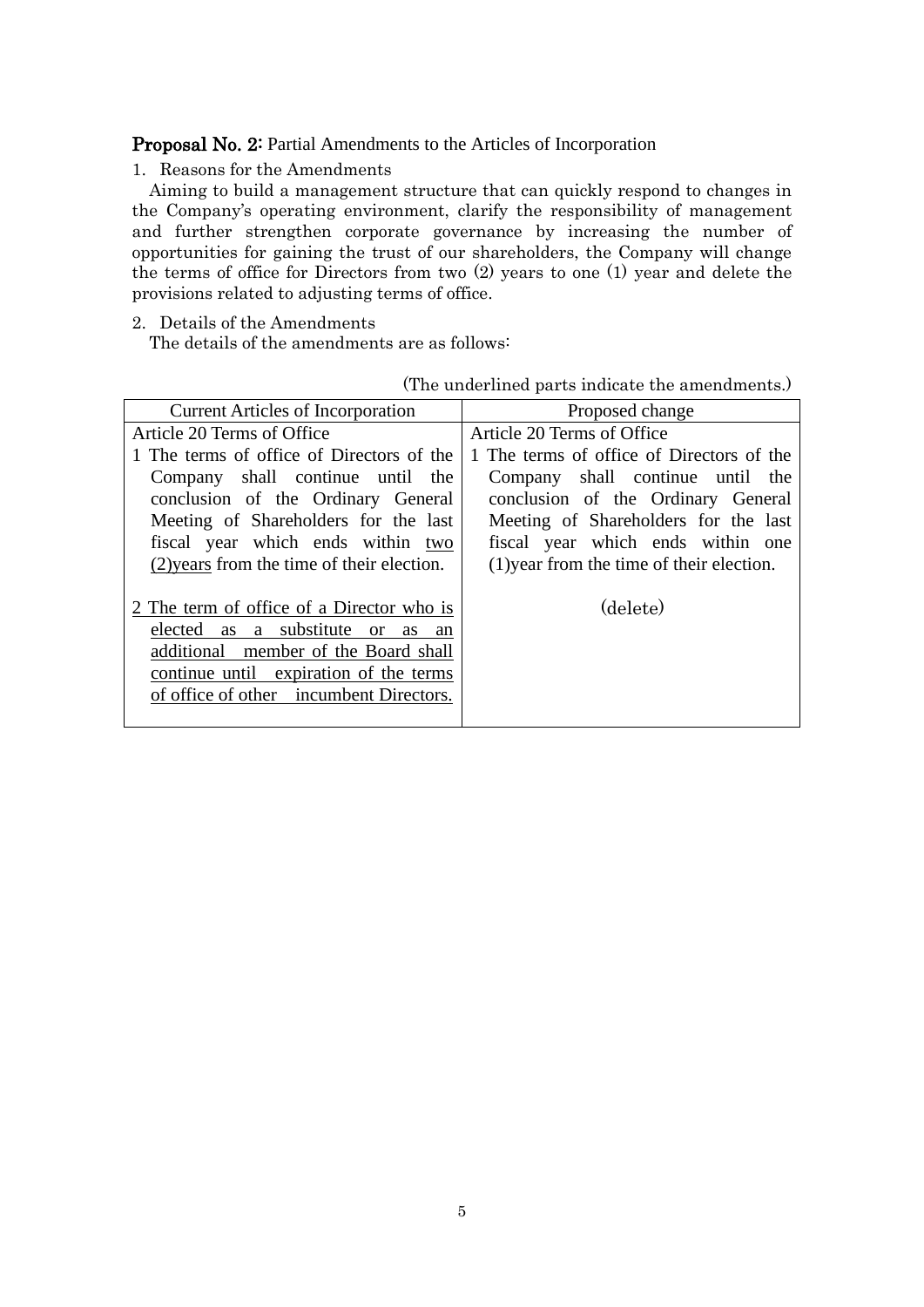### Proposal No. 3: Election of Ten (10) Directors

The terms of office of all 11 current Directors will expire at the conclusion of this Ordinary General Meeting of Shareholders. Accordingly, it is proposed that ten (10) Directors be elected.

The nominations of the candidates for Director have passed through the deliberation process of the Nomination and Compensation Committee, a majority of whose members are Outside Directors.

No. Name Positions and Responsibilities in the Company Attendanc e at Board of **Directors** meetings 1 Reelection Akira Hiruma Representative Director and President Chief Executive Officer 16/16 (100%) 2 Reelection Kenii Suzuki Representative Director and Vice President Chief Operating Officer 16/16 (100%) 3 Reelection Tadashi Maruno Director Managing Executive Officer Division Director, Systems Division 16/16 (100%) 4 Reelection Kenji Yoshida Director Managing Executive Officer Division Director, Administration Headquarters 16/16 (100%) 5 Reelection Takayuki Suzuki Director Managing Executive Officer Division Director, Solid State Division 16/16 (100%) 6 Reelection Hisaki Kato Director Managing Executive Officer Division Director, Electron Tube Division 16/16 (100%) 7 Reelection Kashiko Kodate [Outside] [Independe nt] Director  $\frac{15/16}{(1000)}$  $(94% )$ 8 Reelection Ken Koibuchi [Outside] [Independe Director 16/16 nt] (100%) 9 Reelection Kazue Kurihara [Outside] [Independe Director 13/13 nt] (100%) 10 New election Takuo Hirose [Outside] [Independe nt] – –

The candidates for Director are as follows.

Note: The attendance record for Kazue Kurihara is her attendance after she assumed office as Director on December 18, 2020.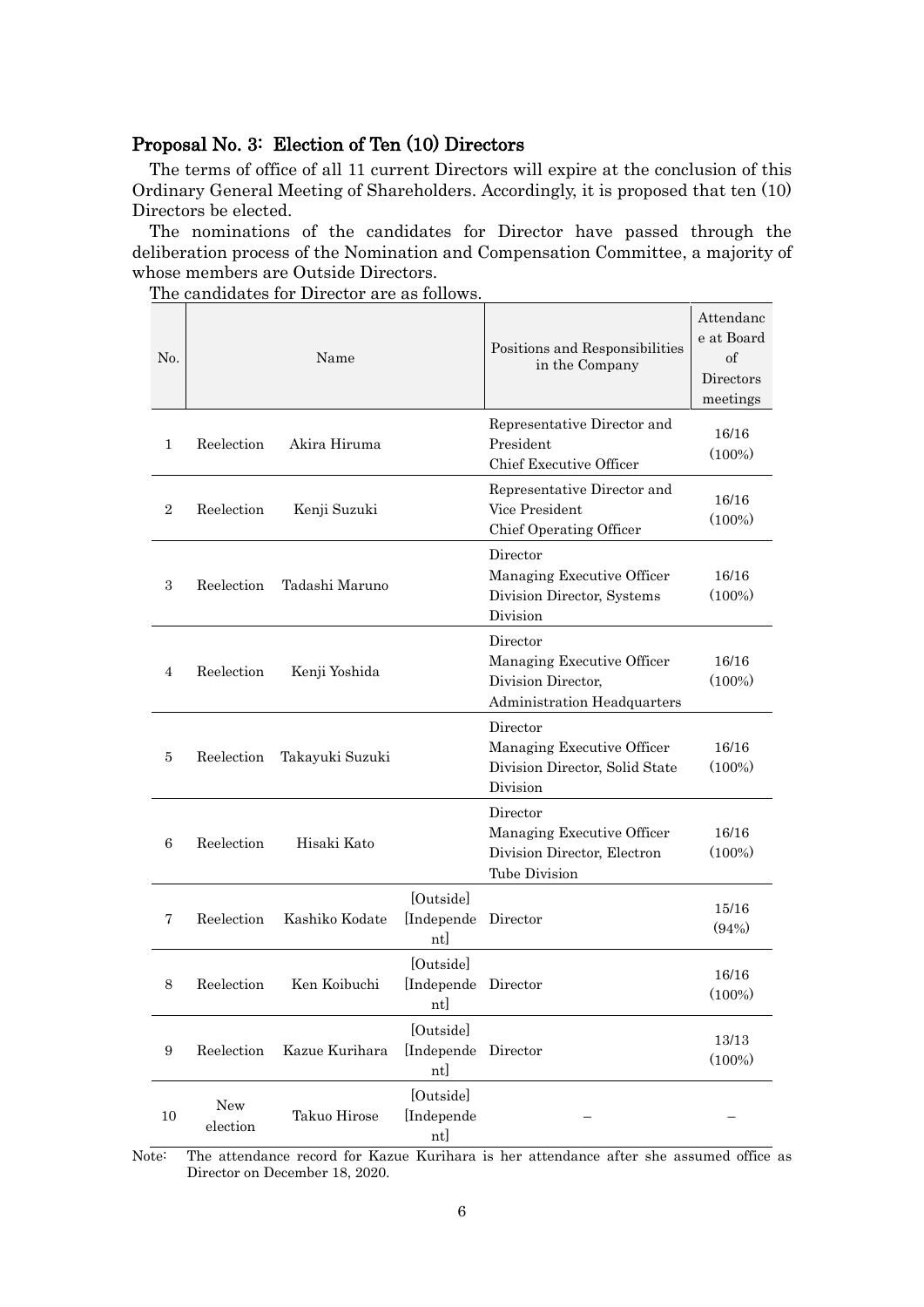

Number of shares of the Company held 157,787

Attendance at Board of Directors meetings 16/16 (100%)

| No. 1     | Akira Hiruma (November 10, 1956)                                  |  |  |  |
|-----------|-------------------------------------------------------------------|--|--|--|
|           | [Reelection]                                                      |  |  |  |
|           | Brief History, and Positions and Responsibilities in the Company  |  |  |  |
| Oct. 1984 | Joined the Company                                                |  |  |  |
| Oct. 2005 | President, Hamamatsu Corporation                                  |  |  |  |
| Dec. 2009 | Representative Director and President of the Company<br>(present) |  |  |  |
| Dec. 2020 | Chief Executive Officer (present)                                 |  |  |  |
|           |                                                                   |  |  |  |

Chairman of the Nomination and Compensation Committee

#### Significant Positions Concurrently Held

Director and President, Photonics Management Corp. Director, Hamamatsu Corporation Director, Photonics Management Europe S.R.L. Chairman, Beijing Hamamatsu Photon Techniques, Inc. Chairman, Hamamatsu Photonics (China) Co., Ltd. Director and President, Research Foundation for Opto-Science and Technology President, Hamamatsu Medical Photonics Foundation President, The Graduate School for the Creation of New Photonics Industries

#### Reason for nomination as a candidate for Director

The Company proposes the reelection of Akira Hiruma as a Director. He has accumulated extensive business experience cultivated through operations in overseas subsidiaries over many years. In addition, he has appropriately made decisions on important matters in management, supervised business execution and performed other roles as Representative Director and President since December 2009, and he has been contributing to the stable and sustainable development of the Group.

The Company is convinced he is a suitable candidate to carry out management trusted by stakeholders that will contribute to improving our corporate value based on his experience and knowledge.

### Special interest relationship between the Company and the candidate for **Director**

Akira Hiruma concurrently serves as

- 1) Chairman, Beijing Hamamatsu Photon Techniques, Inc., which has transactional relationships with the Company such as sales and purchase of electronic components.
- 2) Director and President, Research Foundation for Opto-Science and Technology, which has transactional relationships with the Company such as monetary contributions.
- 3) President, Hamamatsu Medical Photonics Foundation, which has transactional relationships with the Company such as monetary contributions and building rental.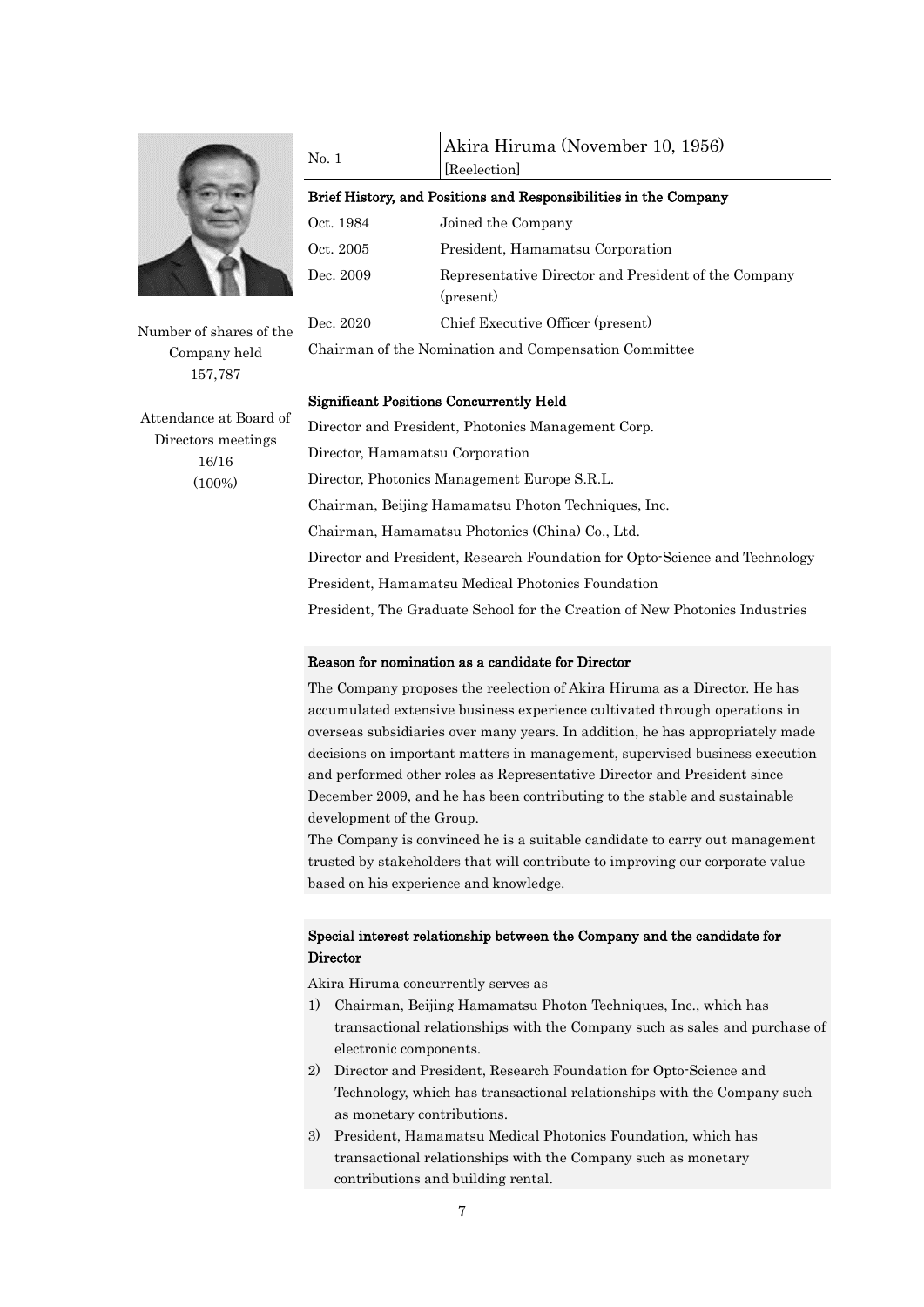4) President, The Graduate School for the Creation of New Photonics Industries, which has transactional relationships with the Company such as monetary contributions and sales of electronic components.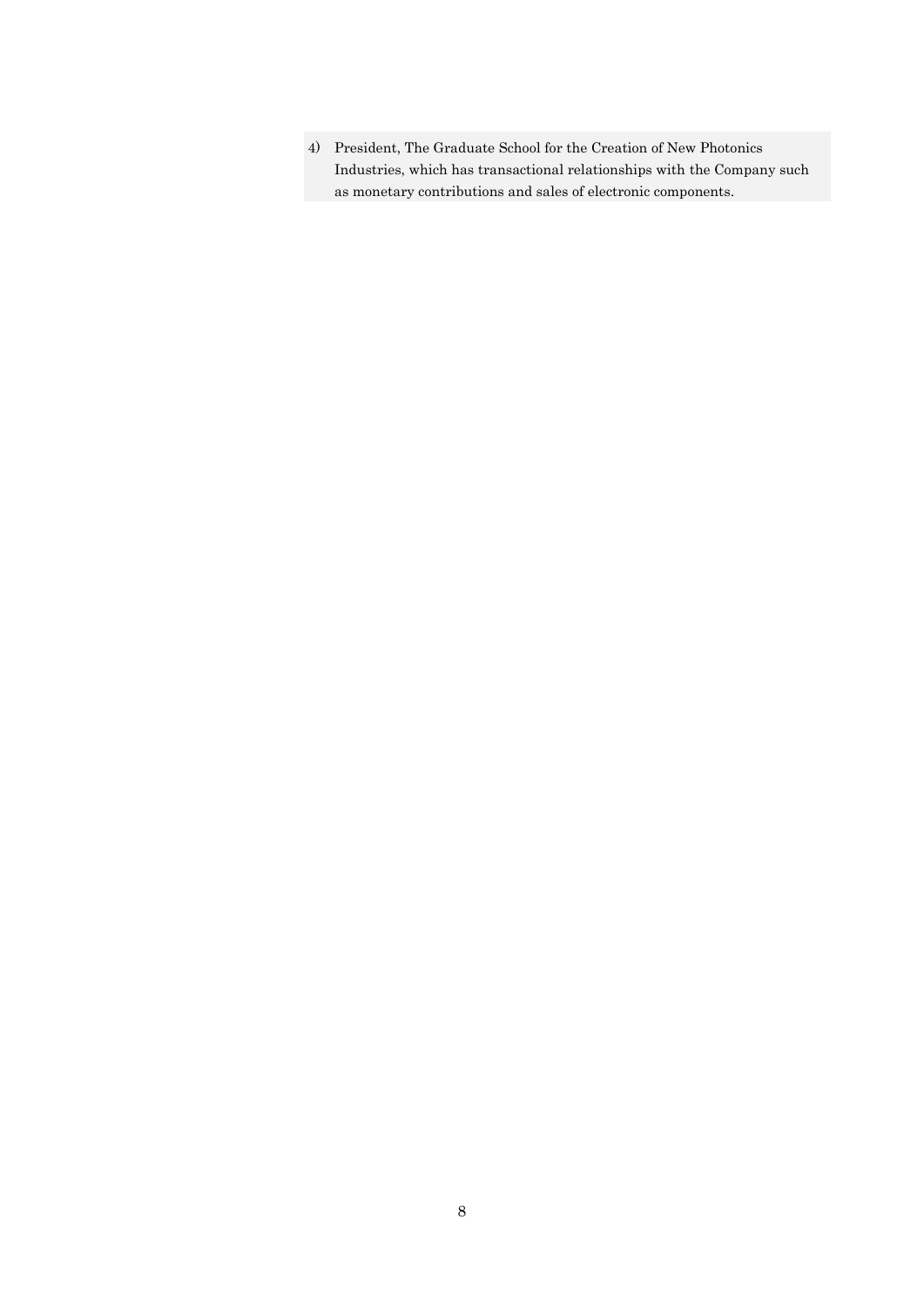

Number of shares of the Company held 84,866

Attendance at Board of Directors meetings 16/16 (100%)

# No. 2 Kenji Suzuki (March 22, 1948) [Reelection] Brief History, and Positions and Responsibilities in the Company Mar. 1966 Joined the Company Dec. 2009 Director Dec. 2012 Managing Director Dec. 2017 Division Director, Electron Tube Division Jun. 2019 Representative Director and Vice President (present) Dec. 2020 Chief Operating Officer (present) Member of the Nomination and Compensation Committee

#### Reason for nomination as a candidate for Director

The Company proposes the reelection of Kenji Suzuki as a Director. He has accumulated a wealth of business experience and expertise mainly in the Electron Tube business. Currently, he is responsible for management of the Group as Representative Director and Vice President, and Chief Operating Officer.

The Company is convinced he is a suitable candidate to carry out management trusted by stakeholders that will contribute to improving our corporate value based on his experience and knowledge.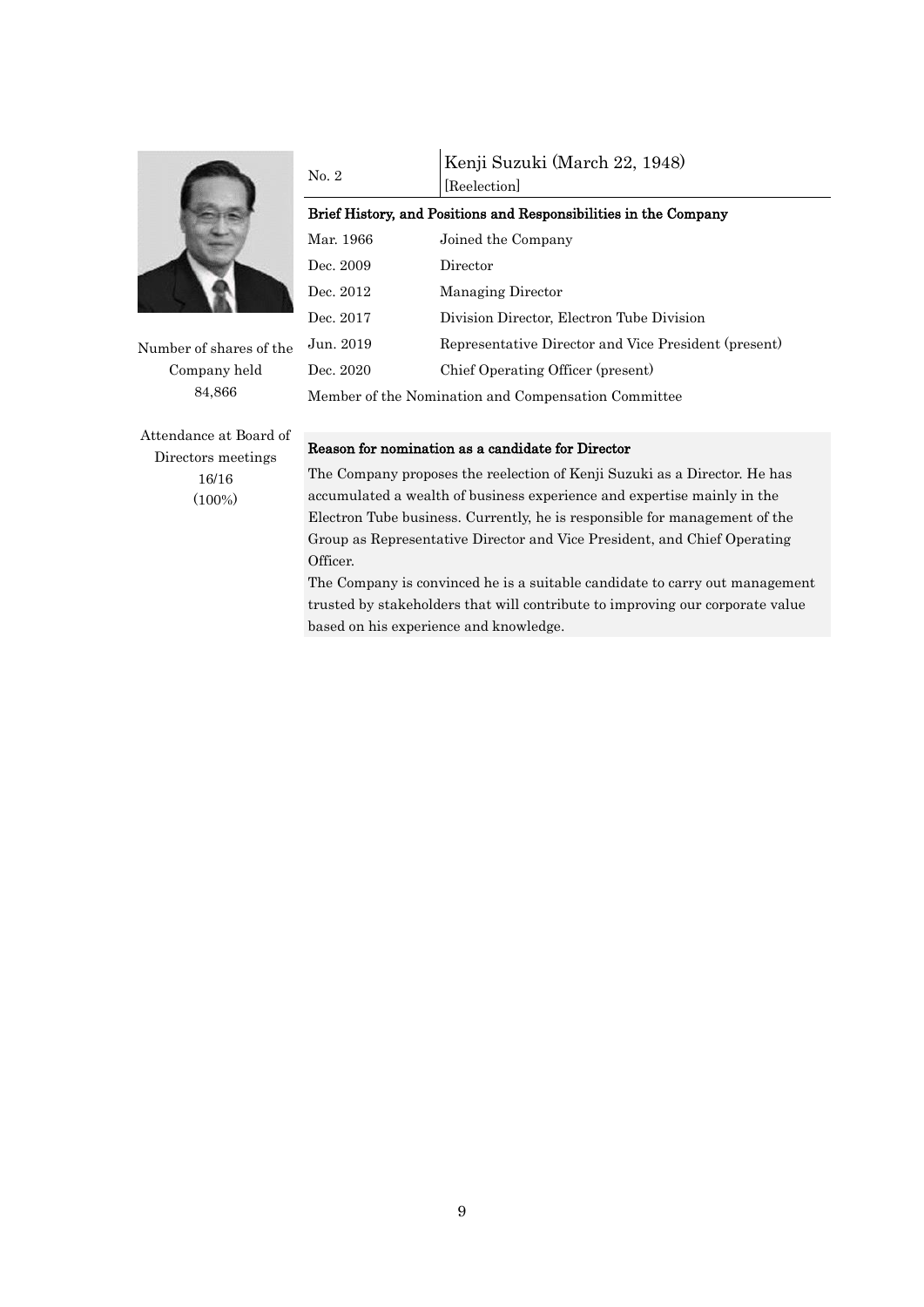

Number of shares of the Company held 8,563

No. 3 Tadashi Maruno (October 6, 1960) [Reelection] Brief History, and Positions and Responsibilities in the Company Apr. 1983 Joined the Company Oct. 2014 General Manager, Systems Designing Division Dec. 2017 Director Division Director, Systems Division (present) Dec. 2019 Managing Director Dec. 2020 Director (present) Managing Executive Officer (present)

Attendance at Board of Directors meetings 16/16 (100%)

#### Significant Positions Concurrently Held

Director, Hamamatsu Corporation

#### Reason for nomination as a candidate for Director

The Company proposes the reelection of Tadashi Maruno as a Director. He has accumulated a wealth of business experience and expertise mainly in the Imaging and Measurement Instruments business. Currently, he is responsible for management of the Group and oversees the Imaging and Measurement Instruments business as Director, Managing Executive Officer, and Division Director, Systems Division.

The Company is convinced he is a suitable candidate to carry out management trusted by stakeholders that will contribute to improving our corporate value based on his experience and knowledge.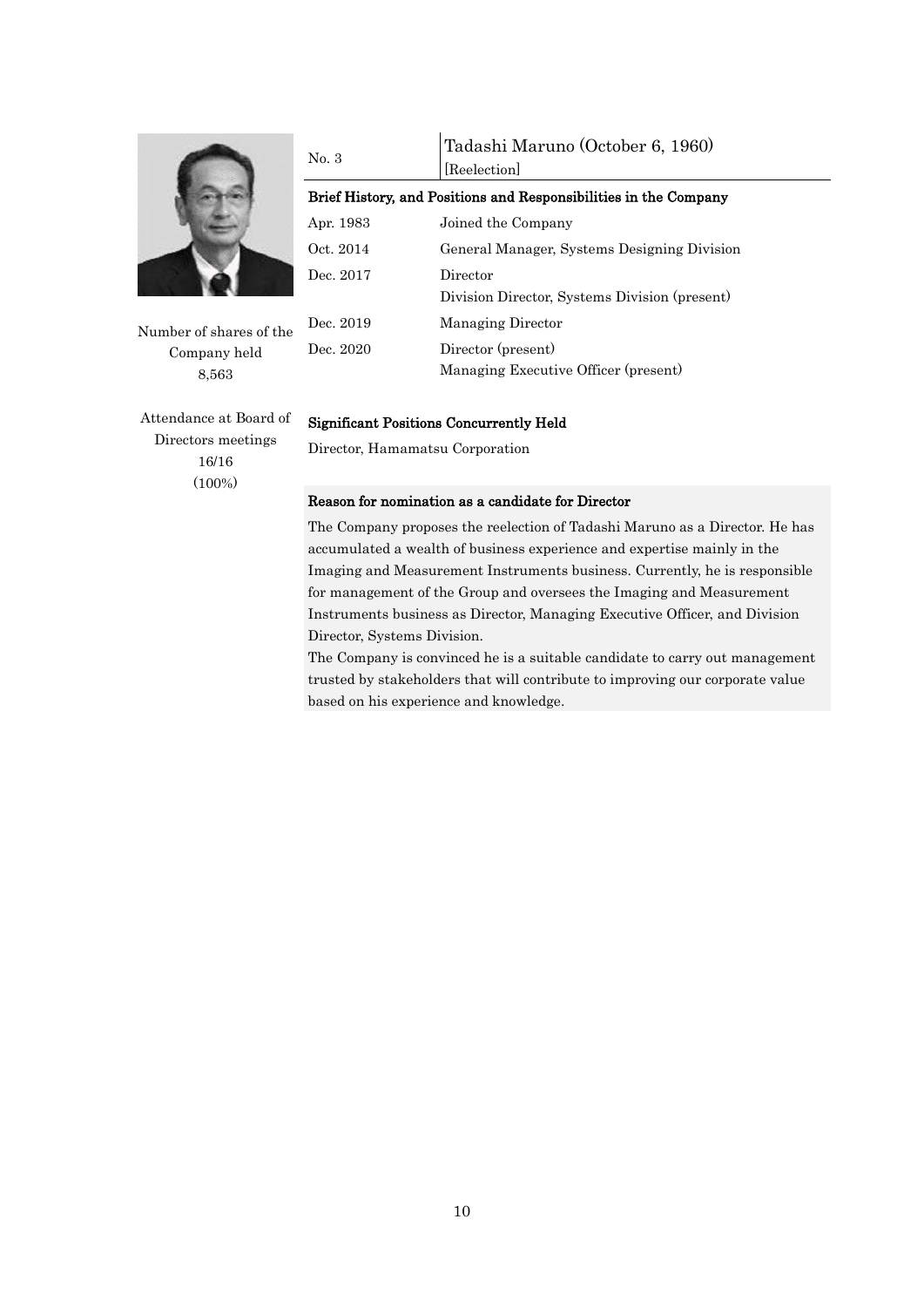

Number of shares of the Company held 99,674

Attendance at Board of Directors meetings 16/16 (100%)

#### No. 4 Kenji Yoshida (December 15, 1948) [Reelection]

Brief History, and Positions and Responsibilities in the Company Mar. 1971 Joined the Company Jun. 1997 General Manager, President Office Dec. 2010 Director Dec. 2012 Managing Director Dec. 2013 Director, Administrative Division Oct. 2017 Division Director, Administration Headquarters (present) Dec. 2020 Director (present) Managing Executive Officer (present)

#### Reason for nomination as a candidate for Director

The Company proposes the reelection of Kenji Yoshida as a Director. He has accumulated a wealth of business experience and expertise mainly in administration in addition to extensive business experience cultivated through operations in overseas subsidiaries. Currently, he is responsible for management of the Group and oversees Administrative Divisions as Director, Managing Executive Officer, and Division Director, Administration Headquarters.

The Company is convinced he is a suitable candidate to carry out management trusted by stakeholders that will contribute to improving our corporate value based on his experience and knowledge.

### Special interest relationship between the Company and the candidate for **Director**

Kenji Yoshida concurrently serves as President, Photonics Group Health Insurance Association, which has transactional relationships with the Company such as building rental.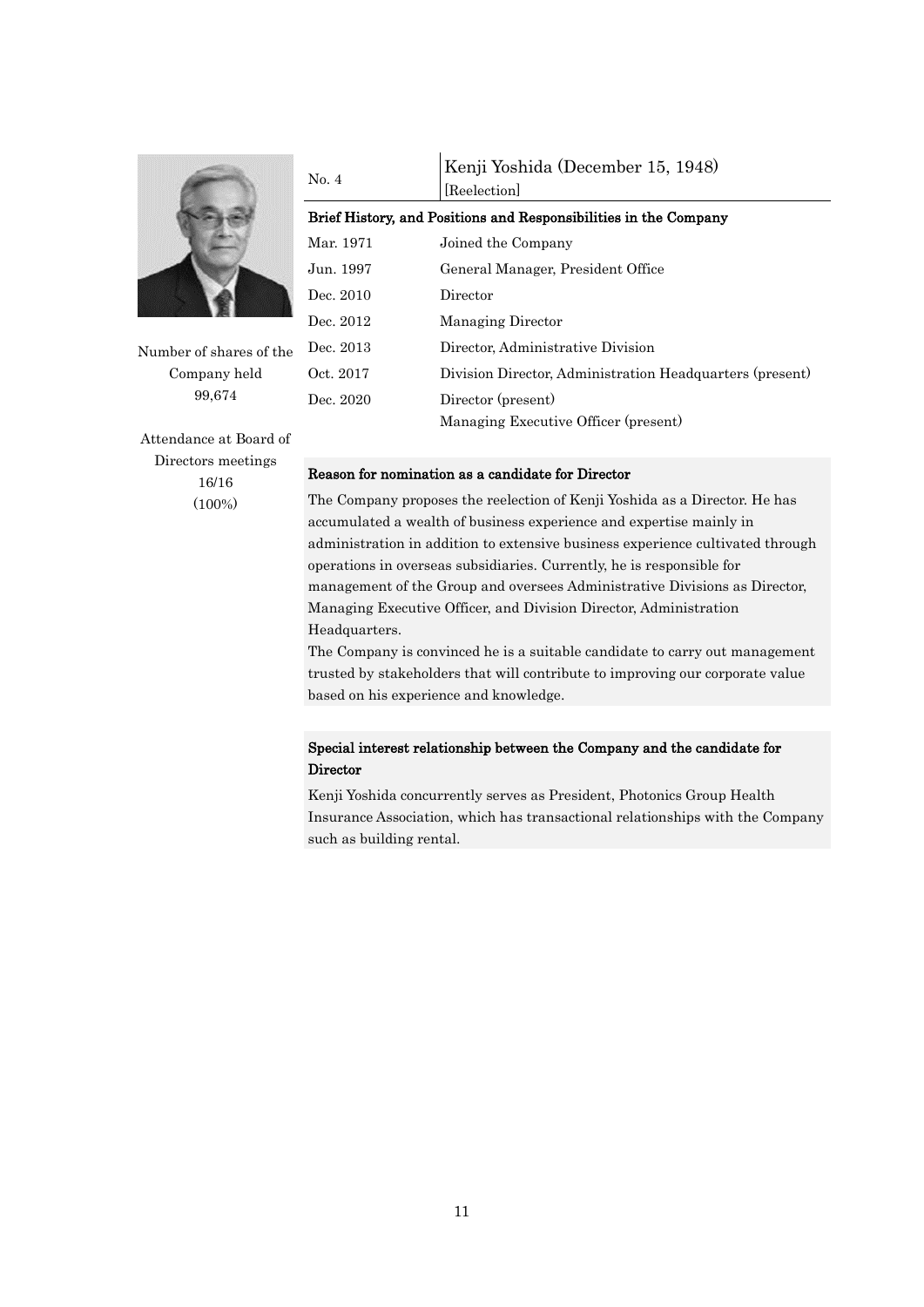

Number of shares of the Company held 4,321

| No. 5                                                            | Takayuki Suzuki (October 8, 1961)<br>[Reelection]   |  |  |  |
|------------------------------------------------------------------|-----------------------------------------------------|--|--|--|
| Brief History, and Positions and Responsibilities in the Company |                                                     |  |  |  |
| Jul. 1989                                                        | Joined the Company                                  |  |  |  |
| Oct. 2016                                                        | General Manager, The 3rd Mfg., Solid State Division |  |  |  |
| Oct. 2017                                                        | Deputy Division Director, Solid State Division      |  |  |  |
| Dec. 2017                                                        | Director                                            |  |  |  |
| Dec. 2019                                                        | Managing Director                                   |  |  |  |
| Dec. 2020                                                        | Director (present)                                  |  |  |  |
|                                                                  | Managing Executive Officer (present)                |  |  |  |
|                                                                  | Division Director, Solid State Division (present)   |  |  |  |

Attendance at Board of Directors meetings 16/16 (100%)

#### Significant Positions Concurrently Held

Director, Hamamatsu Corporation

#### Reason for nomination as a candidate for Director

The Company proposes the reelection of Takayuki Suzuki as a Director. He has accumulated a wealth of business experience and expertise mainly in the Opto-semiconductor business. Currently, he is responsible for management of the Group and oversees the Opto-semiconductor business as Director, Managing Executive Officer, and Division Director, Solid State Division. The Company is convinced he is a suitable candidate to carry out management

trusted by stakeholders that will contribute to improving our corporate value based on his experience and knowledge.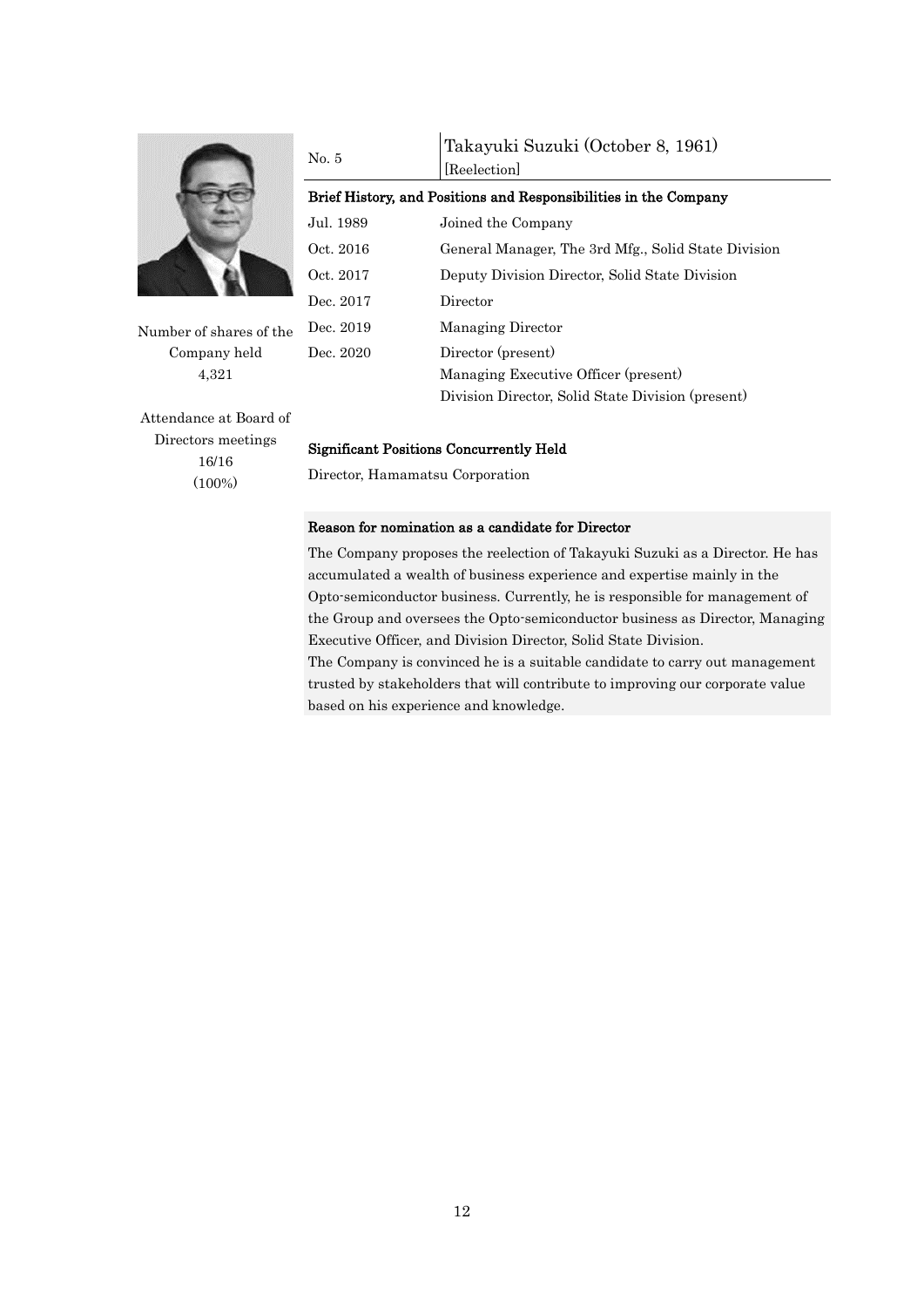

Number of shares of the Company held 7,718

Attendance at Board of Directors meetings 16/16 (100%)

| No. 6                                                            | Hisaki Kato (May 7, 1957)<br>[Reelection]             |  |  |  |  |
|------------------------------------------------------------------|-------------------------------------------------------|--|--|--|--|
| Brief History, and Positions and Responsibilities in the Company |                                                       |  |  |  |  |
| Mar. 1981                                                        | Joined the Company                                    |  |  |  |  |
| Oct. 2012                                                        | General Manager, The 1st Mfg., Electron Tube Division |  |  |  |  |
| Jan. 2018                                                        | Deputy Division Director, Electron Tube Division      |  |  |  |  |
| Dec. 2018                                                        | Director (present)                                    |  |  |  |  |
| Dec. 2020                                                        | Managing Executive Officer (present)                  |  |  |  |  |
|                                                                  | Division Director, Electron Tube Division (present)   |  |  |  |  |

#### Reason for nomination as a candidate for Director

The Company proposes the reelection of Hisaki Kato as a Director. He has accumulated a wealth of business experience and expertise mainly in the Electron Tube business. Currently, he is responsible for management of the Group and oversees the Electron Tube business as Director, Managing Executive Officer, and Division Director, Electron Tube Division. The Company is convinced he is a suitable candidate to carry out management trusted by stakeholders that will contribute to improving our corporate value based on his experience and knowledge.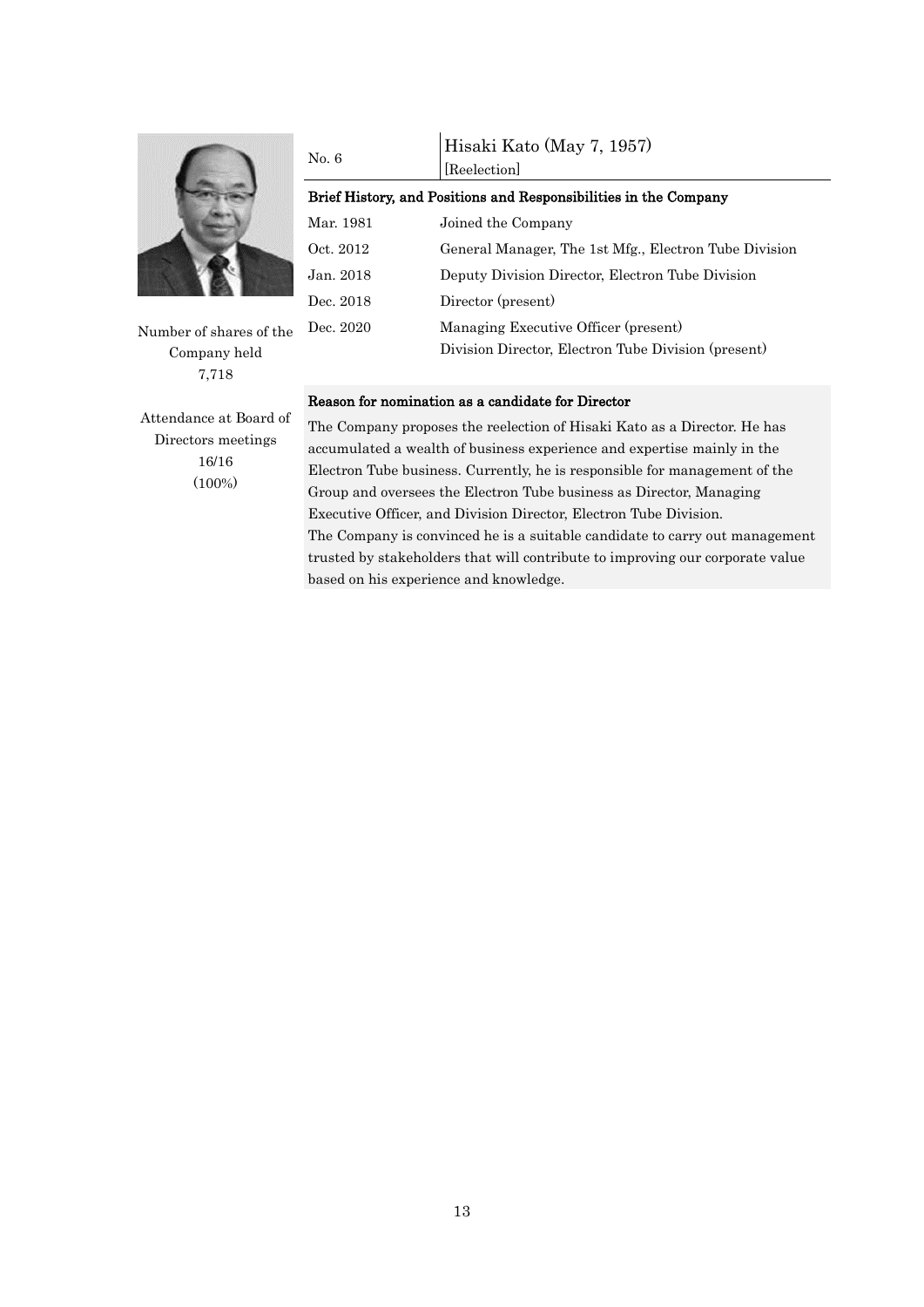

Number of shares of the Company held 800

Attendance at Board of Directors meetings 15/16 (94%)

|                                                                  | Kashiko Kodate (January 18, 1941)                                                                                                                                                    |           |                                                       |  |
|------------------------------------------------------------------|--------------------------------------------------------------------------------------------------------------------------------------------------------------------------------------|-----------|-------------------------------------------------------|--|
| No. 7                                                            | [Reelection]                                                                                                                                                                         | [Outside] | [Independent]                                         |  |
| Brief History, and Positions and Responsibilities in the Company |                                                                                                                                                                                      |           |                                                       |  |
| Apr. 1992                                                        | Professor, Japan Women's University Faculty of Science                                                                                                                               |           |                                                       |  |
| Jan. 2008                                                        | President and CEO, Photonic System Solutions Inc.                                                                                                                                    |           |                                                       |  |
| Apr. 2009                                                        | Professor Emeritus, Japan Women's University (present)                                                                                                                               |           |                                                       |  |
| Sep. 2009                                                        | Gender<br>Equality Programs,<br>Independent<br>Director.<br>Administrative Agency (currently the National Research<br>and Development Agency) Japan Science and Technology<br>Agency |           |                                                       |  |
| Apr. 2012                                                        | Specially Appointed Professor, The<br>Electro-Communications                                                                                                                         |           | University<br>οf                                      |  |
| Dec. 2015                                                        | Outside Director of the Company (present)                                                                                                                                            |           |                                                       |  |
| Apr. 2017                                                        | (present)                                                                                                                                                                            |           | Director and Chairman, Photonic System Solutions Inc. |  |

Member of the Nomination and Compensation Committee

#### Significant Positions Concurrently Held

Professor Emeritus, Japan Women's University

### Reason for nomination as a candidate for Outside Director and overview of expected roles

In addition to her experience over many years as a university professor and her extensive expertise in sectors such as information photonics, Kashiko Kodate also possesses experience as a business manager.

In light of the above, the Company expects that she will utilize her broad experience and various discernments for the Company's management to provide well-informed advice from an independent standpoint and supervise business execution. Therefore, the Company proposes her reelection as an Outside Director.

#### Service period as an Outside Director of the Company

Kashiko Kodate's service period as an Outside Director will be six (6) years at the conclusion of this General Meeting of Shareholders.

#### Matters concerning independence

The Company had filed Kashiko Kodate as an independent officer with the Tokyo Stock Exchange, in accordance with the rules of the Exchange. If she is reappointed as proposed, the Company intends to continuously appoint her as an independent officer.

The Company has no transactional relationships with Japan Women's University. Therefore, the Company is sufficiently convinced of her independent status.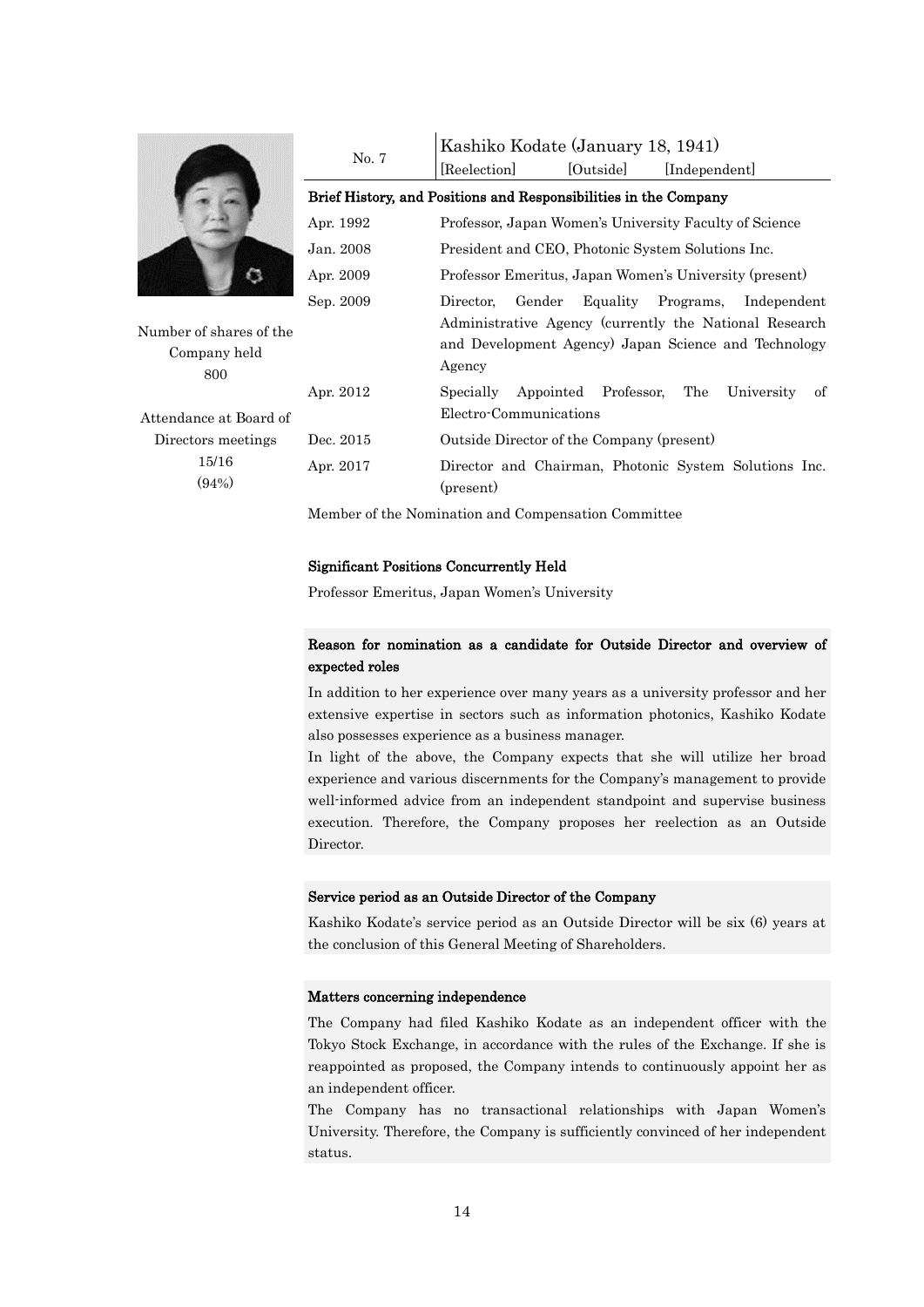#### Summary of contents of agreements to limit liability

Based on the Articles of Incorporation, the Company has entered into Agreement Limiting Liability with Kashiko Kodate regarding the obligations set in Article 423 paragraph (1) of the Companies Act, to limit her obligation to the minimum allowance set by Article 425 paragraph (1) of the Companies Act. The Company plans to continue this agreement with Kashiko Kodate if the reappointment of Kashiko Kodate is approved.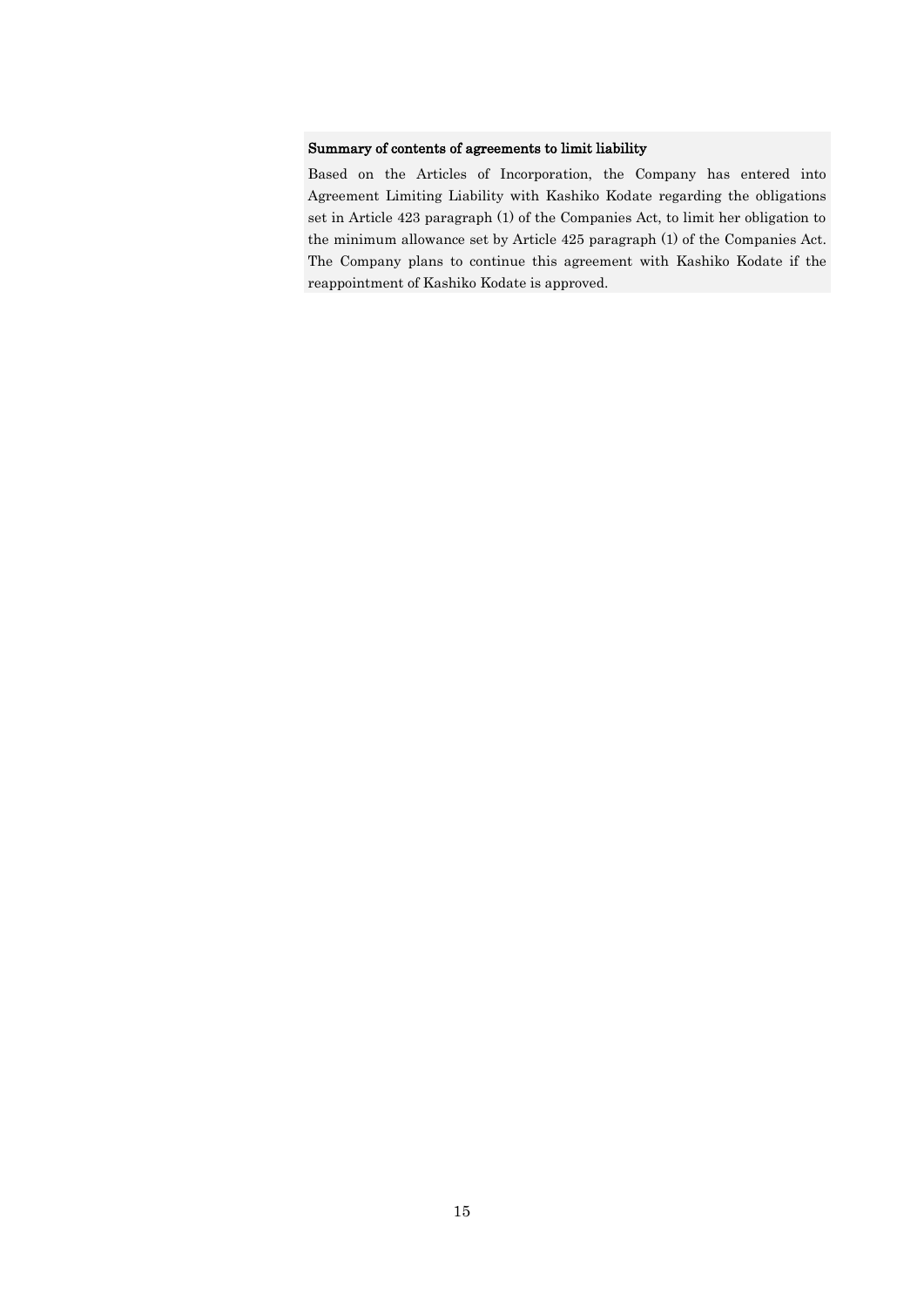

Number of shares of the Company held 400

Attendance at Board of Directors meetings 16/16 (100%)

|  | No. 8     | Ken Koibuchi (November 26, 1966)                                                                                          |           |                                                       |  |  |  |
|--|-----------|---------------------------------------------------------------------------------------------------------------------------|-----------|-------------------------------------------------------|--|--|--|
|  |           | [Reelection]                                                                                                              | [Outside] | [Independent]                                         |  |  |  |
|  |           | Brief History, and Positions and Responsibilities in the Company<br>Joined Toyota Motor Corporation                       |           |                                                       |  |  |  |
|  | Apr. 1993 |                                                                                                                           |           |                                                       |  |  |  |
|  | Jan. 2016 | General Manager/Advanced Safety System Research and<br>Development Div.                                                   |           |                                                       |  |  |  |
|  | Apr. 2017 | Executive General Manager/Advanced R&D and<br><b>Engineering Company</b>                                                  |           |                                                       |  |  |  |
|  | Dec. 2017 | Outside Director of the Company (present)                                                                                 |           |                                                       |  |  |  |
|  | Jan. 2019 | Field General Manager, Advanced Safety System Field,<br>Advanced R&D and Engineering Company, Toyota Motor<br>Corporation |           |                                                       |  |  |  |
|  | Jan. 2020 | Advanced R&D and Engineering Company                                                                                      |           | Senior General Manager, Advanced Safety System Field, |  |  |  |
|  | Jun. 2021 | Fellow, Advanced R&D and Engineering Company<br>(present)                                                                 |           |                                                       |  |  |  |
|  |           | Fellow, Vehicle Development Center (present)                                                                              |           |                                                       |  |  |  |
|  |           | Fellow, Mid-size Vehicle Company (present)                                                                                |           |                                                       |  |  |  |

Member of the Nomination and Compensation Committee

#### Significant Positions Concurrently Held

Fellow, Advanced R&D and Engineering Company, Toyota Motor Corporation Fellow, Vehicle Development Center, Toyota Motor Corporation Fellow, Mid-size Vehicle Company, Toyota Motor Corporation

#### Reason for nomination as a candidate for Outside Director and overview of expected roles

Ken Koibuchi currently serves as a Fellow of Toyota Motor Corporation's Advanced R&D and Engineering Company, Vehicle Development Center and Mid-size Vehicle Company, and he has extensive expertise and experience. In light of the above, the Company expects that he will utilize his wealth of experience and outstanding insight for the Company's management to provide well-informed advice from an independent standpoint and supervise business execution. Therefore, the Company proposes his reelection as an Outside Director.

#### Service period as an Outside Director of the Company

Ken Koibuchi's service period as an Outside Director will be four (4) years at the conclusion of this General Meeting of Shareholders.

#### Matters concerning independence

The Company had filed Ken Koibuchi as an independent officer with the Tokyo Stock Exchange, in accordance with the rules of the Exchange. If he is reappointed as proposed, the Company intends to continuously appoint him as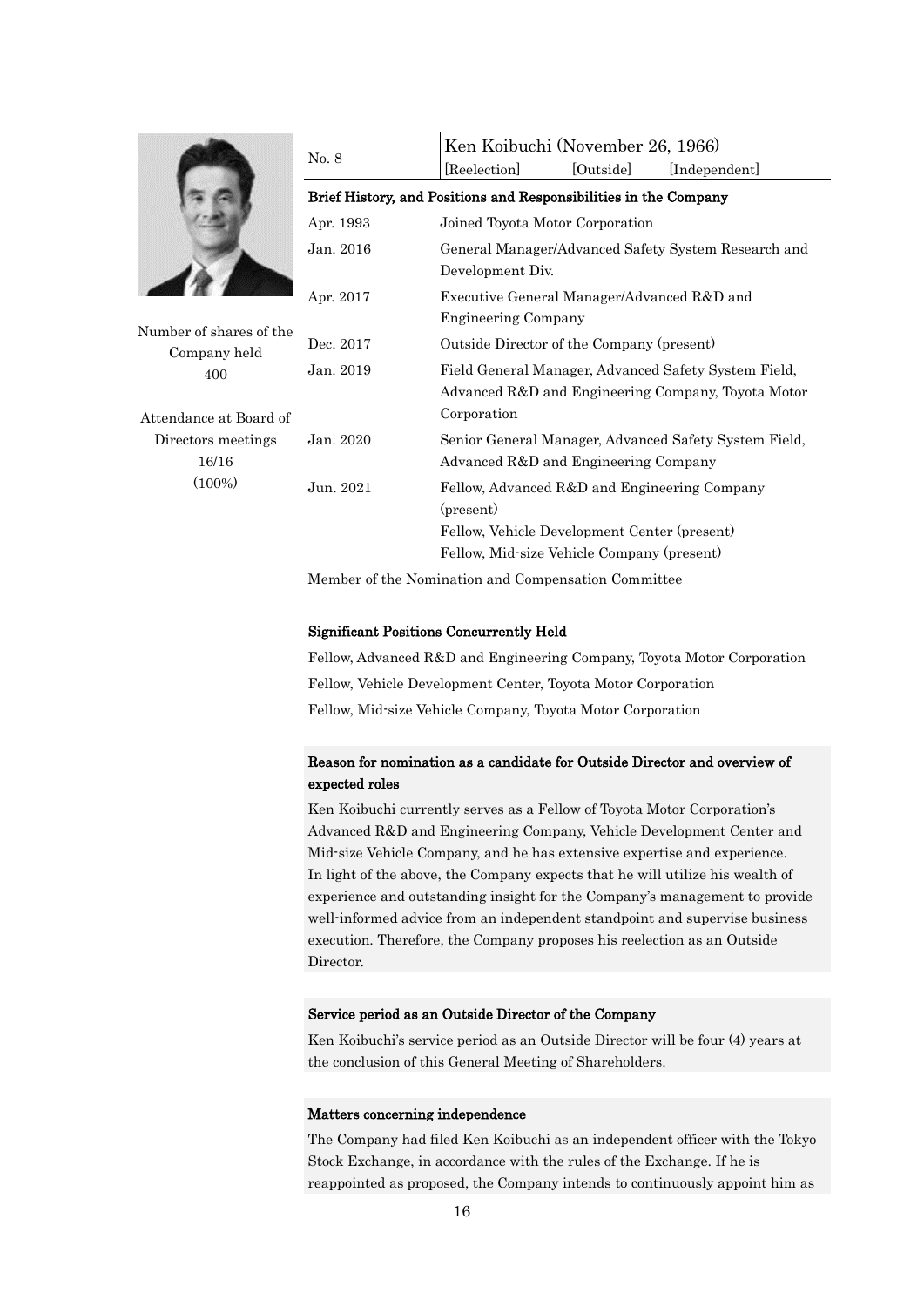an independent officer. The Company has transactional relationships with Toyota Motor Corporation including sales of electronic devices. The scale of such transactions with Toyota Motor Corporation is no more than roughly 4 million yen on an annual basis (equivalent to 0.00% of the Company's consolidated net sales). Therefore, the Company is sufficiently convinced of his independent status.

#### Summary of contents of agreements to limit liability

Based on the Articles of Incorporation, the Company has entered into Agreement Limiting Liability with Ken Koibuchi regarding the obligations set in Article 423 paragraph (1) of the Companies Act, to limit his obligation to the minimum allowance set by Article 425 paragraph (1) of the Companies Act. The Company plans to continue this agreement with Ken Koibuchi if the reappointment of Ken Koibuchi is approved.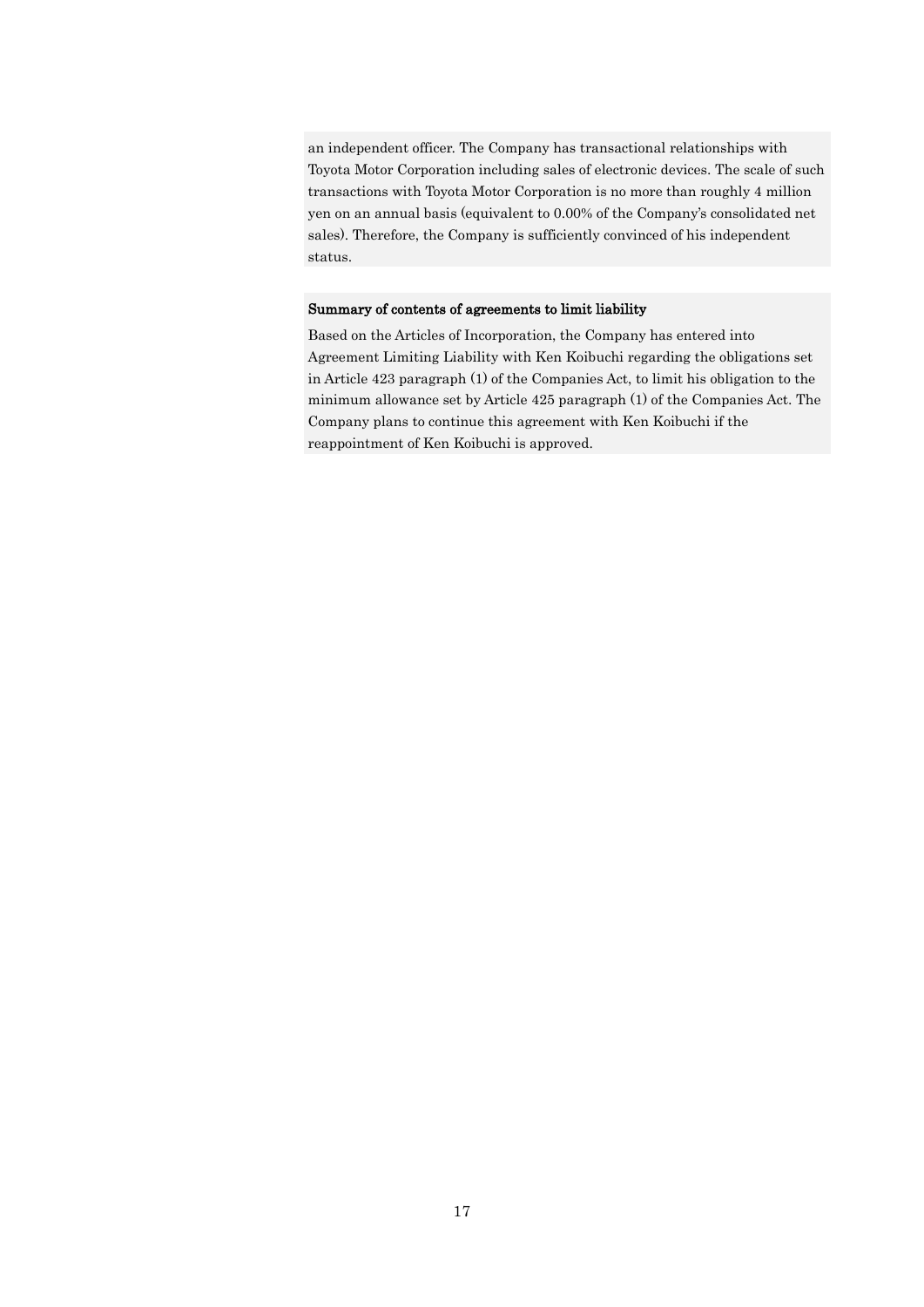

Number of shares of the Company held 100

Attendance at Board of Directors meetings 13/13  $(100\%)$ The attendance record is the attendance after she assumed office as Director on December 18, 2020.

| No. 9                                                            | Kazue Kurihara (January 24, 1951)                          |           |                                                          |  |  |
|------------------------------------------------------------------|------------------------------------------------------------|-----------|----------------------------------------------------------|--|--|
|                                                                  | [Reelection]                                               | [Outside] | [Independent]                                            |  |  |
| Brief History, and Positions and Responsibilities in the Company |                                                            |           |                                                          |  |  |
| Apr. 1997                                                        | Professor, Institute for Chemical Reaction Science, Tohoku |           |                                                          |  |  |
|                                                                  | University (currently Institute of Multidisciplinary       |           |                                                          |  |  |
|                                                                  | Research for Advanced Materials, Tohoku University)        |           |                                                          |  |  |
| Apr. 2010                                                        | Professor, Advanced Institute for Materials Research,      |           |                                                          |  |  |
|                                                                  | Tohoku University                                          |           |                                                          |  |  |
| Apr. 2016                                                        | Professor Emeritus, Tohoku University (present)            |           |                                                          |  |  |
| Apr. 2017                                                        |                                                            |           | Professor, New Industry Creation Hatchery Center, Tohoku |  |  |
|                                                                  | University (present)                                       |           |                                                          |  |  |
| Dec. 2020                                                        | Outside Director of the Company (present)                  |           |                                                          |  |  |
| Member of the Nomination and Compensation Committee              |                                                            |           |                                                          |  |  |

#### Significant Positions Concurrently Held

Professor Emeritus, Tohoku University

Professor, New Industry Creation Hatchery Center, Tohoku University

### Reason for nomination as a candidate for Outside Director and overview of expected roles

In addition to her experience over many years as a university professor and extensive expertise in the scientific technology field, Kazue Kurihara has many achievements in collaboration with private companies through industry-academia partnerships.

In light of the above, the Company expects that she will utilize her wealth of experience and outstanding insight for the Company's management to provide well-informed advice from an independent standpoint and supervise business execution. Therefore, the Company proposes her reelection as an Outside Director. Although she has not been involved in the management of a company in the past, the Company judges that she will appropriately fulfill her duties as an Outside Director based on the above reasons.

#### Service period as an Outside Director of the Company

Kazue Kurihara's service period as an Outside Director will be one (1) year at the conclusion of this General Meeting of Shareholders.

#### Matters concerning independence

The Company had filed Kazue Kurihara as an independent officer with the Tokyo Stock Exchange, in accordance with the rules of the Exchange. If she is reappointed as proposed, the Company intends to continuously appoint her as an independent officer. The Company has transactional relationships with Tohoku University including sales of electronic devices. The scale of such transactions with Tohoku University is no more than roughly 77 million yen on an annual basis (equivalent to 0.05% of the Company's consolidated net sales).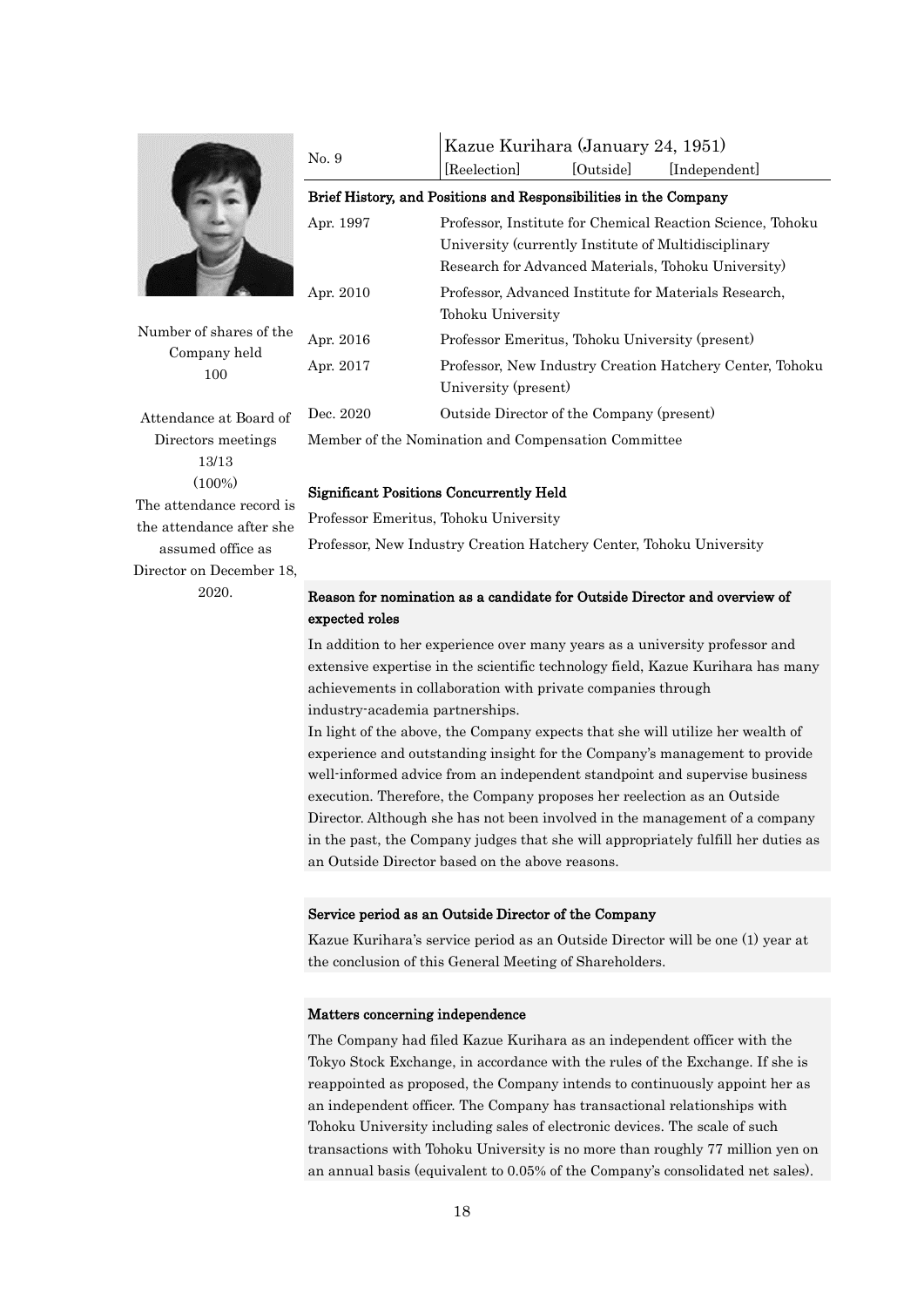Therefore, the Company is sufficiently convinced of her independent status.

#### Summary of contents of agreements to limit liability

Based on the Articles of Incorporation, the Company has entered into Agreement Limiting Liability with Kazue Kurihara regarding the obligations set in Article 423 paragraph (1) of the Companies Act, to limit her obligation to the minimum allowance set by Article 425 paragraph (1) of the Companies Act. The Company plans to continue this agreement with Kazue Kurihara if the reappointment of Kazue Kurihara is approved.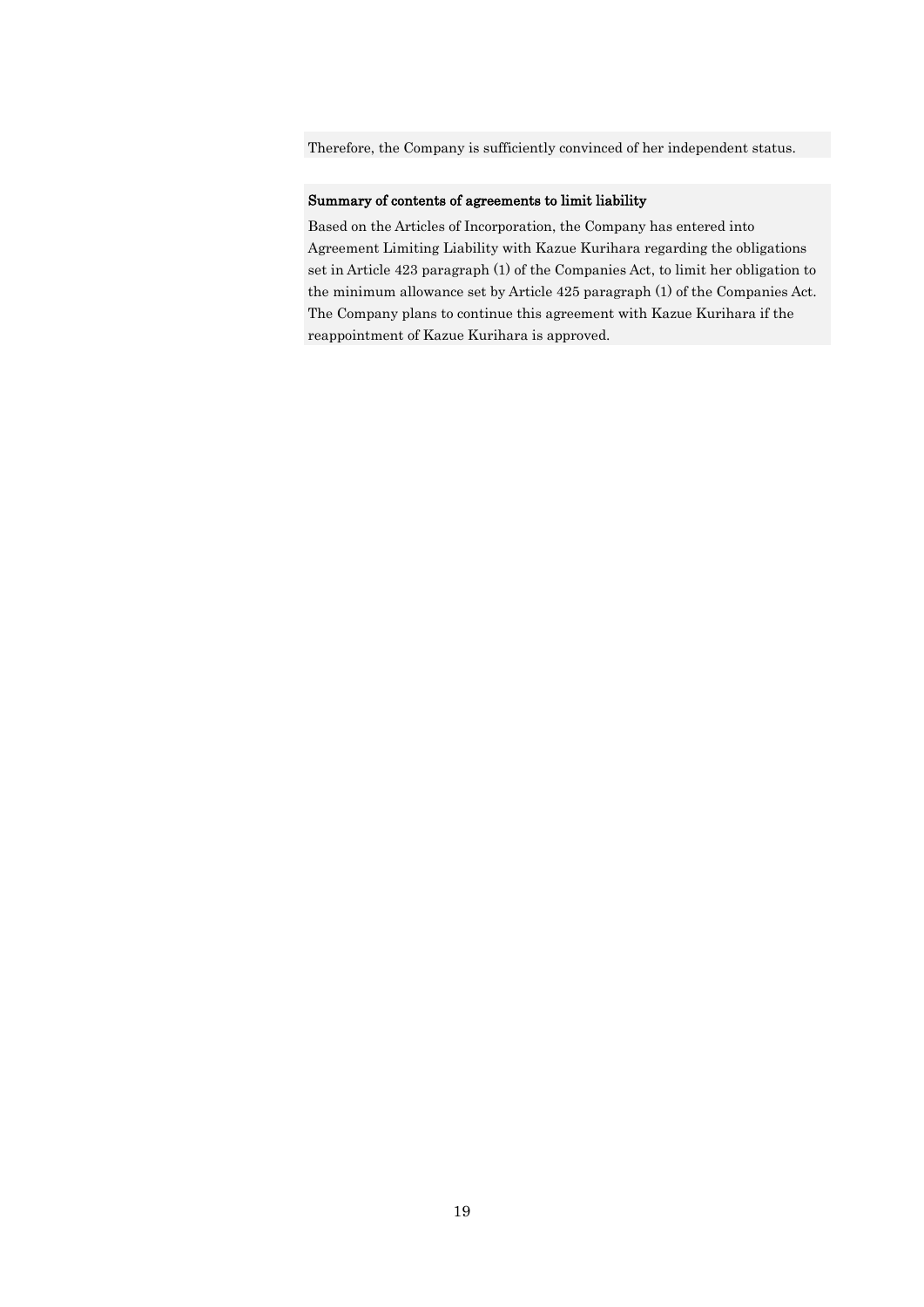

Number of shares of the Company held  $\Omega$ 

| No. 10                             | Takuo Hirose (June 28, 1971)                               |  |  |  |  |
|------------------------------------|------------------------------------------------------------|--|--|--|--|
|                                    | [Outside]<br>[New election]<br>[Independent]               |  |  |  |  |
| <b>Brief History and Positions</b> |                                                            |  |  |  |  |
| Apr. 1997                          | Registered as an attorney at law                           |  |  |  |  |
|                                    | Joined Tomotsune, Kimura & Mitomi Law Firm (currently      |  |  |  |  |
|                                    | Anderson Mori & Tomotsune LPC)                             |  |  |  |  |
| May 2004                           | Registered as an attorney at law in the state of New York  |  |  |  |  |
| Jan. 2005                          | Partner, Anderson Mori & Tomotsune LPC (present)           |  |  |  |  |
| Jun. 2010                          | Outside Director, Roland DG Corporation (present)          |  |  |  |  |
| Jun. 2018                          | Audit & Supervisory Board Member (Outside), Cyfuse         |  |  |  |  |
|                                    | Biomedical K.K. (present)                                  |  |  |  |  |
| Mar. 2021                          | Outside Director, Core Concept Technologies Inc. (present) |  |  |  |  |

#### Significant Positions Concurrently Held

Partner, Anderson Mori & Tomotsune LPC Outside Director, Roland DG Corporation Audit & Supervisory Board Member (Outside), Cyfuse Biomedical K.K. Outside Director, Core Concept Technologies Inc.

#### Reason for nomination as a candidate for Outside Director and overview of expected roles

Takuo Hirose has experience over many years as an international attorney, and has a wealth of experience and outstanding insight in the field of corporate legal affairs.

In light of the above, the Company expects that he will utilize his wealth of experience and outstanding insight for the Company's management to provide well-informed advice from an independent standpoint and supervise business execution. Therefore, the Company proposes his election as an Outside Director. Although he has not been involved in the management of a company in the past except as an outside director or other officer, the Company judges that he will appropriately fulfill his duties as an Outside Director based on the above reasons.

#### Matters concerning independence

The Company is scheduled to file Takuo Hirose as an independent officer with the Tokyo Stock Exchange, in accordance with the rules of the Exchange. The Company has transactional relationships with Roland DG Corporation including sales of electronic devices. The scale of such transactions with Roland DG Corporation is no more than roughly 125 million yen on an annual basis (equivalent to 0.07% of the Company's consolidated net sales). Therefore, the Company is sufficiently convinced of his independent status. There are no transactions between the Company and Anderson Mori & Tomotsune LPC.

#### Summary of contents of agreements to limit liability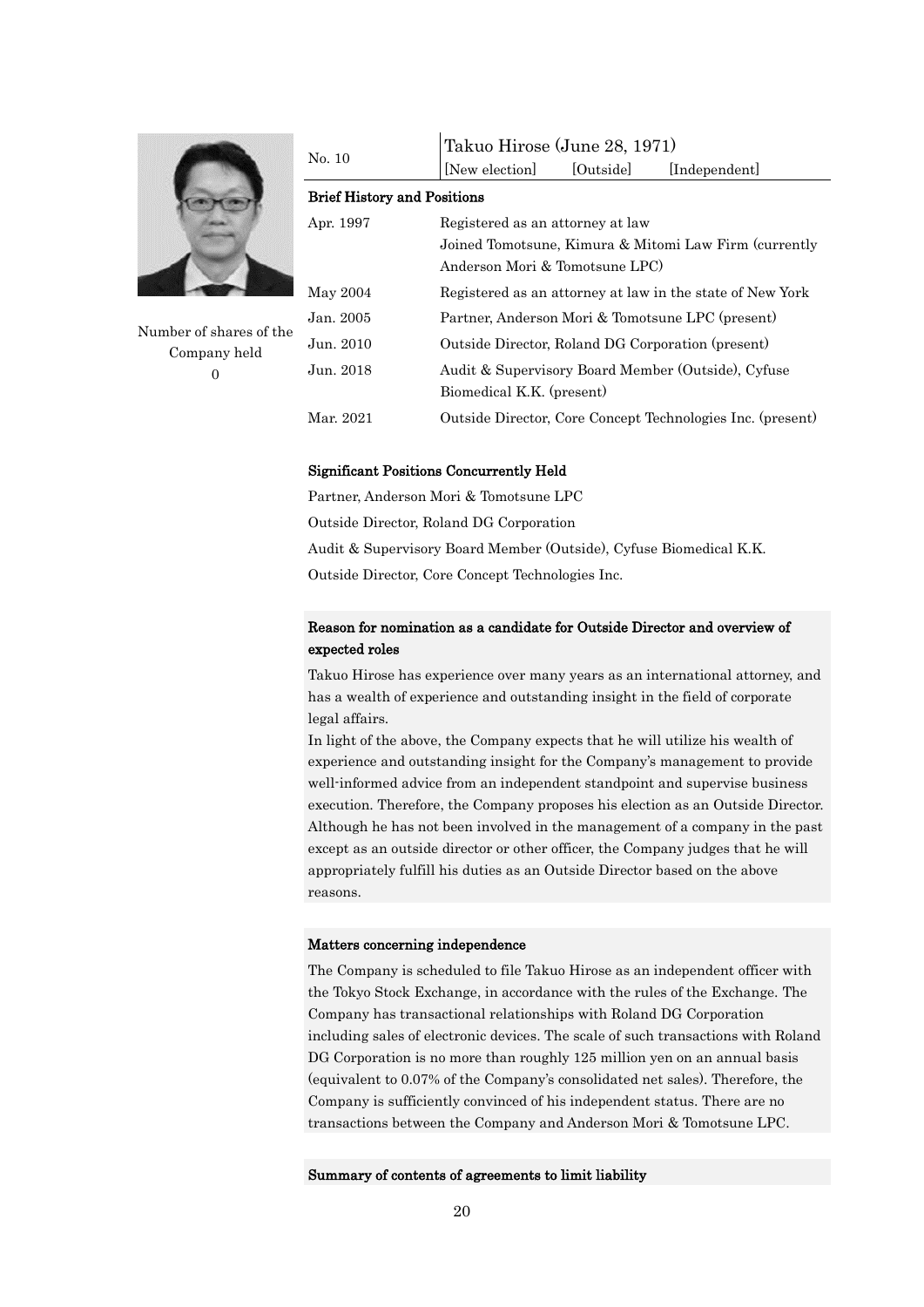Based on the Articles of Incorporation, if the appointment of Takuo Hirose is approved, the Company plans to enter into Agreement Limiting Liability with him regarding the obligations set in Article 423 paragraph (1) of the Companies Act, to limit his obligation to the minimum allowance set by Article 425 paragraph (1) of the Companies Act.

- Notes: 1. There are no special interest relationships between the Company and the candidates for Directors other than Akira Hiruma and Kenji Yoshida.
	- 2. Kashiko Kodate, Ken Koibuchi, Kazue Kurihara and Takuo Hirose, candidates for Director, are the candidates for Outside Director.
	- 3. The Company has entered into a directors and officers liability insurance policy as provided for in Article 430-3, paragraph (1) of the Companies Act with an insurance company that includes all Directors as insureds. The insurance policy covers any losses that may arise from an insured's assumption of liability incurred in the course of the performance of duties as a Director, or receipt of claims pertaining to the pursuit of such liability. If each candidate assumes office as a Director, they will be included as an insured in this policy. In addition, the Company plans to renew the insurance policy with the same terms at the next renewal.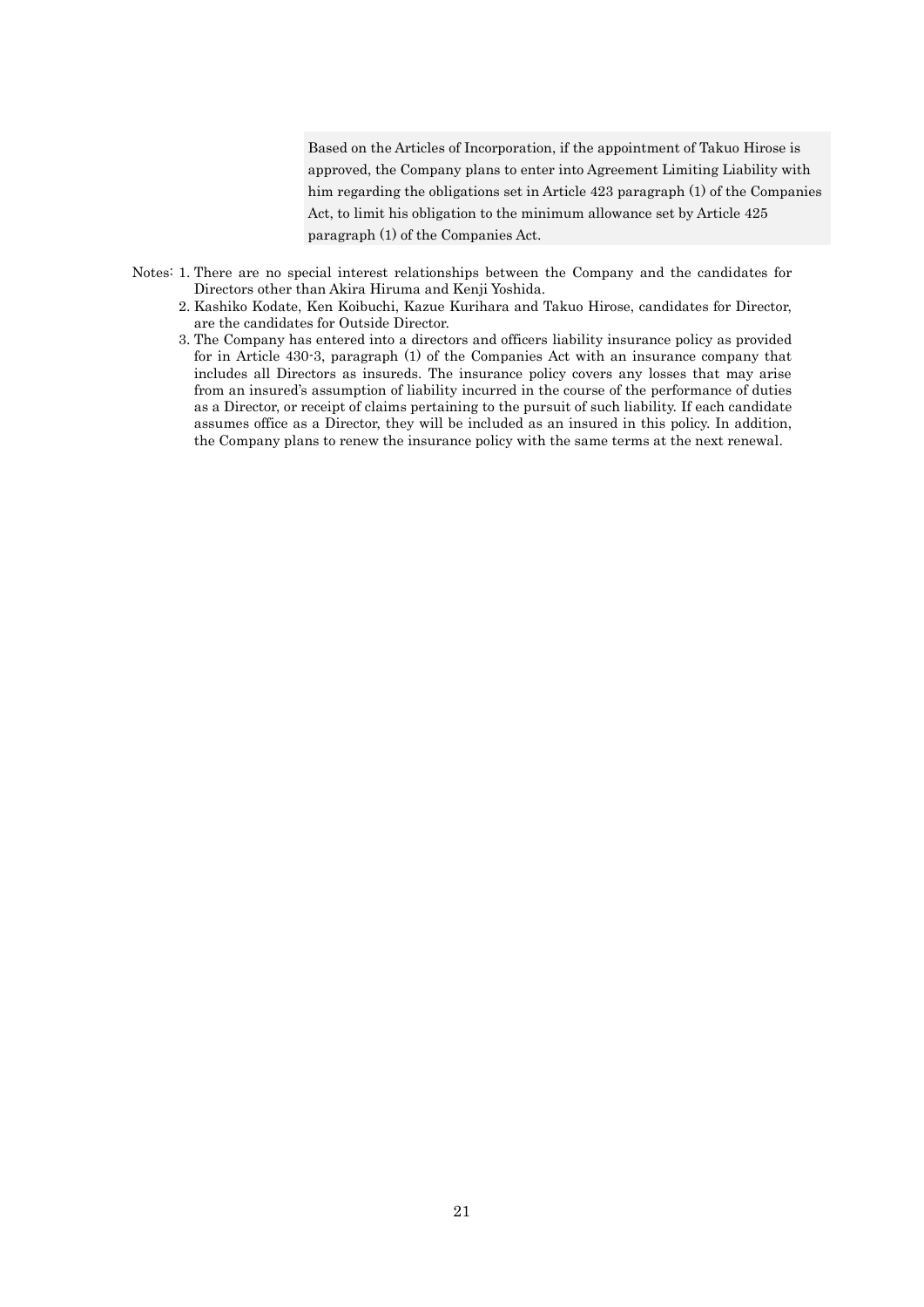(Reference) If Proposal No. 3 is approved and adopted as originally proposed, the management structure of the Company will consist of the following members.

Note that the table below does not necessarily show all of the expertise and experience of each officer.

|                     |                                                                                       | Expertise & Experience                            |                                         |                         |                     |        |                      |        |
|---------------------|---------------------------------------------------------------------------------------|---------------------------------------------------|-----------------------------------------|-------------------------|---------------------|--------|----------------------|--------|
| Name                | Positions after<br>the Ordinary<br>General<br>Meeting of<br>Shareholders<br>(planned) | Corporate<br>Management<br>Management<br>Strategy | Technology<br>Research &<br>Development | Finance &<br>Accounting | Legal<br>Compliance | Global | Sales &<br>Marketing | Gender |
| Akira<br>Hiruma     | Representative<br>Director and<br>President                                           |                                                   |                                         |                         |                     |        |                      | Male   |
| Kenji<br>Suzuki     | Representative<br>Director and<br>Vice President                                      |                                                   |                                         |                         |                     |        |                      | Male   |
| Tadashi<br>Maruno   | Representative<br>Director                                                            |                                                   |                                         |                         |                     |        |                      | Male   |
| Kenji<br>Yoshida    | Director                                                                              |                                                   |                                         |                         |                     |        |                      | Male   |
| Takayuki<br>Suzuki  | Director                                                                              |                                                   |                                         |                         |                     |        |                      | Male   |
| Hisaki<br>Kato      | Director                                                                              |                                                   |                                         |                         |                     |        |                      | Male   |
| Kashiko<br>Kodate   | Outside<br>Director                                                                   |                                                   |                                         |                         |                     |        |                      | Female |
| Ken<br>Koibuchi     | Outside<br>Director                                                                   |                                                   |                                         |                         |                     |        |                      | Male   |
| Kazue<br>Kurihara   | Outside<br>Director                                                                   |                                                   |                                         |                         |                     |        |                      | Female |
| Takuo<br>Hirose     | Outside<br>Director                                                                   |                                                   |                                         |                         |                     |        |                      | Male   |
| Akira<br>Utsuyama   | Audit &<br>Supervisory<br><b>Board Member</b><br>(Standing)                           |                                                   |                                         |                         |                     |        |                      | Male   |
| Michihito<br>Suzuki | Audit &<br>Supervisory<br><b>Board Member</b><br>(Standing)                           |                                                   |                                         |                         |                     |        |                      | Male   |
| Yuji Maki           | Outside Audit<br>& Supervisory<br>Board Member                                        |                                                   |                                         |                         |                     |        |                      | Male   |
| Muneo<br>Kurauchi   | Outside Audit<br>& Supervisory<br>Board Member                                        |                                                   |                                         |                         |                     |        |                      | Male   |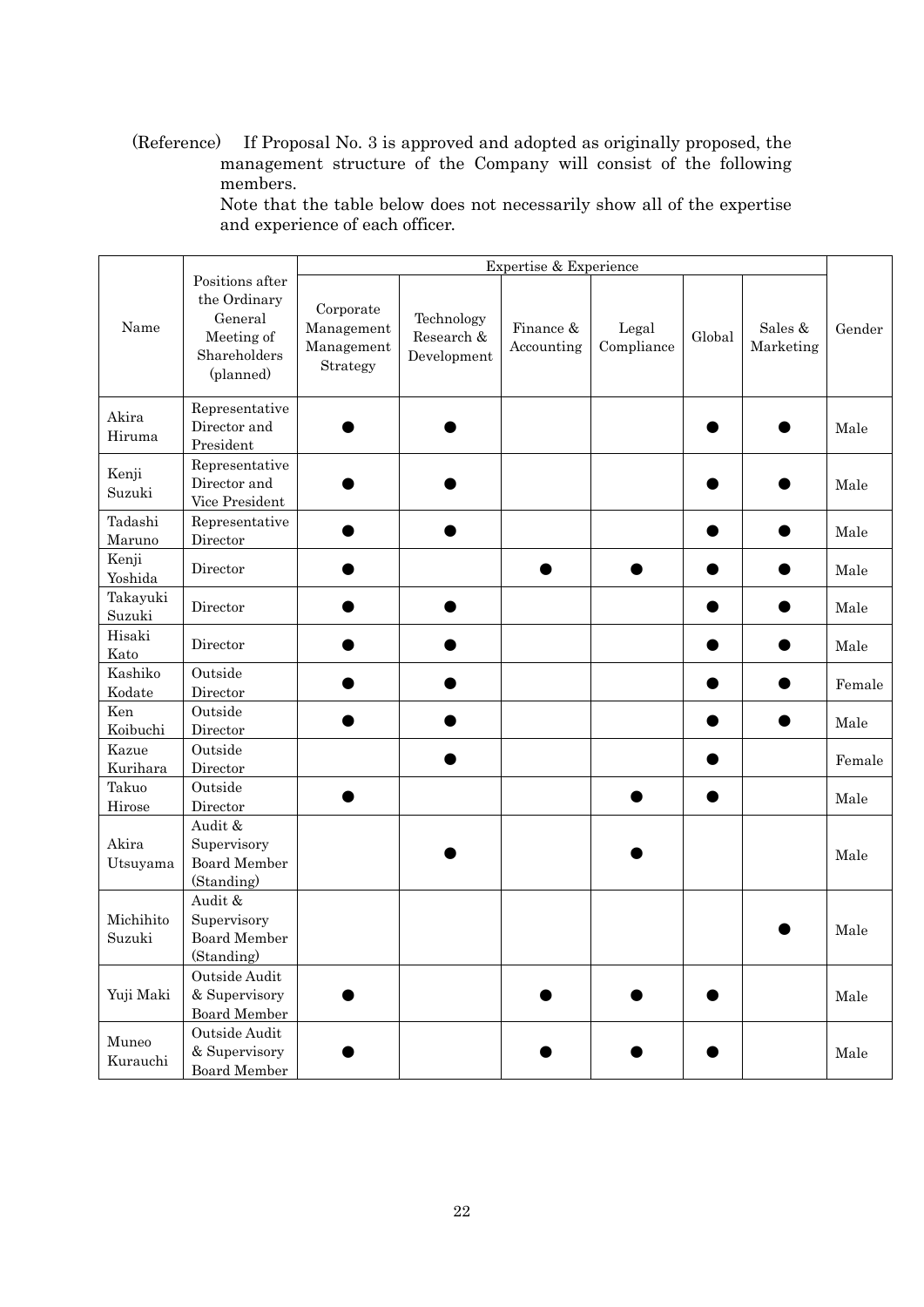#### Proposal No. 4: Revision to Remuneration for Directors

The amount of remuneration for Directors of the Company was approved at a monthly amount of up to 55 million yen (including an amount of up to 3 million yen for Outside Directors) by a resolution of the 70th Ordinary General Meeting of Shareholders convened on December 22, 2017.

The Company proposes to revise the remuneration amount for Directors to a monthly amount of up to 60 million yen (including an amount of up to 10 million yen for Outside Directors), taking into consideration that while reducing the number of inside Directors, the Company has increased the number of Outside Directors, and that from the perspective of strengthening the corporate governance structure, the Company is expanding the roles and responsibilities expected of Outside Directors, among other factors. The Company also proposes that remuneration for Directors continue to exclude, as is conventionally done, the salary payable for the service rendered in the capacity of employees by the Directors concurrently serving as employees.

This proposal was decided by the Board of Directors after comprehensively considering the remuneration system for Directors, and its payment level, the current number of Directors, and future trends etc. Moreover, this proposal is deemed to be in line with the policy for determining the content of individual remuneration for Directors of the Company and therefore the content of this proposal is deemed to be appropriate.

The number of Directors is currently 11 (including three (3) Outside Directors). Subject to the approval and adoption of Proposal No. 3 as originally proposed, the number of Directors will be ten (10) (including four (4) Outside Directors).

| Classification                             | Before revision | After revision |
|--------------------------------------------|-----------------|----------------|
| Directors (excluding<br>Outside Directors) | JPY 52 million  | JPY 50 million |
| <b>Outside Directors</b>                   | JPY 3 million   | JPY 10 million |
| Total                                      | JPY 55 million  | JPY 60 million |

(Reference) The remuneration amounts (monthly) for Directors before and after the revision are as follows.

### Proposal No. 5: Revision to Remuneration for Audit & Supervisory Board Members

The amount of remuneration for Audit & Supervisory Board Members of the Company was approved at a monthly amount of up to 6 million yen by a resolution of the 65th Ordinary General Meeting of Shareholders convened on December 20, 2012.

The Company proposes to revise the remuneration amount for Audit & Supervisory Board Members to a monthly amount of up to 10 million yen, taking into consideration that, from the perspective of strengthening the corporate governance structure, the Company is expanding the roles and responsibilities expected of Audit & Supervisory Board Members, among other factors.

The number of Audit & Supervisory Board Members is currently four (4).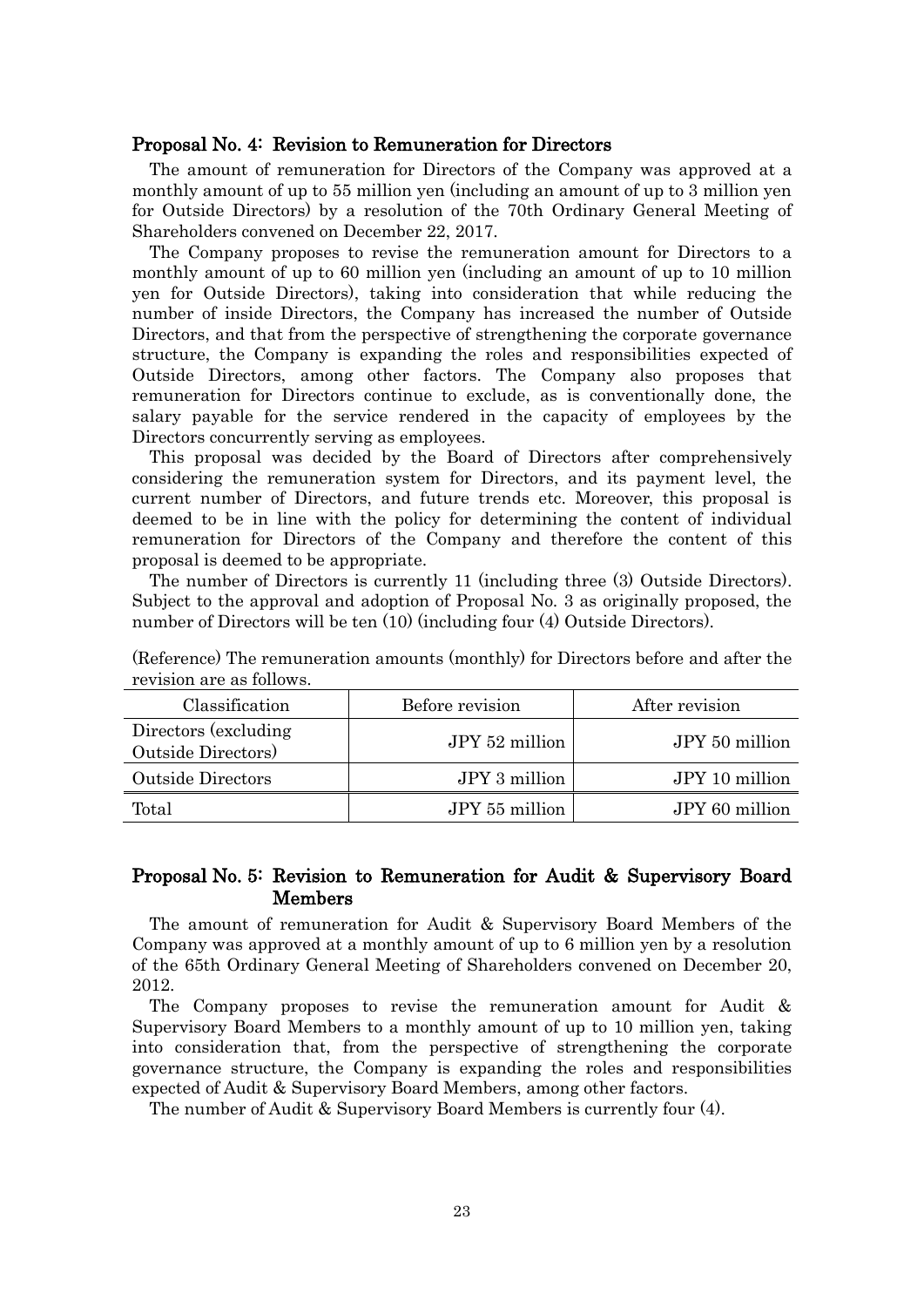# (Attachments)

### Business Report

(From October 1, 2020 through September 30, 2021)

#### 1. Matters Concerning the Corporate Group

(1) Business Operations and Results

During the fiscal year ended September 30, 2021 (from October 1, 2020 through September 30, 2021), Japan's economy has faced difficult circumstances due to the spread and protraction of COVID-19. However, the economy has been showing signs of improvement in some areas, such as increased exports boosted by growth in digital-related demand worldwide, particularly for semiconductors.

Given these circumstances, in addition to continuing to make capital investments aimed at the strengthening of production capacity while continuously taking measures to prevent infections of COVID-19, our Group strove to achieve increases in net sales and earnings by engaging in the development of products that meet market requirements as well as research and development that takes advantage of the Company's proprietary photonics technologies.

As a result, we closed the fiscal year 2021 with net sales of JPY 169,026 million, up by JPY 28,774 million (20.5%) from the previous year, due to increases in both domestic and overseas sales. From an earnings perspective as well, ordinary profit was JPY 34,648 million, up by JPY 11,956 million (52.7%) from the previous year and profit attributable to owners of parent was JPY 25,053 million, up by JPY 8,529 million (51.6%) from the previous year, each reaching a record high.

|                                            | FY2021              | Year-on-year changes |  |
|--------------------------------------------|---------------------|----------------------|--|
| Net sales                                  | JPY 169,026 million | $Up 20.5\%$          |  |
| Operating profit                           | JPY 34,318 million  | $Up 57.8\%$          |  |
| Ordinary profit                            | JPY 34,648 million  | $Up\ 52.7\%$         |  |
| Profit attributable to owners of<br>parent | JPY 25,053 million  | $Up 51.6\%$          |  |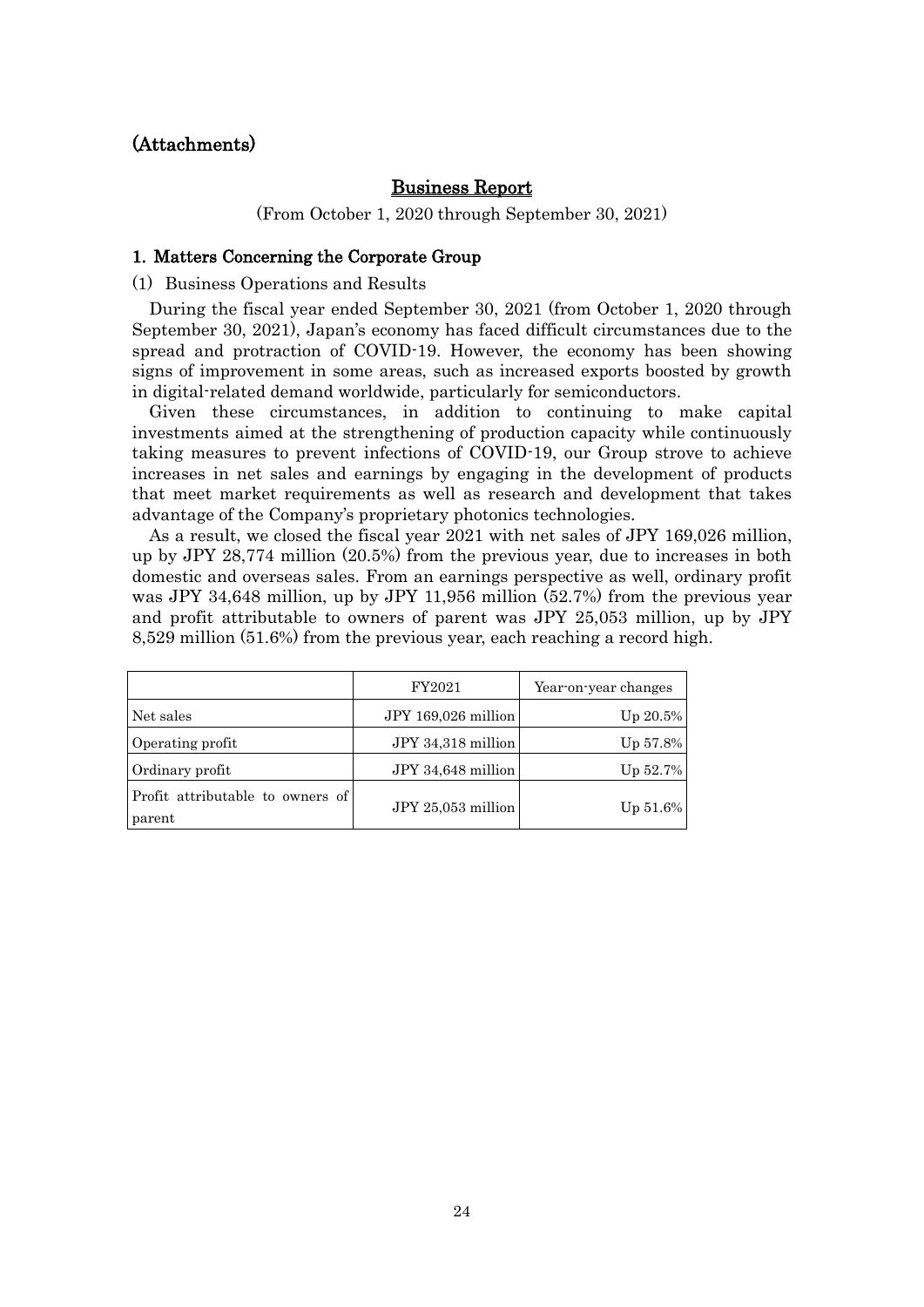A summary of business performance by business segment and product is reported below.

| Electron tube           | <main businesses=""></main>                                    |
|-------------------------|----------------------------------------------------------------|
| [Photomultiplier tubes] | Development, manufacture and sale of photomultiplier tubes and |
| (PMT)]                  | other vacuum tube optical sensors, applied products, etc.      |

Regarding photomultiplier tubes (PMT), in the medical field, sales for products for medical inspection and monitoring systems such as PCR tests and flow cytometers increased due to rising demand in Japan and overseas. Also, in the industrial field, sales of these items for semiconductor inspection equipment increased, mainly overseas, in response to the expanding semiconductor market, and sales for academic applications such as high-energy physics experiments also grew, resulting in increased sales of photomultiplier tubes.

| Electron tube | $\mathsf{\sim}$ Main businesses                                                          |
|---------------|------------------------------------------------------------------------------------------|
|               | [Imaging devices and light Development, manufacture and sale of light sources, radiation |
| sources       | sources, imaging devices, applied products, etc.                                         |

Regarding sales of imaging devices and light sources, in the industrial field, accompanying the global penetration of 5G and the expanding production of EV (electric vehicles), sales of microfocus X-ray sources for non-destructive testing increased, mainly in Asia, for circuit board inspection applications and automotive battery testing applications. Sales of Stealth Dicing Engine for high-speed, high-quality silicon wafer dicing and light sources for semiconductor wafer inspection equipment also increased owing to growth of the semiconductor market, resulting in increased sales of imaging devices and light sources.

In total, the Electron tube business comprised of photomultiplier tubes (PMT) and imaging devices and light sources closed the fiscal year 2021 with net sales of JPY 64,818 million, up by 21.7% from the previous year.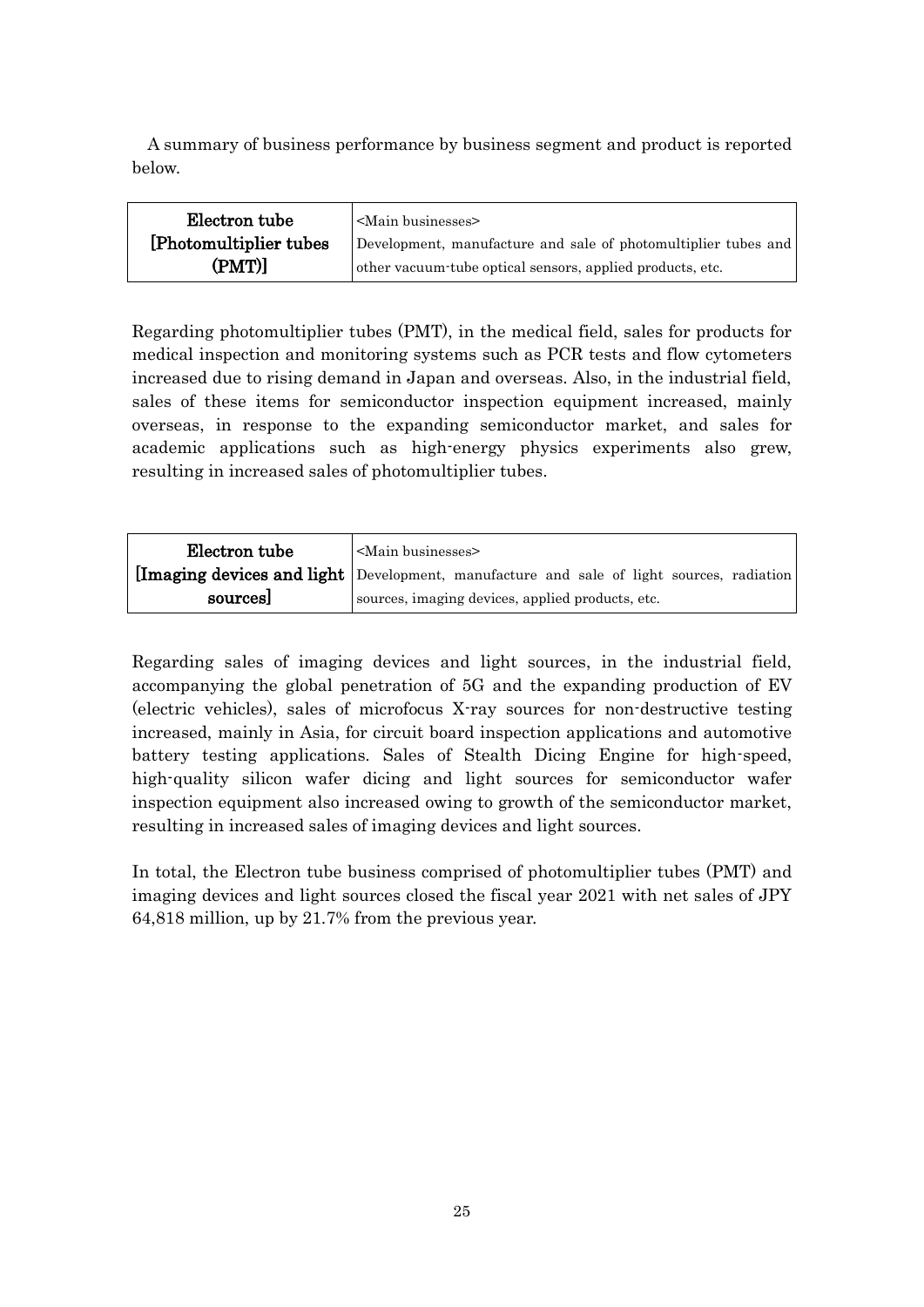| Opto-semiconductor<br>[Opto-semiconductor<br>devices] | <main businesses=""><br/>Development, manufacture and sale of opto-semiconductor devices<br/>including photodiodes, photo ICs and image sensors, and applied<br/>products, etc.</main> |
|-------------------------------------------------------|----------------------------------------------------------------------------------------------------------------------------------------------------------------------------------------|
|-------------------------------------------------------|----------------------------------------------------------------------------------------------------------------------------------------------------------------------------------------|

In opto-semiconductor devices, in the medical field, sales of silicon photodiodes for X-ray CT increased in response to continued growth in demand in Japan and overseas. In addition, in the industrial field, sales of image sensors for semiconductor fabrication and inspection equipment increased due to rising global demand for semiconductors, while in the FA (Factory Automation) field, such as controls for industrial robots, etc., sales of photo ICs, photodiodes and LEDs increased.

In total, net sales for the Opto-semiconductor business were JPY 77,870 million, up by 18.3% from the previous year.

| Imaging and measurement <main businesses=""></main> |                                                             |  |  |  |  |
|-----------------------------------------------------|-------------------------------------------------------------|--|--|--|--|
| instruments                                         | Development, manufacture and sale of systems enhanced for   |  |  |  |  |
| Image processing and                                | industrial and research applications such as life sciences, |  |  |  |  |
| measurement systems]                                | semiconductors and medicine                                 |  |  |  |  |

In image processing and measurement systems, sales of board cameras for medical inspection and monitoring systems increased due to continued growth in demand in North America. In addition, sales of digital slide scanners for remote pathologic diagnosis systems grew due to rising demand from inter-hospital networks mainly in Europe. Sales of failure analysis systems for semiconductor devices also grew, mainly in Europe and Asia, against the backdrop of expanding capital investment.

In total, net sales for the Imaging and measurement instruments business were JPY 21,535 million, up by 28.7% from the previous year.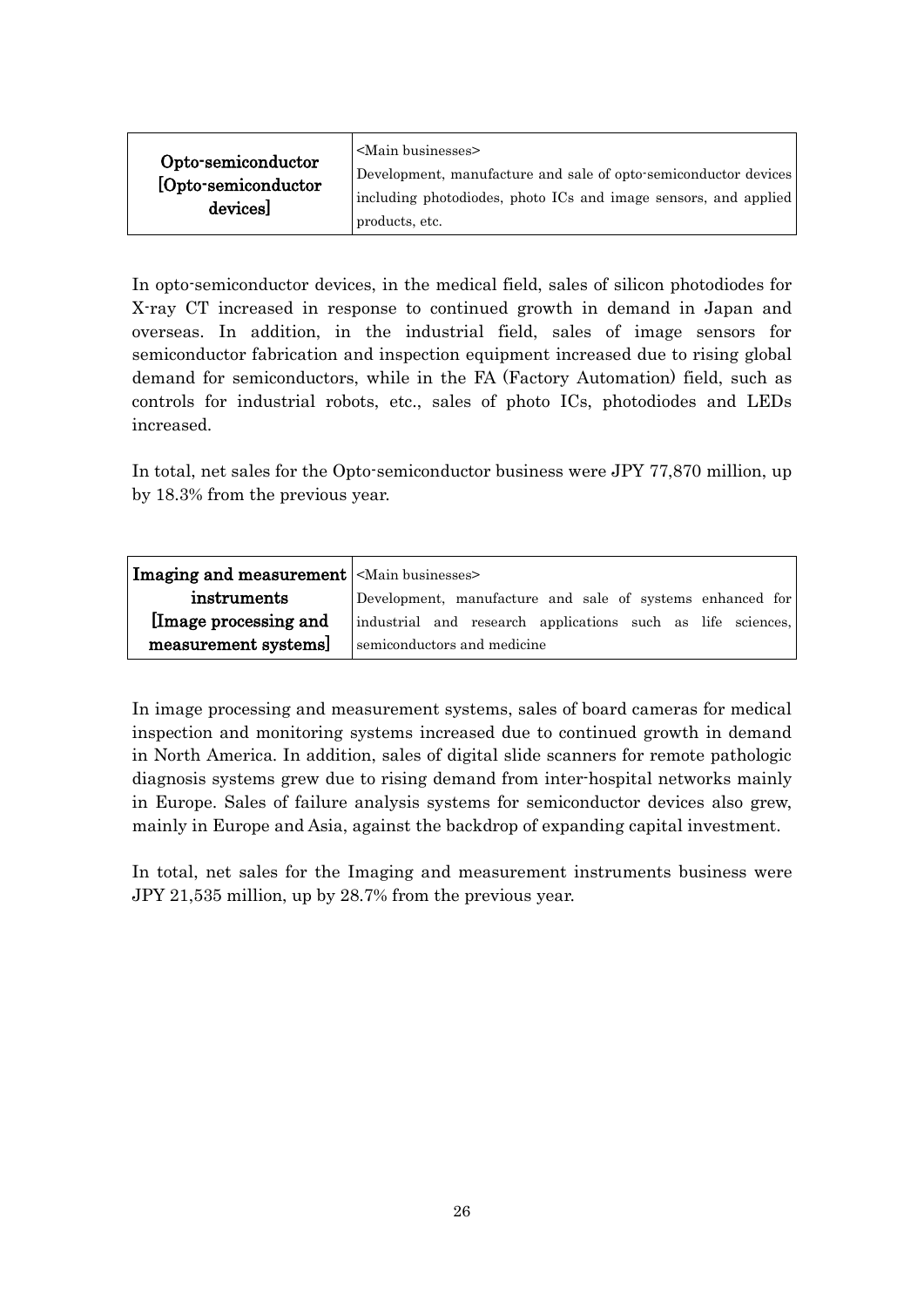The status of our research and development is reported below.

#### <Basic Research Sector>

In the industrial field, in the area of semiconductor laser (LD) excitation<sup>1</sup>, the Company developed an industrial pulsed laser device that outputs the world's highest pulse energy of 250 joules<sup>2</sup> . In this development, the Company found a way to boost the output by further amplifying the pulsed laser from the already developed high power laser system using a new amplifier. By improving the configuration of the laser medium <sup>3</sup> in the amplifier and optimizing the structure of the amplifier, the amplification capacity of the laser has been improved. In addition, our original optical control technology enables us to achieve more precise focusing of the laser beam. Our aforementioned developments have allowed us to more than double the output of pulsed lasers while maintaining the same size as conventional equipment. As a result, the Company has realized the world's first 250 joule-class high output pulsed laser equipment. Going forward, we plan to use this developed product to expand the range of applications of this technology in the industrial field for applications such as achieving improvements in processing technologies to make harder metallic parts for aircraft and cars and improving fatigue strength.

In the optical materials sector, the Company has confirmed that using our metalens under development in combination with the Company's manufactured opto-semiconductor devices is an effective way to improve the performance of those devices. A metalens is a two-dimensional array of a periodical nanostructure with a period sufficiently smaller than the wavelength. Through the adjustment of the shape of the nanostructure, it is able to function as a thin lens, thereby offering the potential to enhance performance while reducing the size of light emitting/receiving devices. This time, we mounted the metalens on the top part of the device, which led to approximately 10% improvement in photosensitivity, demonstrating that the metalens can increase device performance. In the future, we will continue to aim for higher value-added and higher performance of the Company's products by using metalenses, which are compatible with semiconductor technology and can be mass-produced at low cost, and promote applications for various purposes including MPPC for LiDAR.<sup>45</sup>

In the medical care field, we are working to improve imaging technology in nuclear medicine testing applications such as PET. In the field of nuclear medicine testing, in order to obtain high-definition diagnostic images, it is necessary for the detector to accurately capture the position of the radiation emitted from the patient's body. However due to the characteristics of current detectors, the image is corrected by a process called image reconstruction. In this development, the Company used a high temporal performance radiation detector that captures radiation more accurately and artificial intelligence to use imaging phantoms<sup>6</sup> to test for detection and succeeded in being the first in the world to acquire an image without image reconstruction<sup>7</sup>. This achievement is expected to enable the acquisition of high-definition images in real time in the field of nuclear medicine testing and to reduce the physical burden on patients by using imaging methods that require a smaller radiation dose.

<sup>1</sup> Semiconductor laser (LD) excitation refers to when the atoms and molecules of a laser medium are put in a state of high energy by using semiconductor lasers.

<sup>2</sup> This product was developed as part of the "Research and Development of Next Generation Laser Processing Technology" project by the New Energy and Industrial Technology Development Organization (NEDO).

<sup>3</sup> A laser medium is a material that stores energy from an outside source and amplifies the laser passing through it by imparting that energy to it.

<sup>4</sup>LiDAR is one kind of remote sensing technology that measures distance by irradiating a laser beam onto an object and capturing the reflected light with an optical sensor. This technology is attracting attention for such applications such as self-driving technology in automobiles.

<sup>5</sup> MPPC is a high-performance opto-semiconductor device that has high multiplication capability and can detect weak light at the photon counting level. MPPC devices are under demand for LiDAR applications due to their excellent photosensitivity in the near-infrared wavelengths.

<sup>6</sup> Imaging phantoms are irradiation distribution models modeled on human forms, which are used in experiments to evaluate the imaging technology of nuclear medicine testing machines.

<sup>7</sup> This is the results of collaboration with the University of California, Davis, the University of Fukui, and Kitasato University.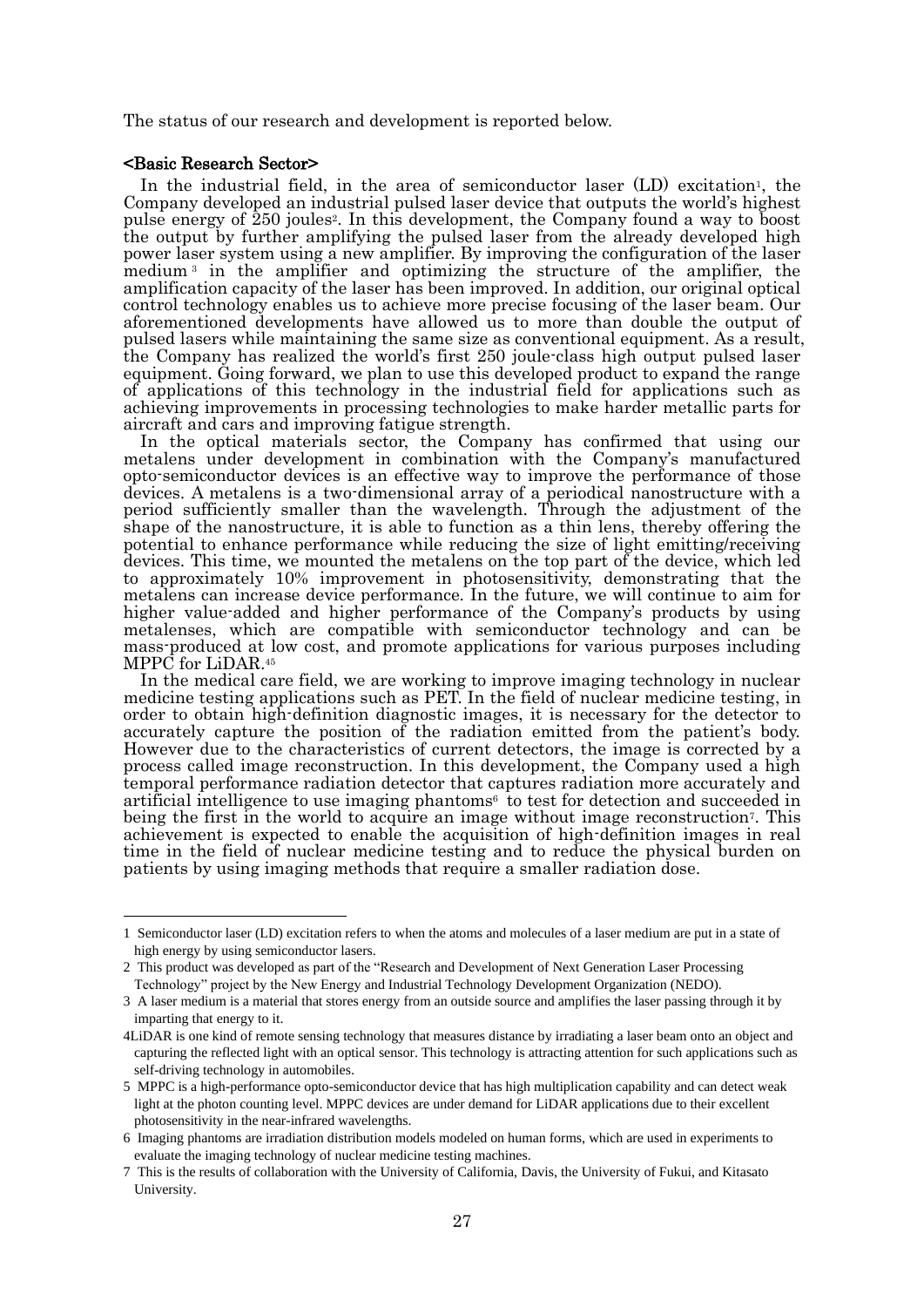#### <Development Sector>

# Development of large-diameter photomultiplier tubes to be used for "Hyper-Kamiokande," the next generation of neutrino measurement experiments

The Company has developed a large-diameter photomultiplier tube to function as a photosensor for "Hyper-Kamiokande," the next-generation of neutrino measurement experiments, which are scheduled to start operation in 2027. This experiment will be the successor experiment to the Kamiokande and the Super-Kamiokande experiments, which led to winning the Nobel Prize for Physics. It is expected that this experiment will lead to better understanding of the origin of the universe and life by measuring the very weak Cherenkov light generated by reactions caused by neutrinos in pure water, which is contained a giant water tank, and studying those properties. The Company has developed the photomultipliers used for the measurement of neutrinos. Now we are being asked to develop photosensors with even higher performance for the Hyper-Kamiokande. In response, we have not only roughly doubled the photosensitivity and measurement precision of light compared with the photomultipliers used for the Super-Kamiokande experiment by revising the structure of photoemissive surface and electrode, but we have also newly developed photomultipliers that keep the inherent noise of detection equipment to a minimum. The Company will continue to contribute to the advancement of elementary particle physics through developing high-performance photosensors.

### Development of new profile sensors with inbuilt computational functioning to enable high-speed position detection

A profile sensor is a kind of image sensor that is specifically designed to detect the position of objects. Compared with regular image sensors, one defining characteristic is that they are able to acquire the necessary information rapidly due to the smallness of the signal data. They are used in such devices as measurement instruments that measure the distance, etc. from objects. Up until now, the Company has developed profile sensors for measurement instruments, but it was necessary to connect up external control devices to perform computational processing to output the acquired signal data as coordinate data required for measurement. With this new development, the Company has revised the circuit architecture to have the circuit for performing the computational processing built into the profile sensor, making the profile sensor capable of outputting coordinate data without using a control device. By using this product, it will be possible to make measurement instruments smaller and lighter, and also cheaper. In addition, the speed at which signal data can be acquired will be improved, and by adding functions that assist in position detection of moving objects, it is expected that in the area of factory automation, its potential applications will further expand.

### Development of ORCA-Quest, an ultra low-noise CMOS digital camera for scientific measurements

In the area of scientific measurement, low-noise cameras are required to measure very weak light. In this development, the Company has developed a two-dimensional CMOS image sensor that is capable of taking images at high speeds with the world's lowest noise and highest detail by using original design technology and the latest manufacturing technology. This has resulted in the development of ORCA-Quest, a new camera that is designed to make maximum use of those performance characteristics. This is the world's first camera that is capable of measuring photons, the smallest unit of light, accurately on two-dimensional space, and turning that data into an image. We expect that due to its ability to correctly observe quantum states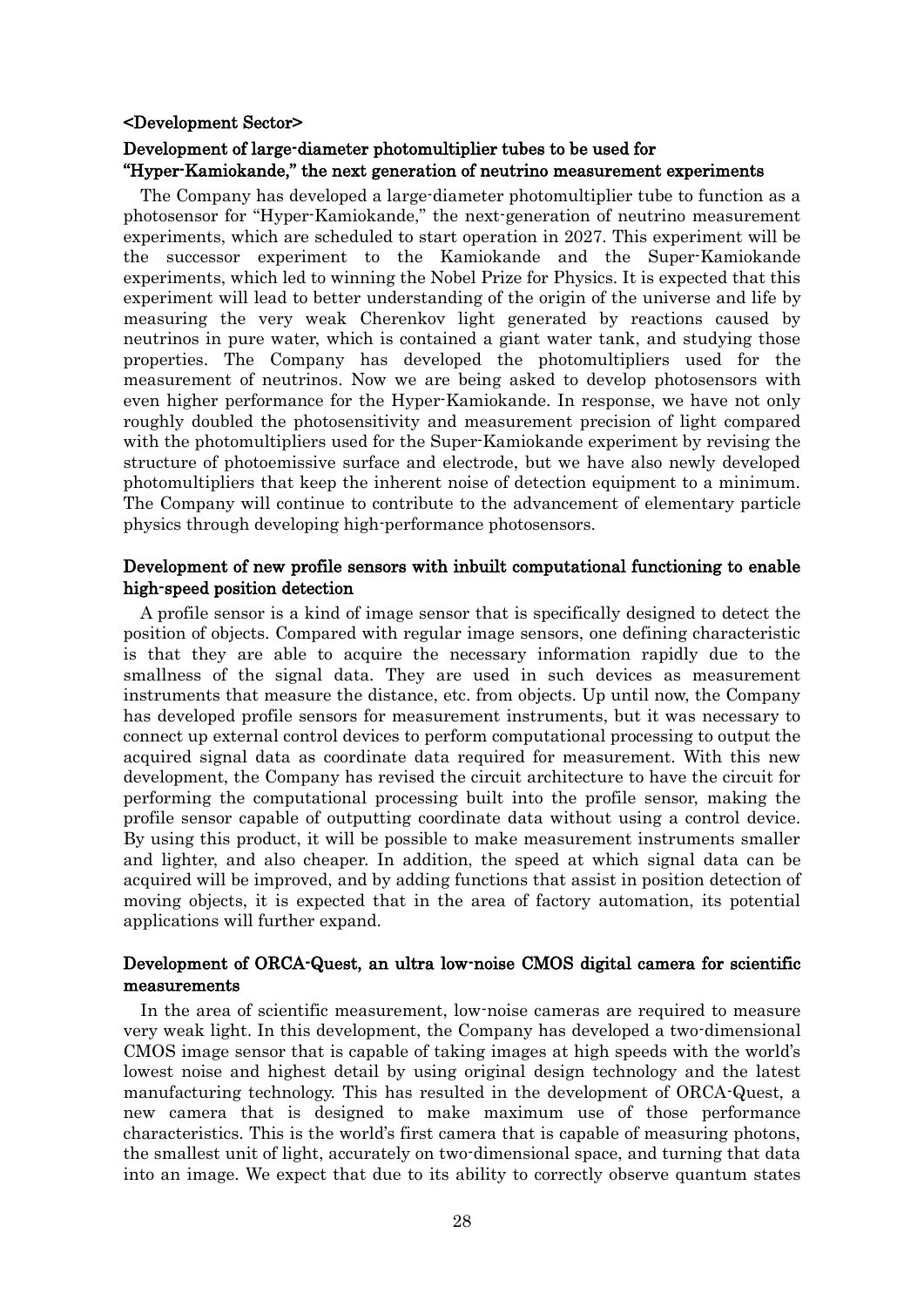and take images of ultra-weak light in a wide range of fields, this product will find application in not only in the field of quantum information, such as quantum computing, but also in the areas of astronomy, life science, etc.

As reported above, we are using the proprietary photonics technologies our Group has cultivated over many years to pursue basic research aimed at the creation of new knowledge and new industries and undertake development that seeks to create new products and further enhance the high performance and added value of existing products in sectors such as biotechnology, medical care, information, telecommunications, energy, materials, space and astronomy and agriculture.

For the fiscal year ended September 30, 2021, research and development expenses decreased to JPY 11,367 million (down by 6.4%) compared with the previous fiscal year.

### (2) Capital Investment

For the fiscal year ended September 30, 2021, we made total capital investments of JPY 12,982 million for purposes such as expanding production capacity. The amounts of capital investment by business segment are as follows:

|                                     | (Millions of Japanese Yen)           |
|-------------------------------------|--------------------------------------|
| Segment                             | The amounts of capital<br>investment |
| Electron tube                       | 6,839                                |
| Opto-semiconductor                  | 3,079                                |
| Imaging and measurement instruments | 1,266                                |
| Other                               | 1,797                                |
| Total                               | 12,982                               |

# (3) Fund Procurement

There was no fund procurement during the fiscal year ended September 30, 2021.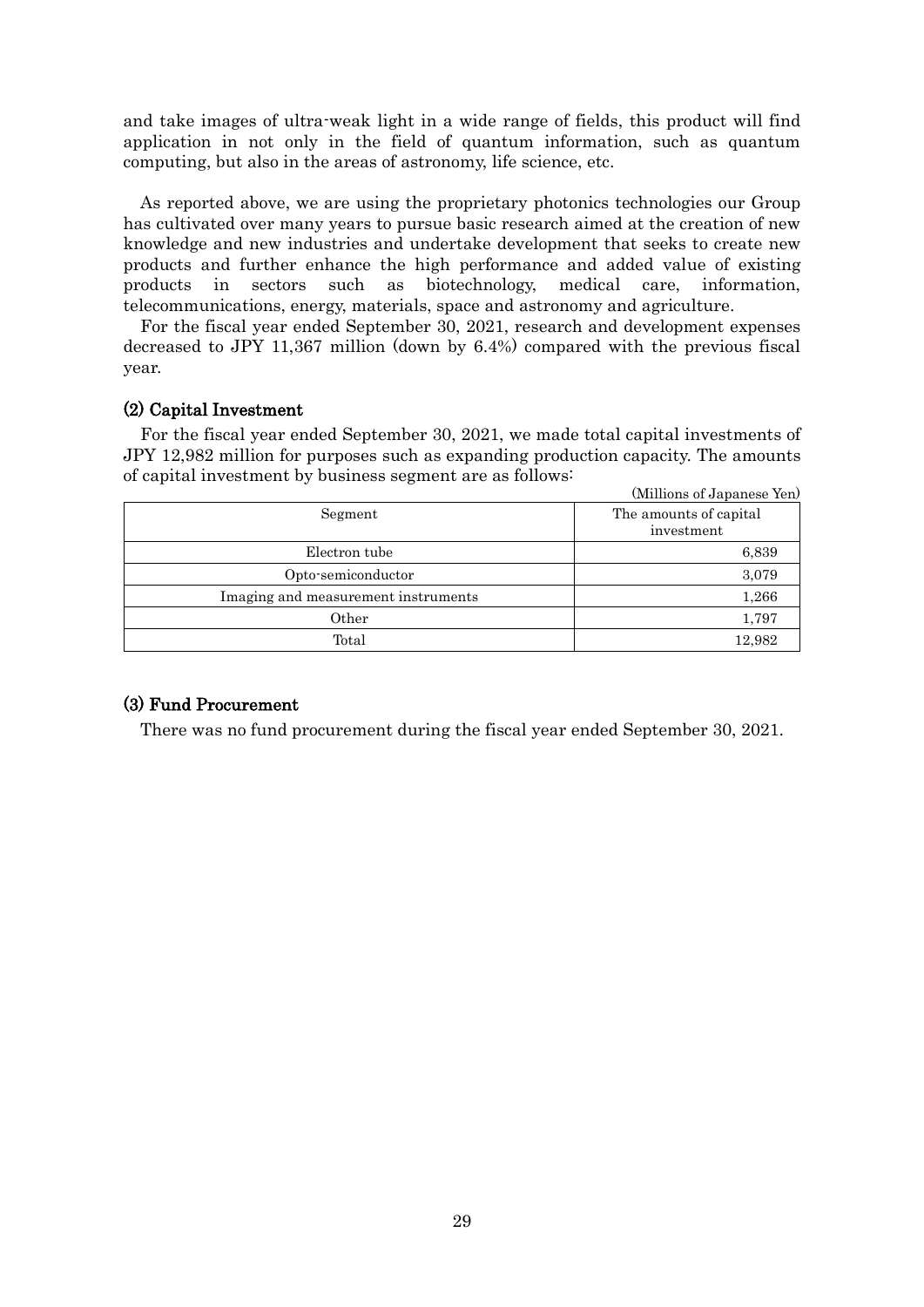#### (4) Issues to be Addressed

With regard to the business environment surrounding the Group, the effect from COVID-19 has become protracted, and companies are continuing to face harsh conditions. However, some aspects are showing signs of improvement, as seen by the growing global demand for semiconductors, etc. Operating under such conditions, the Company's operating results, which had fallen into a lull in the previous fiscal year due to the COVID-19-caused stagnation of business, benefited not only from a return to pre-COVID-19 demand in many fields from the first half of the current fiscal year, but also the continuation of product demand for use in medical devices used for diagnosing COVID-19 cases, and a recovery in market conditions associated with the growth in global semiconductor demand for 5G and data centers, etc. As a result, the Group achieved record-high operating results for the current fiscal year.

On the other hand, although the roll-out of vaccines is progressing and this is expected to have an effect on COVID-19 infections, it is still difficult to predict when we can call an end to its influence. In addition, the global semiconductor shortage has had a serious impact on manufacturers' production activities, and going forward, we recognize that there will continue to be a degree of uncertainty. Notwithstanding the aforementioned uncertainties regarding the outlook, the Company's products are serving society through their use in various settings such as medical care, industry and analysis, and they are what we call key enabling technology, which is technology that is crucial for improving the performance of our customers' end products. Therefore, going forward, we believe that demand for our products will remain solid. So that we can continue in the future to flexibly respond to the ever-changing needs of society, we will actively pursue the capital investment necessary for tomorrow and make the investment to research and development to improve our core technologies such as our photosensors, which carry our business forward.

The Company is also pushing ahead with measures to strengthen the existing governance structure. In the current fiscal year, in addition to introducing an Executive Officer system and improving the expediency of decision-making and strengthening the supervisory function of the Board of Directors, the Company introduced a Nomination and Compensation Committee as a non-mandatory entity. Moreover, we believe the Group's products are essential for a sustainable society. While appropriately addressing the various issues pertaining to the environment and social problems, etc., which are changing with the times, we will aim to further advance as a global company. On the road ahead, we will uphold our venture spirit and strive to enhance corporate value by creating new industry while working together with our customers around the world

We look forward to continuing to receive your unwavering support and encouragement in the future.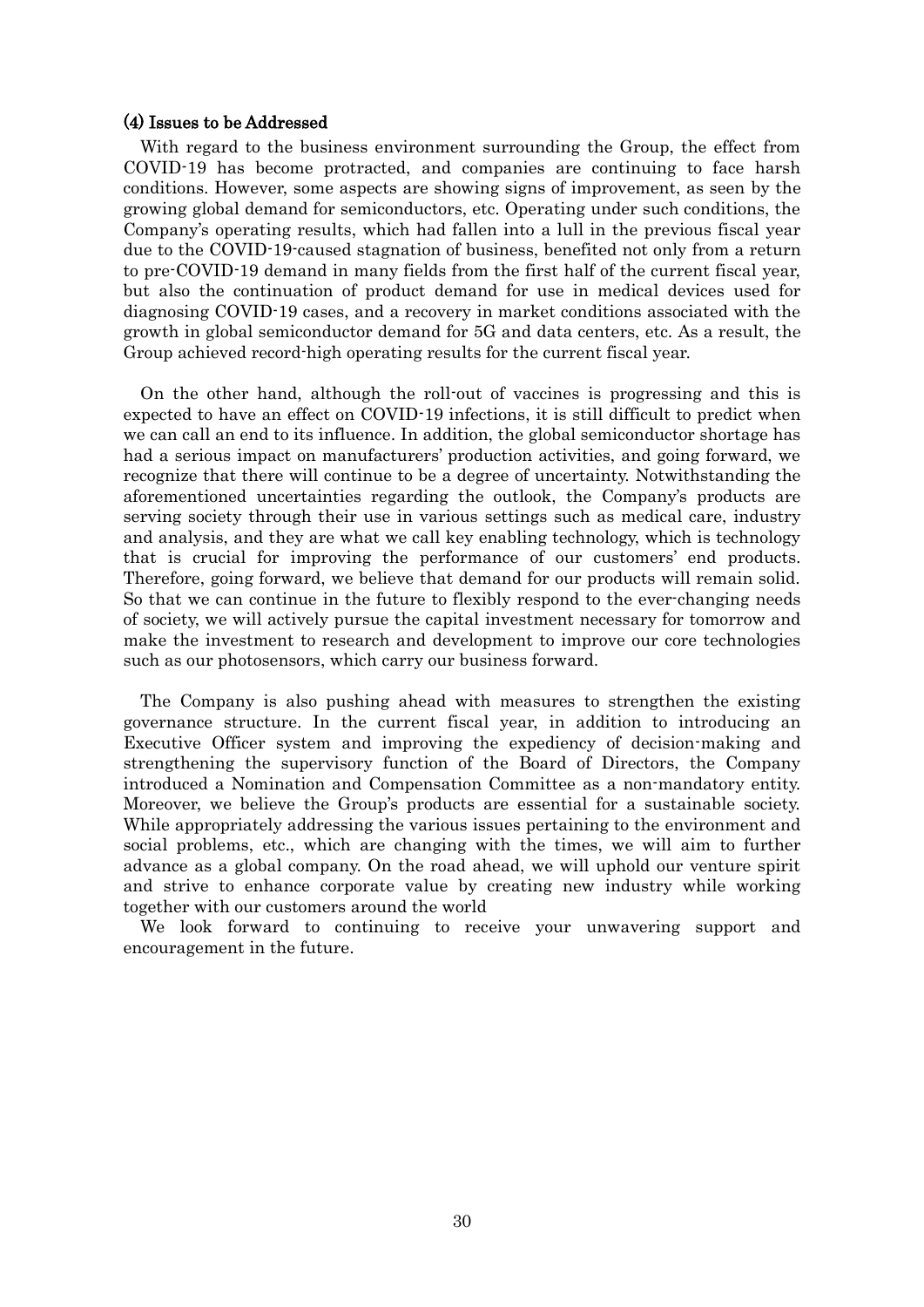### **(5) Change in Business Results and Financial Position for the Three Most Recent Fiscal Years**

|  |  |  |  |  | (Millions of Japanese Yen, except for earnings per share and net assets per share, which are in Japanese Yen) |
|--|--|--|--|--|---------------------------------------------------------------------------------------------------------------|
|--|--|--|--|--|---------------------------------------------------------------------------------------------------------------|

| Year<br>Classification                     | FY2018   | FY2019   | FY2020   | FY2021   |
|--------------------------------------------|----------|----------|----------|----------|
| Net sales                                  | 144,338  | 145,912  | 140,251  | 169,026  |
| Ordinary profit                            | 28,088   | 26,277   | 22,692   | 34,648   |
| Profit attributable to owners of<br>parent | 21,222   | 19,918   | 16,523   | 25,053   |
| Earnings per share                         | 136.50   | 128.67   | 106.73   | 161.82   |
| Total assets                               | 244,914  | 259,694  | 271,615  | 301,676  |
| Net assets                                 | 193,985  | 203,647  | 213,515  | 237,570  |
| Net assets per share                       | 1,248.84 | 1,311.11 | 1,373.79 | 1,527.65 |

Notes: 1. Earnings per share is calculated using the number of shares after deducting treasury shares from the average total shares issued during the period. Net assets per share are calculated using the number of shares after deducting treasury shares from the total shares issued at the end of the period.

2. Amounts less than 0.01 yen are rounded.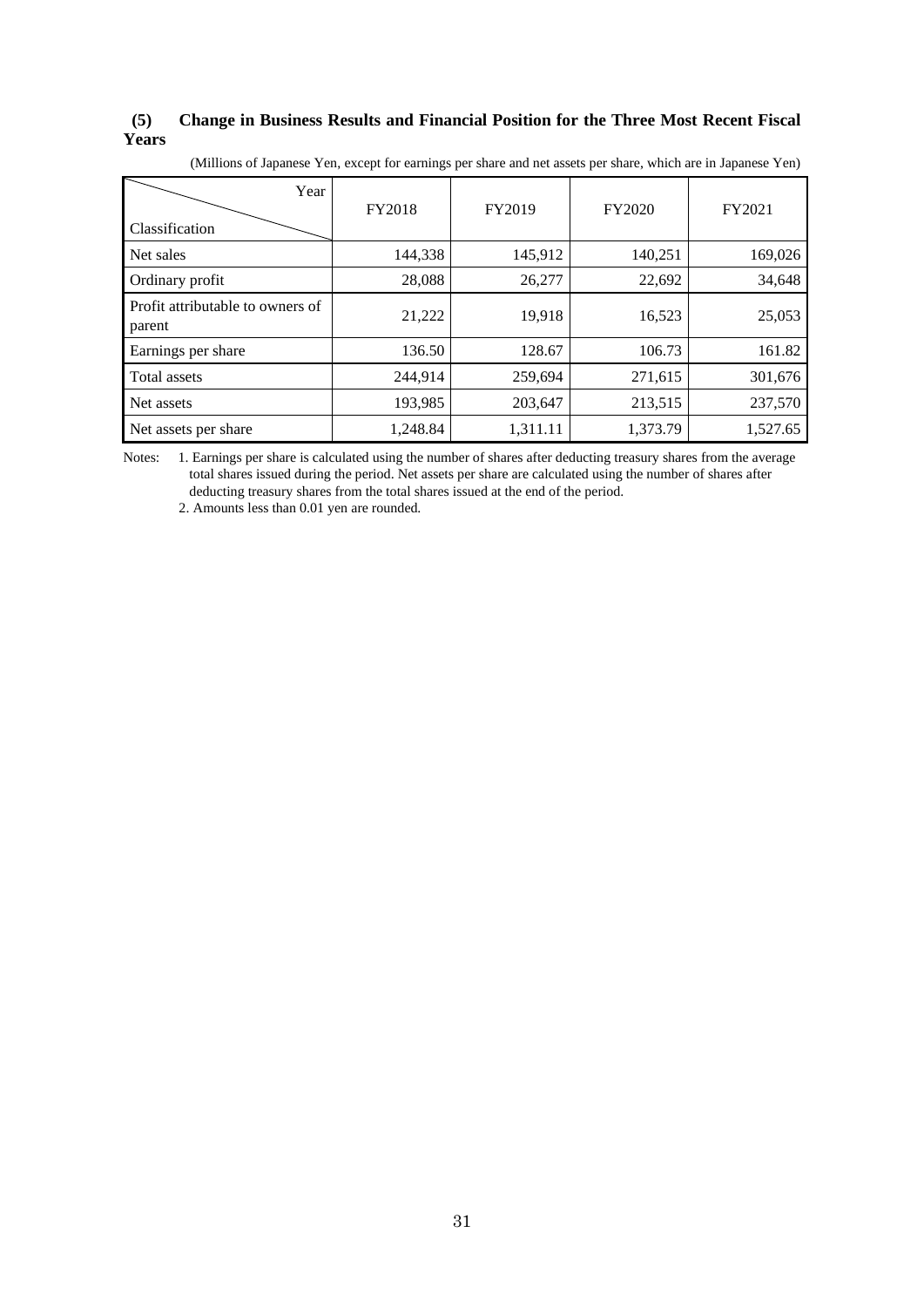# **(6) Key Subsidiaries**

| Company name     |                                                | Capital stock                | Percent<br>owned | Main businesses                                                                                                                                   | Location                      |
|------------------|------------------------------------------------|------------------------------|------------------|---------------------------------------------------------------------------------------------------------------------------------------------------|-------------------------------|
|                  | Koso Corporation                               | 85,000,000<br>yen            | 100.0            | Manufacture of light sources                                                                                                                      | Iwata City,<br>Shizuoka Pref. |
| Japan            | Takaoka Electronics<br>Co., Ltd.               | 98,000,000<br>yen            | 88.6             | Manufacture of photomultiplier<br>tubes (PMT)                                                                                                     | Naka-ku,<br>Hamamatsu<br>City |
|                  | Hamamatsu Electronic<br>Press Co., Ltd.        | 95,000,000<br>yen            | 72.1             | Manufacture of electronic<br>components and molds                                                                                                 | Iwata City,<br>Shizuoka Pref. |
|                  | Iwata Grand Hotel Inc.                         | 100,000,000<br>yen           | 57.1             | Hotel operations                                                                                                                                  | Iwata City,<br>Shizuoka Pref. |
|                  | Photonics<br>Management Corp.                  | 33,521,000<br>US dollars     | 100.0            | Holding company                                                                                                                                   | <b>USA</b>                    |
| North<br>America | Hamamatsu<br>Corporation                       | 426,000<br><b>US</b> dollars | (100.0)          | Sale of photomultiplier tubes<br>(PMT), imaging devices and light<br>sources, opto-semiconductors,<br>image processing and<br>measurement systems | <b>USA</b>                    |
|                  | Energetiq Technology,<br>Inc.                  | 1<br>US dollar               | (100.0)          | Manufacture and sale of light<br>sources and related products                                                                                     | <b>USA</b>                    |
|                  | Photonics<br>Management Europe<br>S.R.L.       | 272,696,000<br>euros         | 100.0            | Holding company                                                                                                                                   | Belgium                       |
|                  | <b>Hamamatsu Photonics</b><br>Europe GmbH      | 400,000<br>euros             | (100.0)          | Regional sales headquarters in<br>Europe                                                                                                          | Germany                       |
|                  | <b>Hamamatsu Photonics</b><br>Deutschland GmbH | 2,000,000<br>euros           | (100.0)          | Sale of photomultiplier tubes<br>(PMT), imaging devices and light<br>sources, opto-semiconductors,<br>image processing and<br>measurement systems | Germany                       |
| Europe           | <b>Hamamatsu Photonics</b><br>France S.A.R.L.  | 1,136,000<br>euros           | (100.0)          | Sale of photomultiplier tubes<br>(PMT), imaging devices and light<br>sources, opto-semiconductors,<br>image processing and<br>measurement systems | France                        |
|                  | <b>Hamamatsu Photonics</b><br>Italia S.r.1.    | 728,000<br>euros             | (100.0)          | Sale of photomultiplier tubes<br>(PMT), imaging devices and light<br>sources, opto-semiconductors,<br>image processing and<br>measurement systems | Italy                         |
|                  | <b>Hamamatsu Photonics</b><br>UK Limited       | 400,000<br>UK pounds         | (100.0)          | Sale of photomultiplier tubes<br>(PMT), imaging devices and light<br>sources, opto-semiconductors,<br>image processing and<br>measurement systems | UK                            |
|                  | Hamamatsu Photonics                            | 2,700,000                    | (100.0)          | Sale of photomultiplier tubes                                                                                                                     | Sweden                        |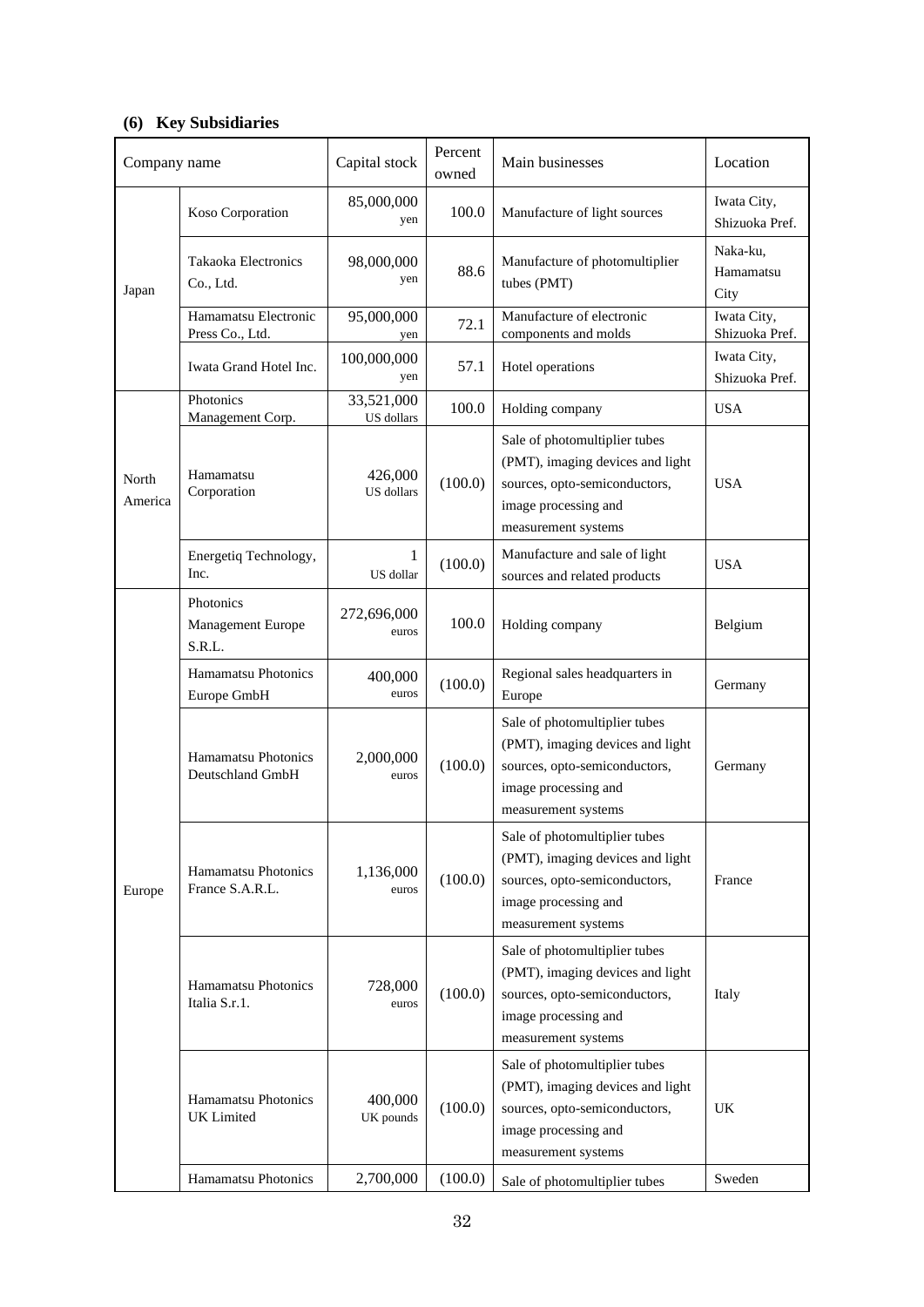|      | Norden AB                                                           | Swedish krona                |         | (PMT), imaging devices and light<br>sources, opto-semiconductors,<br>image processing and<br>measurement systems                                  |               |
|------|---------------------------------------------------------------------|------------------------------|---------|---------------------------------------------------------------------------------------------------------------------------------------------------|---------------|
|      | Hamamatsu Photonics<br>(China) Co., Ltd.                            | 50,000,000<br>Chinese yuan   | 100.0   | Sale of photomultiplier tubes<br>(PMT), imaging devices and light<br>sources, opto-semiconductors,<br>image processing and<br>measurement systems | China         |
|      | Hamamatsu Photonics<br>Taiwan Co., Ltd.                             | 30,000,000<br>Taiwan dollars | 100.0   | Sale of photomultiplier tubes<br>(PMT), imaging devices and light<br>sources, opto-semiconductors,<br>image processing and<br>measurement systems | Taiwan        |
|      | Beijing Hamamatsu<br>Photon Techniques,<br>Inc.                     | 200,000,000<br>Chinese yuan  | 94.0    | Manufacture and sale of<br>photomultiplier tubes (PMT) and<br>related products                                                                    | China         |
| Asia | <b>Hamamatsu Photonics</b><br>Korea Co., Ltd.                       | 117,000,000<br>Korean won    | 55.0    | Sale of image processing and<br>measurement systems and related<br>products                                                                       | Korea         |
|      | Hamamatsu Photon<br>Technology (Lang<br>fang) Co., Ltd.             | 18,000,000<br>Chinese yuan   | (100.0) | Manufacture and sale of medical<br>equipment and related products                                                                                 | China         |
|      | Hamamatsu Photonics<br>Scientific Instrument<br>(Beijing) Co., Ltd. | 5,000,000<br>Chinese yuan    | (100.0) | Sale of photomultiplier tubes<br>(PMT), imaging devices and light<br>sources, opto-semiconductors,<br>image processing and<br>measurement systems | China         |
|      | Hamamatsu Photonics<br>Israel Ltd.                                  | 100,000<br>Israeli shekel    | (100.0) | Sale of photomultiplier tubes<br>(PMT), imaging devices and light<br>sources, opto-semiconductors,<br>image processing and<br>measurement systems | <b>Israel</b> |

Notes: 1. The figures in ( ) for percent owned are the indirect ownership percentage.

2. Photonics Management Europe S.R.L. increased its capital by implementing a third-party allotment through contribution in kind.

3. Hamamatsu Photon Technology(Lan fang) Co., Ltd. changed its name in June 2021.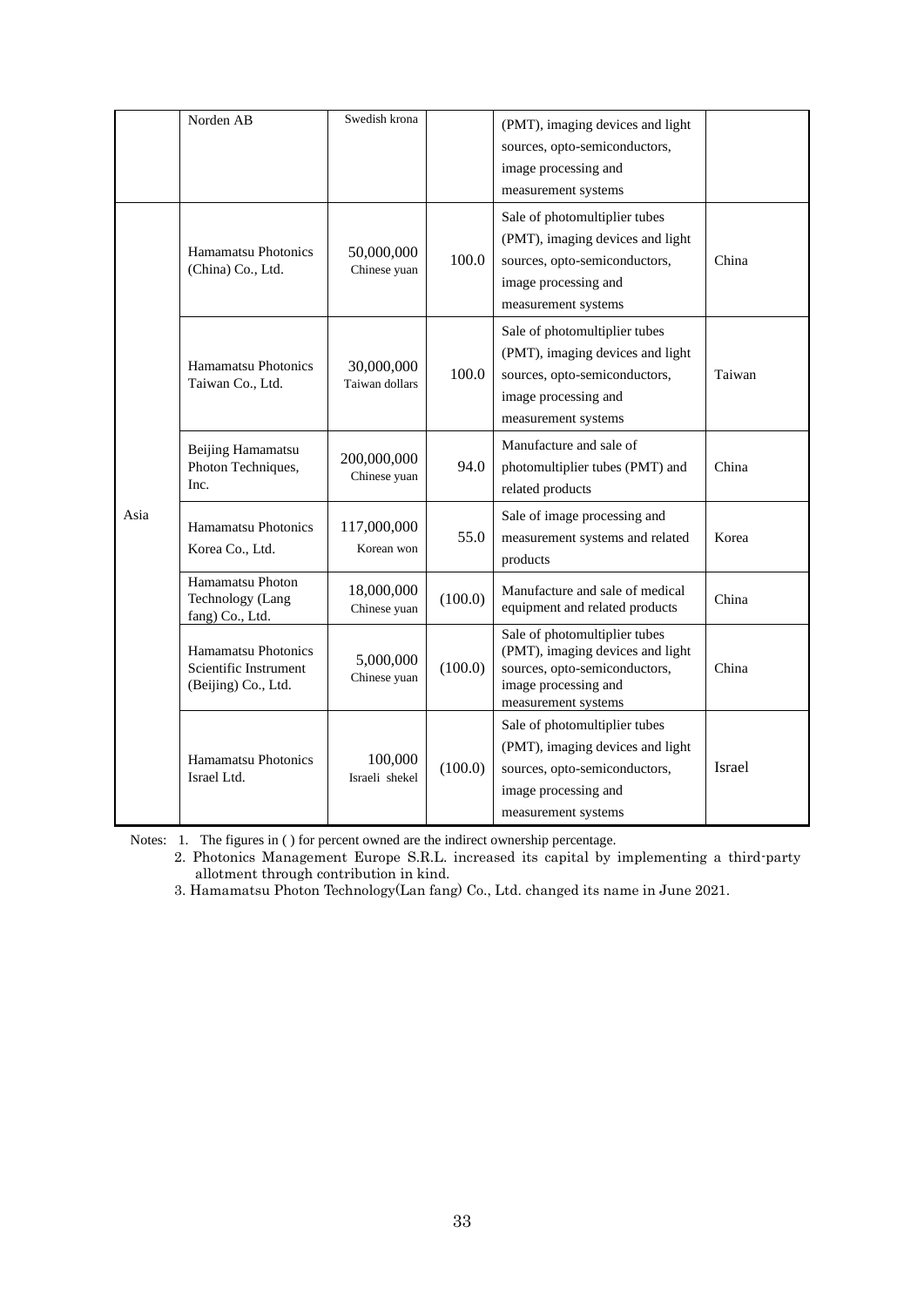### **(7) Main Office Locations & Factories (As of September 30, 2021)**

| a.                         | Hamamatsu Photonics K.K.                                                                        |
|----------------------------|-------------------------------------------------------------------------------------------------|
| <b>Classification</b>      | Office name and Location                                                                        |
| Office                     | Headquarters (Naka-ku, Hamamatsu City)                                                          |
|                            | Main Factory (Higashi-ku, Hamamatsu City), Mitsue Factory (Iwata City, Shizuoka Pref.),         |
|                            | Shingai Factory (Minami-ku, Hamamatsu City), Toyooka Factory (Iwata City, Shizuoka Pref.),      |
| Factory                    | Tenno Glass Works (Higashi-ku, Hamamatsu City), Joko Factory (Higashi-ku, Hamamatsu             |
|                            | City), Miyakoda Factory (Kita-ku, Hamamatsu City)                                               |
|                            | Sendai Sales Office (Aoba-ku, Sendai City), Tsukuba Sales Office (Tsukuba City, Ibaraki Pref.), |
| Sales Office               | Tokyo Sales Office (Minato-ku, Tokyo), Chubu Sales Office (Naka-ku, Hamamatsu City),            |
|                            | Osaka Sales Office(Chuo-ku, Osaka City), Nishinihon Sales Office(Hakata-ku, Fukuoka City)       |
|                            | Central Research Laboratory (Hamakita-ku, Hamamatsu City), Tsukuba Research                     |
| <b>Research Laboratory</b> | Laboratory (Tsukuba City, Ibaraki Pref.), Industries Development Laboratory (Nishi-ku,          |
|                            | Hamamatsu City)                                                                                 |

b. Subsidiaries

As described in the above  $(6)$  Key Subsidiaries

### **(8) Employees (As of September 30, 2021)**

| Business segment                    | No. of employees |  |
|-------------------------------------|------------------|--|
| Electron tube                       | 2,050<br>$(+22)$ |  |
| Opto-semiconductor                  | 1,554<br>$(+44)$ |  |
| Imaging and measurement instruments | 603<br>$(+17)$   |  |
| Other                               | (41)<br>369      |  |
| Corporate (shared)                  | 703<br>$(+2)$    |  |
| Total                               | $(+84)$<br>5,279 |  |

Notes: 1. The number of employees is the numbers of full-time employees.

2. Employees designated as "Corporate (shared)" are individuals affiliated with management departments who cannot be classified in a specific business segment.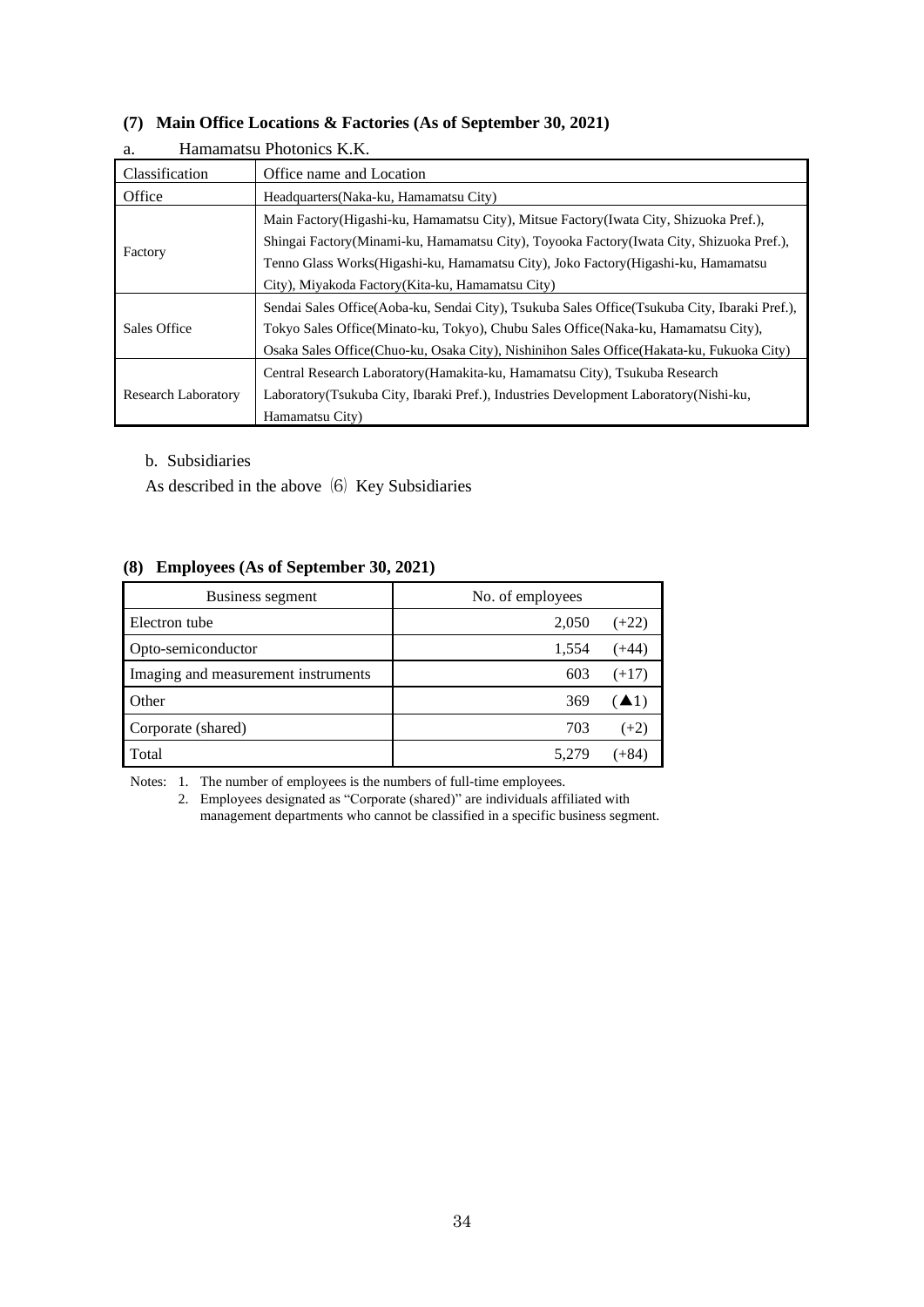### **(9) Main Banks and Amount of Borrowing (As of September 30, 2021)**

| Bank                 | Amount |
|----------------------|--------|
| MUFG Bank, Ltd.      | 4.210  |
| Resona Bank, Limited | 2.943  |
| Shizuoka Bank, Ltd.  | 1.738  |

Note: The Company has concluded commitment line contracts with the five banks with which it does business, for the purpose of flexible and efficient financing. The balance of unrealized borrowings based on the commitment line contracts is as follows.

| Total amount of commitment line contracts | JPY 20,000 million |           |
|-------------------------------------------|--------------------|-----------|
| Balance of borrowings                     | <b>IPY</b>         | – million |
| Balance of unrealized borrowings          | JPY 20,000 million |           |

### **(10) Summary of Other Important Matters Concerning the Corporate Group**

Not applicable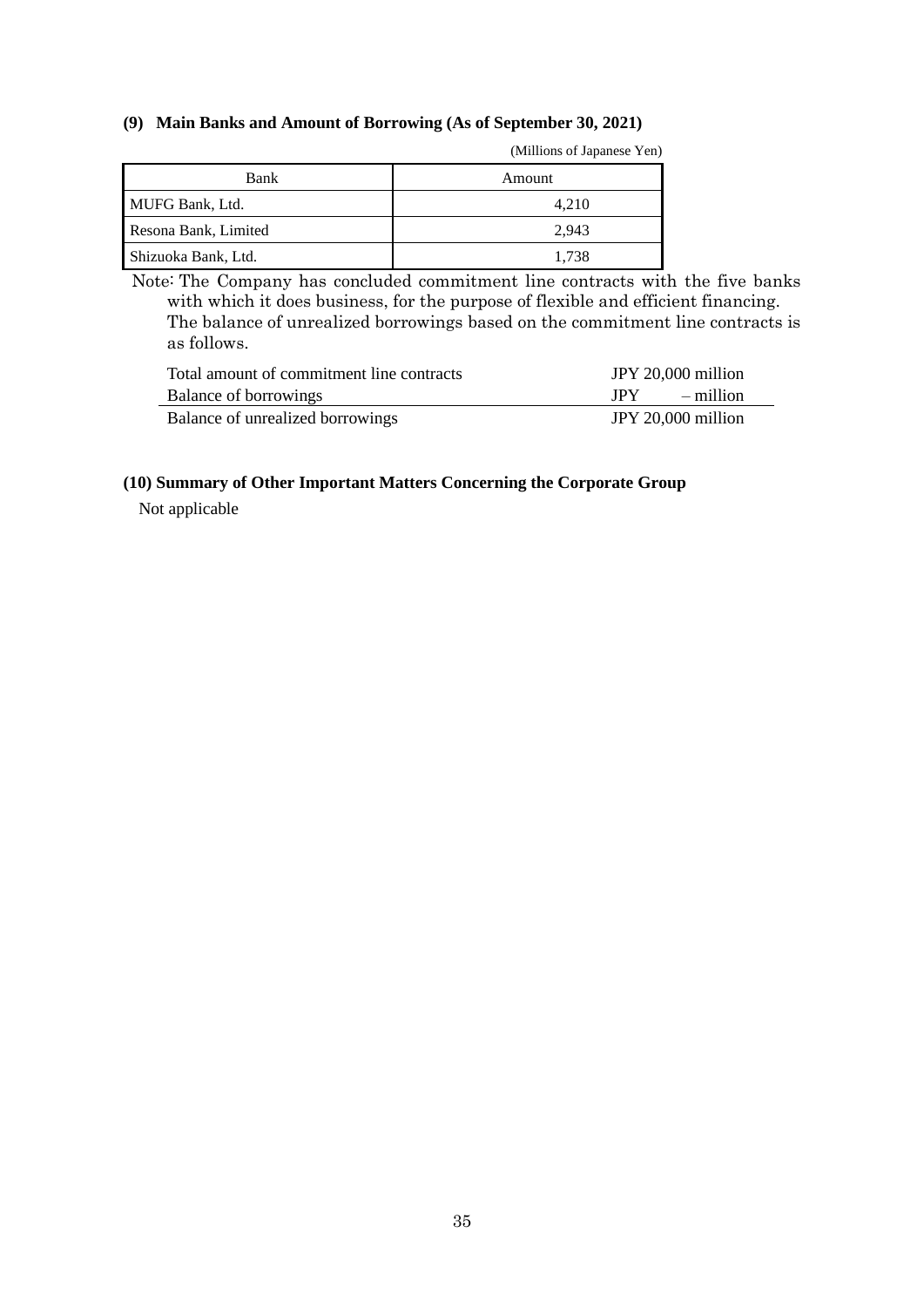#### **2. Matters Concerning the Company's Stock (As of September 30, 2021)**

#### **Common stock**

- a. Authorized: 500,000,000 shares
- b. Issued: 165,041,841 shares (including 9,945,645 shares of treasury shares)
- c. Number of shareholders: 19,372
- d. Major shareholders:

| Name of shareholder                                               | No. of shares | Percentage of<br>shareholding |
|-------------------------------------------------------------------|---------------|-------------------------------|
| The Master Trust Bank of Japan, Ltd. (Trust Account)              | 23,110,500    | 14.9                          |
| <b>Toyota Motor Corporation</b>                                   | 8,400,000     | 5.4                           |
| Custody Bank of Japan, Ltd. (Trust Account)                       | 6,429,300     | 4.1                           |
| Hamamatsu Photonics K.K. employees                                | 4,181,971     | 2.7                           |
| Custody Bank of Japan, Ltd. (Trust Account 9)                     | 4,181,800     | 2.7                           |
| <b>SSBTC Client Omnibus Account</b>                               | 3,563,917     | 2.3                           |
| The Nomura Trust and Banking Co., Ltd. (Investment Trust)         | 3,327,700     | 2.1                           |
| State Street Bank West Client - Treaty 505234                     | 2,773,887     | 1.8                           |
| JP Morgan Chase Bank 385635                                       | 2,764,400     | 1.8                           |
| RBC ISB S/A DUB NON RESIDENT/TREATY RATE<br>UCITS-CLIENTS ACCOUNT | 1,964,300     | 1.3                           |

Notes: 1. The Company holds 9,945,645 shares of treasury shares that is not included in the shares of the major shareholders shown above.

2. The percentage of shareholding is calculated after excluding treasury shares. Fractional amounts of less than a single unit have been rounded.

 3. On January 15, 2021, the Company issued shares of common stock as restricted stock remuneration, which increased the number of issued shares by 14,582.

e. Shares Delivered During the Fiscal Year to Company's Officers as Remuneration for Their Execution of Duties

During the fiscal year ended September 30, 2021, the following shares were delivered in accordance with the restricted stock remuneration plan.

| Classification                            | No. of shares | No. of eligible Directors<br>for issuance |
|-------------------------------------------|---------------|-------------------------------------------|
| Directors (excluding<br>Outside Directors | 10,055        |                                           |

Notes: 1. Stocks are not delivered to Outside Directors and Audit & Supervisory Board Members. 2. In addition to the aforementioned, 4,527 restricted stocks were granted to eight (8) Executive Officers.

### **3. Matters Concerning Company Stock Acquisition Rights**

Not applicable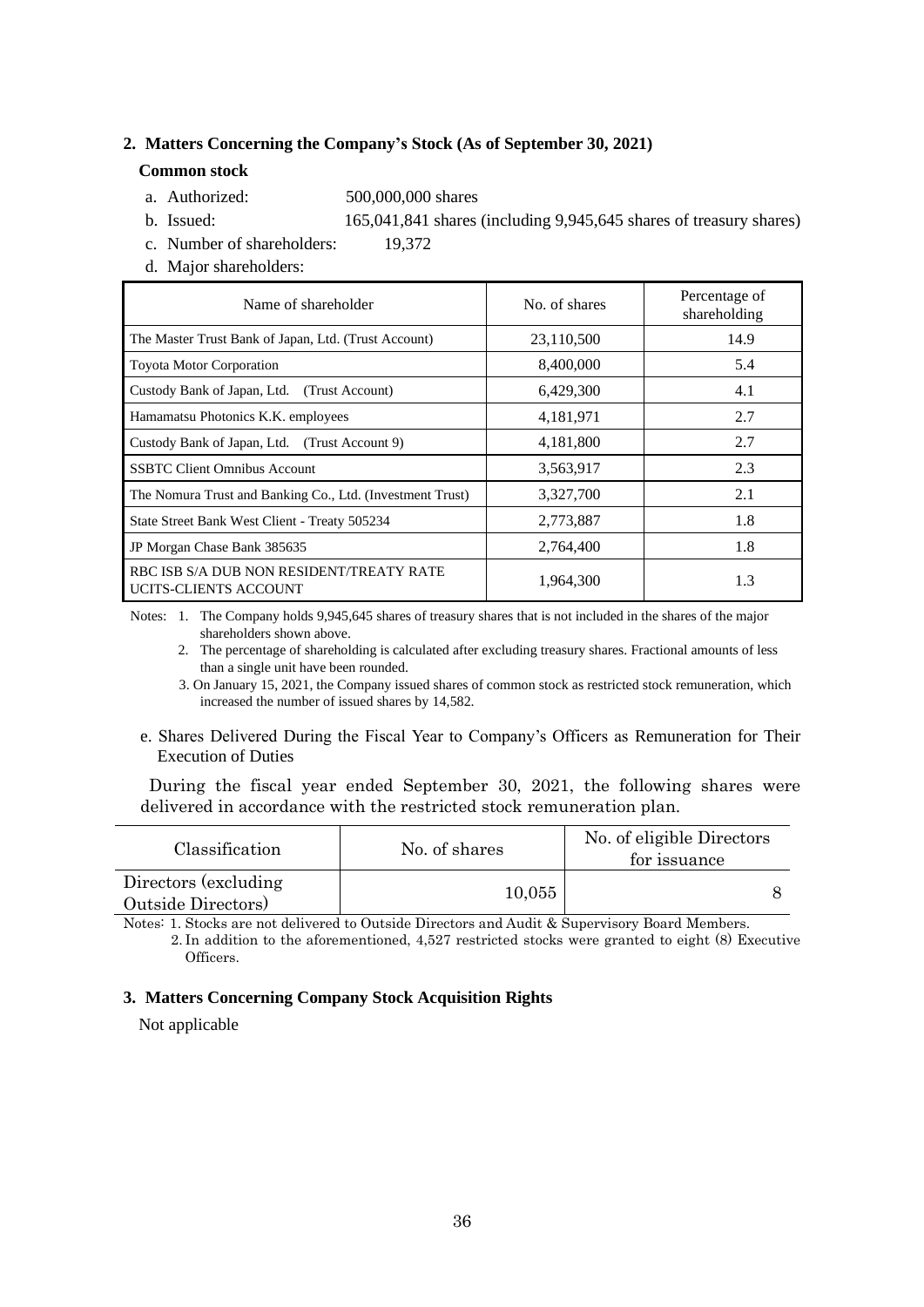# **4. Matters Concerning Company Directors**

| Company<br>Position                                                               | Name            | Responsibilities                                         | <b>Significant Position Concurrently</b><br>Held                                                                                                                                                                                                                                                                                                                                                                                                                                                     |
|-----------------------------------------------------------------------------------|-----------------|----------------------------------------------------------|------------------------------------------------------------------------------------------------------------------------------------------------------------------------------------------------------------------------------------------------------------------------------------------------------------------------------------------------------------------------------------------------------------------------------------------------------------------------------------------------------|
| Representative<br>Director<br>and<br>President<br>Chief Executive<br>Officer      | Akira Hiruma    |                                                          | Director and President. Photonics<br>Management Corp.<br>Director, Hamamatsu Corporation<br>Director, Photonics Management<br>Europe S.R.L.<br>Chairman, Beijing Hamamatsu Photon<br>Techniques, Inc.<br>Chairman, Hamamatsu Photonics<br>(China) Co., Ltd.<br>Director and President, Research<br>Foundation for Opto-Science and<br>Technology<br>President, Hamamatsu Medical<br><b>Photonics Foundation</b><br>President, The Graduate School for<br>the Creation of New Photonics<br>Industries |
| Representative<br>Director<br>and<br>Vice President<br>Chief Operating<br>Officer | Kenji Suzuki    |                                                          |                                                                                                                                                                                                                                                                                                                                                                                                                                                                                                      |
| Representative<br>Director and<br>Senior Managing<br>Executive<br>Officer         | Koei Yamamoto   | Division Director, Laser<br><b>Promotion Division</b>    |                                                                                                                                                                                                                                                                                                                                                                                                                                                                                                      |
|                                                                                   | Tsutomu Hara    | Director, Central Research<br>Laboratory                 |                                                                                                                                                                                                                                                                                                                                                                                                                                                                                                      |
| Director                                                                          | Kenji Yoshida   | Division Director,<br><b>Administration Headquarters</b> |                                                                                                                                                                                                                                                                                                                                                                                                                                                                                                      |
| Managing<br>Executive                                                             | Tadashi Maruno  | Division Director, Systems<br>Division                   | Director, Hamamatsu Corporation                                                                                                                                                                                                                                                                                                                                                                                                                                                                      |
| Officer                                                                           | Takayuki Suzuki | Division Director, Solid State<br>Division               | Director, Hamamatsu Corporation                                                                                                                                                                                                                                                                                                                                                                                                                                                                      |
|                                                                                   | Hisaki Kato     | Division Director, Electron<br>Tube Division             |                                                                                                                                                                                                                                                                                                                                                                                                                                                                                                      |
|                                                                                   | Kashiko Kodate  |                                                          | Professor Emeritus, Japan Women's<br>University                                                                                                                                                                                                                                                                                                                                                                                                                                                      |
| <b>Outside Director</b>                                                           | Ken Koibuchi    |                                                          | Fellow, Advanced R&D and<br>Engineering Company, Toyota Motor<br>Corporation<br>Fellow, Vehicle Development Center,<br>Toyota Motor Corporation<br>Fellow, Mid-size Vehicle<br>Company ,Toyota Motor Corporation                                                                                                                                                                                                                                                                                     |
|                                                                                   | Kazue Kurihara  |                                                          | Professor Emeritus, Tohoku<br>University<br>Professor, New Industry Creation<br>Hatchery Center, Tohoku University                                                                                                                                                                                                                                                                                                                                                                                   |

# **(1) Directors and Audit & Supervisory Board Members (As of September 30, 2021)**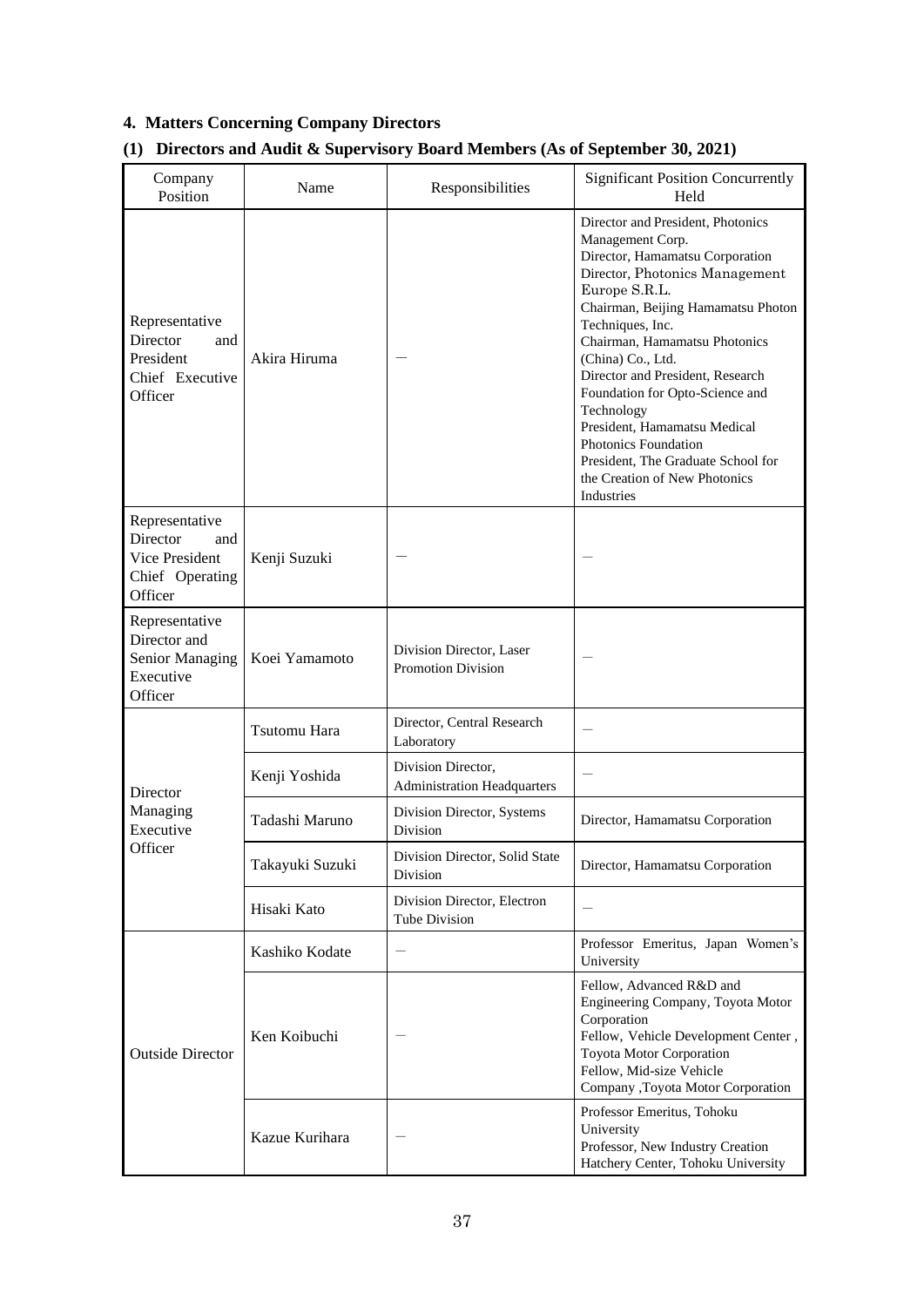| Audit                              | & Akira Utsuyama                |                                      |
|------------------------------------|---------------------------------|--------------------------------------|
| Supervisory<br>(Standing)          | Board Member   Michihito Suzuki |                                      |
| Outside Audit & Yuji Maki          |                                 | Consultant, Toyota Motor Corporation |
| Supervisory<br><b>Board Member</b> | Muneo Kurauchi                  |                                      |

Notes: 1. The Company has notified the Tokyo Stock Exchange of Outside Director Kashiko Kodate, Outside Director Ken Koibuchi, Outside Director Kazue Kurihara, Outside Audit & Supervisory Board Member Yuji Maki and Outside Audit & Supervisory Board Member Muneo Kurauchi as independent officers, as provided by the securities listing regulations of the Tokyo Stock Exchange.

- 2. At the close of the 73rd Ordinary General Meeting of Shareholders held on December 18, 2020, Kazue Kurihara was elected to and assumed the position of Director. In addition, as a result of the introduction of the Executive Officer System, Naofumi Toriyama, Kazuhiko Mori, and Minoru Saito each ended their tenure as Director at the close of the aforementioned Ordinary General Meeting of Shareholders and assumed the office of Senior Executive Officer.
- 3. At the 73rd Ordinary General Meeting of Shareholders held on December 18, 2020, all of the Audit & Supervisory Board Members were reelected and at the Audit & Supervisory Board meeting held on the same day, they were selected as Audit & Supervisory Board members (Standing) and were appointed to office. Changes to Audit & Supervisory Board Members, other than reappointments, were as follows:
	- Appointed Audit & Supervisory Board Member (Standing) Michihito Suzuki
	- Appointed Outside Audit & Supervisory Board Member Muneo Kurauchi
	- Resigned Audit & Supervisory Board Member (Standing) Hiroshi Mizushima
	- Resigned Outside Audit & Supervisory Board Member Saburo Sano

4.At the Board of Directors meeting held on December 18, 2020, the positions and responsibilities of Directors were changed in line with the introduction of the Executive Officer System. The details are as follows.

|                     | Before revision                                                   |                                                                               | after revision                                                                        |                                                                 |
|---------------------|-------------------------------------------------------------------|-------------------------------------------------------------------------------|---------------------------------------------------------------------------------------|-----------------------------------------------------------------|
| Name                | <b>Company Position</b><br>Responsibilities                       |                                                                               | <b>Company Position</b>                                                               | Responsibilities                                                |
| Akira Hiruma        | Representative<br>Director and<br>President                       |                                                                               | Representative<br>Director and<br>President<br><b>Chief Executive</b><br>Officer      |                                                                 |
| Kenji Suzuki        | Representative<br>Director and Vice<br>President                  | Division Director,<br><b>Electron Tube</b><br><b>Division</b>                 | Representative<br>Director and Vice<br>President<br><b>Chief Operating</b><br>Officer |                                                                 |
| Koei<br>Yamamoto    | Representative<br>Director and Senior<br><b>Managing Director</b> | Division Director,<br>Solid State Division<br>and Laser Promotion<br>Division | Representative<br>Director and<br>Senior Managing<br><b>Executive Officer</b>         | Division Director,<br><b>Laser Promotion</b><br><b>Division</b> |
| <b>Tsutomu Hara</b> | <b>Managing Director</b>                                          | Director, Central<br><b>Research Laboratory</b>                               | Director<br>Managing Executive<br>Officer                                             | Director, Central<br><b>Research Laboratory</b>                 |
| Kenji Yoshida       | <b>Managing Director</b>                                          | Division Director,<br>Administration<br>Headquarters                          | Director<br>Managing Executive<br>Officer                                             | Division Director.<br>Administration<br>Headquarters            |
| Tadashi<br>Maruno   | <b>Managing Director</b>                                          | Division Director.<br><b>Systems Division</b>                                 | Director<br>Managing Executive<br>Officer                                             | Division Director,<br><b>Systems Division</b>                   |
| Takayuki<br>Suzuki  | <b>Managing Director</b>                                          | Deputy Division<br>Director, Solid State                                      | Director<br>Managing Executive                                                        | Division Director,<br>Solid State Division                      |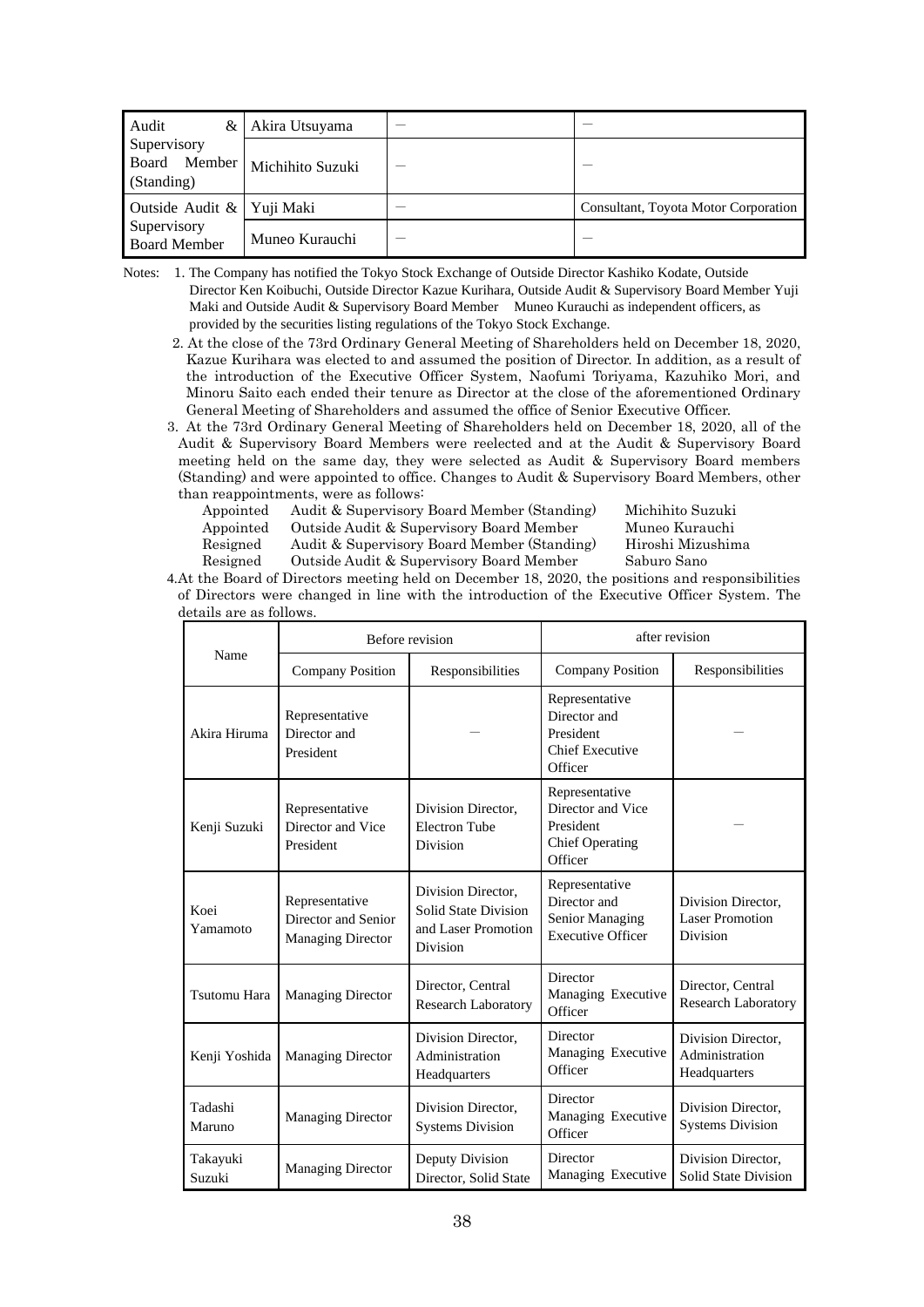|             |          | Division                                               | Officer                                   |                                                 |
|-------------|----------|--------------------------------------------------------|-------------------------------------------|-------------------------------------------------|
| Hisaki Kato | Director | Deputy Division<br>Director, Electron<br>Tube Division | Director<br>Managing Executive<br>Officer | Division Director,<br>Electron Tube<br>Division |

5.Outside Audit & Supervisory Board Member Yuji Maki is well-versed in corporate management and has the appropriate degree of knowledge concerning financial affairs and accounting.

- 6.Outside Audit & Supervisory Board Member Muneo Kurauchi has many years of experience in financial services in Japan and overseas at The Bank of Tokyo-Mitsubishi UFJ, Ltd. (now MUFG Bank, Ltd.), and has the appropriate degree of knowledge concerning financial affairs and accounting.
- 7. Toyota Motor Corporation is a major shareholder and owns 5.4% of the Company's total shares issued (excluding treasury shares). The Company has business transactions, including the sale and purchase of products, with Toyota Motor Corporation.
- 8. The Company has business transactions, including the sale and purchase of products, with Tohoku University.

 (Reference) The Company has introduced an Executive Officer System. The statuses Executive Officers (excluding those concurrently serving as Directors) as of September 30, 2021, are as follows.

| <b>Company Position</b>  | Name             | Responsibilities                                                                                                                                                                                              |
|--------------------------|------------------|---------------------------------------------------------------------------------------------------------------------------------------------------------------------------------------------------------------|
| Senior Executive Officer | Naofumi Toriyama | Division Director, Business Headquarters                                                                                                                                                                      |
| Senior Executive Officer | Kazuhiko Mori    | General Manager, Accounting Division                                                                                                                                                                          |
| Senior Executive Officer | Minoru Saito     | General Manager, Compound semiconductor<br><b>Fabrication Center</b>                                                                                                                                          |
| <b>Executive Officer</b> | Ken Nozaki       | In charge of Public Relations, Liaison Office/<br>General Manager, Collaboration Supporting<br>Department and General Manager, Business<br>Mentor-Bank, GSCC                                                  |
| <b>Executive Officer</b> | Hiroyuki Okada   | In charge of GSCC and Medical /<br>Division Director, GSCC and<br>General Manager, Business Accelerator, GSCC and<br>General Manager, Internal Venture, GSCC and<br>General Manager, New Concept Design, GSCC |
| <b>Executive Officer</b> | Kazuya Suzuki    | In charge of Strategic intellectual property/<br>General Manager, Product Management Division<br>and General Manager, Intellectual Property Division                                                          |
| <b>Executive Officer</b> | Koichi Nagumo    | In charge of General Affairs/<br>General Manager, General Affairs Division                                                                                                                                    |
| <b>Executive Officer</b> | Shuichi Osada    | In charge of IR and IT/<br>General Manager, Business Management and<br>Control Division and Manager, Investor Relations<br>Office                                                                             |

Notes: 1.GSCC stands for Global Strategic Challenge Center.

2.On October 1, 2021, Kazuya Suzuki's role was changed to be in charge of Intellectual Property, Environment, Quality and Export Control/General Manager, Product Management Division.

### (2) Overview of Directors and Officers Liability Insurance Policy

The Company has entered into a directors and officers liability insurance contract with an insurance company pursuant to the provisions of Article 430-3, paragraph (1) of the Companies Act. The scope of insureds of the policy covers officers (including Directors, Audit & Supervisory Board Members, and Executive Officers) of the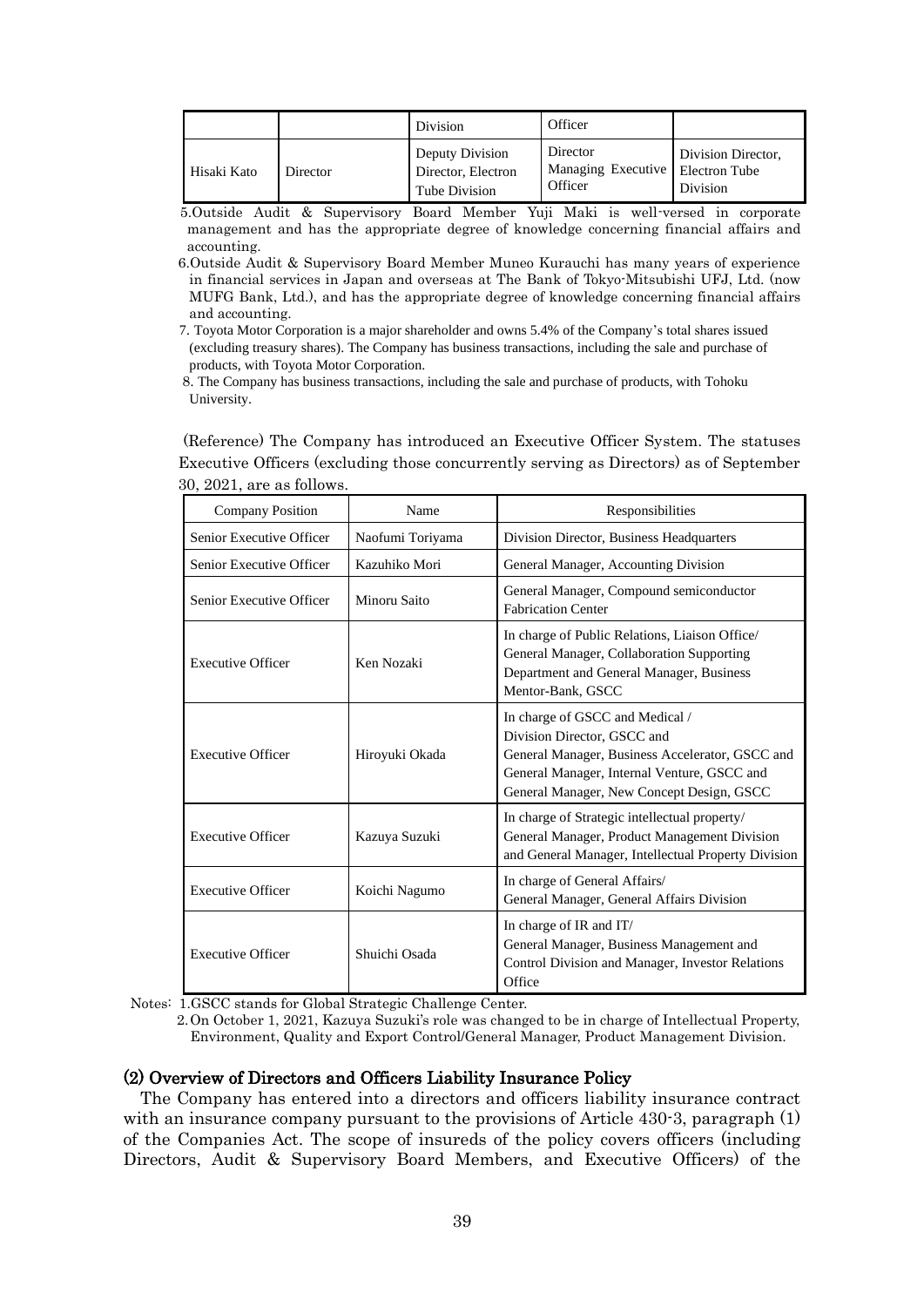Company and some subsidiaries inside and outside Japan, and the Company bears the full cost of insurance premiums for all the insureds.

The policy covers the insured's legally mandated amount of indemnification and related litigation expenses incurred from claims for damages arising from the insureds performance of their duties. However, by excluding from the scope of coverage, losses, etc. incurred due to illegal acts for personal gain or granting of benefits, or criminal conduct, the policy has built in measures to ensure that the adequacy of the execution of duties by the insured shall not be compromised.

### **(3) Remuneration and Other Amounts Paid to Directors and Audit & Supervisory Board Members**

a. Total remuneration and other benefits pertaining to the fiscal year ended September 30, 2021

| Classification                                                                                     | Number of<br>compensated<br>individuals | <b>Basic Remuneration</b> | Remuneration<br>for Granting<br><b>Restricted Stock</b><br>to Directors | Total amount of<br>Remuneration |
|----------------------------------------------------------------------------------------------------|-----------------------------------------|---------------------------|-------------------------------------------------------------------------|---------------------------------|
| Directors (Outside<br>Directors only)                                                              | 14(3)                                   | JPY $371(19)$ million     | $60(-)$ million                                                         | $431(19)$ million               |
| Audit & Supervisory<br><b>Board Members (Outside</b><br>Audit & Supervisory<br>Board Members only) | 6(3)                                    | JPY $49(11)$ million      | $-(-)$ million                                                          | 49(11)<br>million               |
| Total (Outside Officers<br>only)                                                                   | 20(6)                                   | JPY $420(30)$ million     | $60(-)$ million                                                         | 481(30)<br>million              |

- Notes: 1. The amount of remuneration for Directors was established at a monthly amount of up to JPY 55 million (up to JPY 3 million for Outside Directors), excluding the salary payable in the capacity of employees, by a resolution of the 70th Ordinary General Meeting of Shareholders held on December 22, 2017. The number of Directors at the conclusion of the said Ordinary General Meeting of Shareholders was 12 (including two (2) Outside Directors).
	- 2. At the 72nd Ordinary General Meeting of Shareholders held on December 20, 2019, aiming to contribute to continuous improvement in corporate value from the same position as our shareholders by promoting the long-term, stable holding of the Company's stock by Directors, it was resolved that the remuneration for granting restricted stock to Directors (excluding Outside Directors) shall be up to 200 million yen per year (however, not more than 200,000 shares per year), separately from the remuneration described in 1. above. The number of Directors at the conclusion of the said Ordinary General Meeting of Shareholders was 13 (including two (2) Outside Directors).
	- 3. The amount of remuneration for Audit & Supervisory Board members was established at a monthly amount up to JPY 6 million by a resolution of the 65th Ordinary General Meeting of Shareholders held on December 20, 2012. The number of Audit & Supervisory Board Members at the conclusion of the said Ordinary General Meeting of Shareholders was four (4).
	- 4. Total remuneration paid to Directors does not include the employee salary portions paid to Directors serving concurrently as employees.
	- 5. Among the number of Directors who received payment in the table above, there includes three (3) Directors who resigned on December 18, 2020.
	- 6. Among the number of Audit & Supervisory Board Members who received payment in the table above, there includes two (2) Audit & Supervisory Board Members (including one (1) Outside Audit & Supervisory Board Member) who ended their tenure on December 18, 2020.

b. Retirement benefits paid in the fiscal year ended September 30, 2021

Not applicable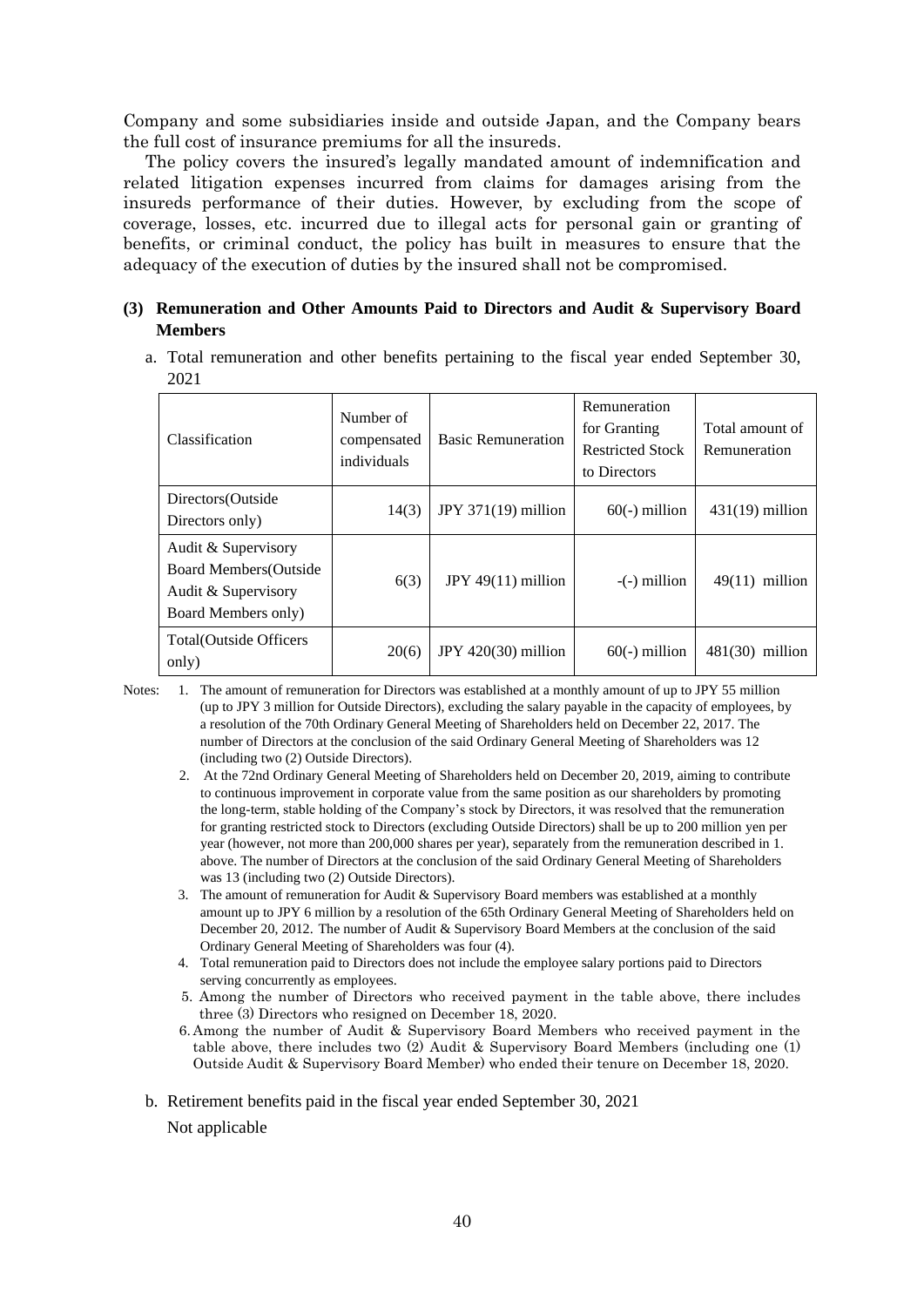c. Matters including policy for determining the content of Directors' remuneration and others

The Company has adopted a resolution on the policy for determining the content of individual remuneration, etc. for Directors and other matters at a Board of Directors meeting. Furthermore, the Board of Directors meeting has judged that the method of determining the details of remuneration, etc. and the content of determined remuneration. are consistent with the determination policy resolved by the Board of Directors meeting, and accordingly, that the remuneration, etc. for each individual Director in the fiscal year ended September 30, 2021, is in line with said determination policy. The policy for determining the content of remuneration, etc. for individual Directors is as follows.

 The Company pursues the unknown where no one has yet explored. By leveraging photonics technology to establish new industries and reach for the world's highest levels of manufacturing excellence, we build enterprise value and contribute to the development of science and technology. However, only a small fraction of the nature of light has been elucidated. We explore fields not yet explained. Based on the knowledge generated by that inquiry, we require our Directors and employees to seek potential applications. Based on this idea, the Company requires Directors to pursue outcomes from a medium to long-term rather than a short-term perspective. Therefore, the Company considers that fixed remuneration is most suitable as the base remuneration for Directors.

On the other hand, as Directors are obligated to fulfill their commitments to our shareholders, aiming to contribute to continuous improvement in corporate value from the same position as our shareholders by promoting the long-term, stable holding of the Company's stock by Directors, in January 2020 we introduced stock-based remuneration (restricted stock-based remuneration).

As a result, remuneration for Directors of the Company (excluding Outside Directors) is composed of fixed remuneration and stock-based remuneration. Regarding the amount of Director remuneration, fixed monthly remuneration established based on position is decided at the Board of Directors meetings and paid monthly. Furthermore, stock-based remuneration set at around 15% of total Director remuneration is decided for each Director at the Board of Directors meetings and paid prior with a 30-year transfer restriction period from the record date. Additionally, only fixed remuneration is paid as remuneration for Outside Directors.

| Company<br>Position | Name              | Main activities                                                                                                                                                                                                                                                                                                                                                                                                                                          | Attendance |
|---------------------|-------------------|----------------------------------------------------------------------------------------------------------------------------------------------------------------------------------------------------------------------------------------------------------------------------------------------------------------------------------------------------------------------------------------------------------------------------------------------------------|------------|
| Outside<br>Director | Kashiko<br>Kodate | Based on her extensive expertise as a<br>university professor and experience in<br>corporate management, Kashiko Kodate has<br>contributed remarks and advice and provided<br>monitoring of operational execution, Board of Directors meetings<br>appropriately fulfilling her expected role as $\vert$ 15/16 (94%)<br><b>Outside Director.</b><br>Furthermore, she also serves as a member of<br>Nomination<br>Compensation<br>and<br>the<br>Committee. |            |

#### **(3) Outside Officers**

a. Main activities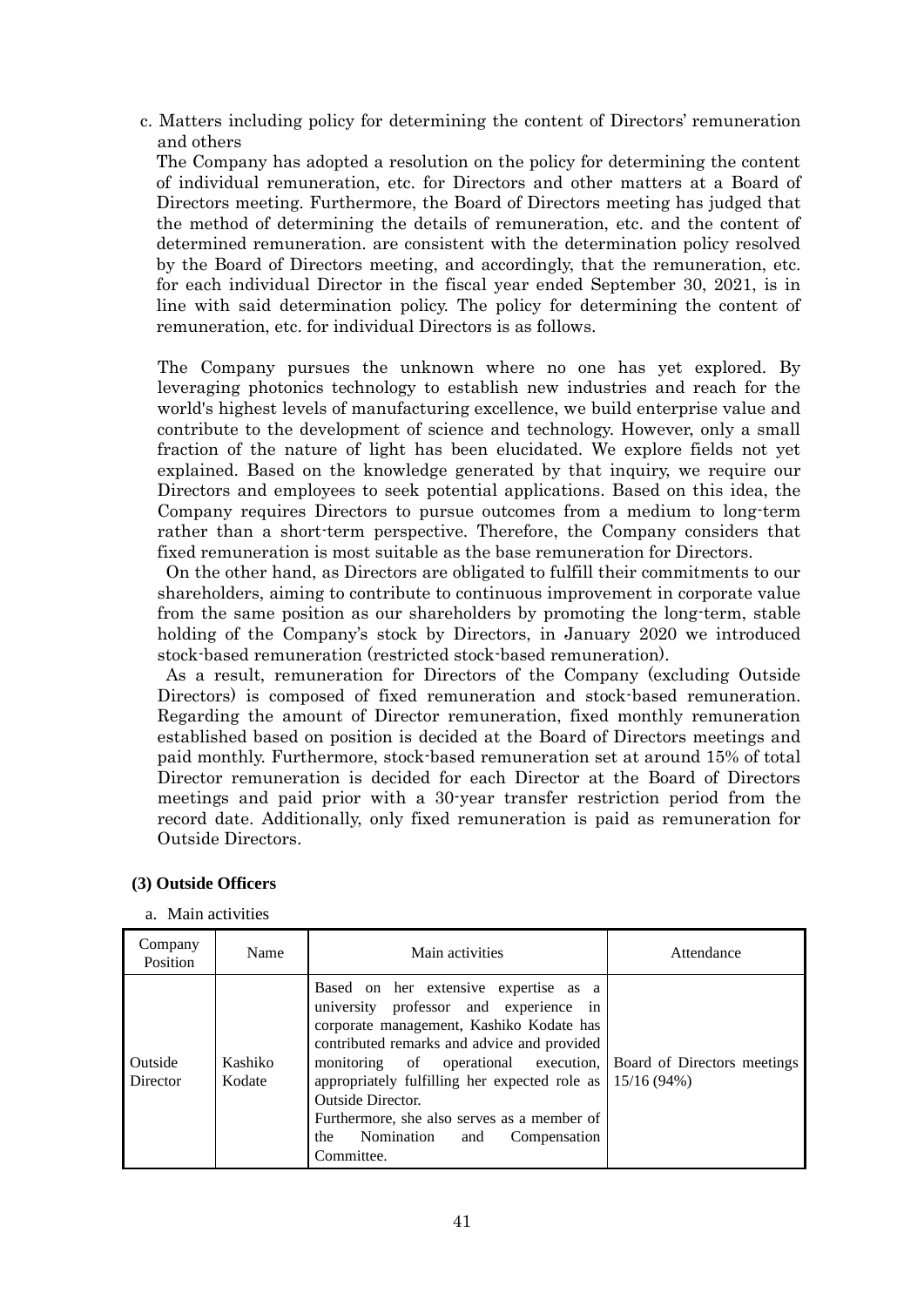|                                                            | Ken<br>Koibuchi   | Based mainly on his wealth of experience and<br>keen insight in fields including corporate<br>management, Ken Koibuchi has contributed<br>remarks and advice and provided monitoring<br>of<br>operational execution,<br>appropriately<br>fulfilling his expected role as Outside<br>Director.<br>Furthermore, he also serves as a member of<br>Nomination<br>the<br>and<br>Compensation<br>Committee.                           | Board of Directors meetings<br>$16/16(100\%)$                                                                                                                                                                                                                                      |
|------------------------------------------------------------|-------------------|---------------------------------------------------------------------------------------------------------------------------------------------------------------------------------------------------------------------------------------------------------------------------------------------------------------------------------------------------------------------------------------------------------------------------------|------------------------------------------------------------------------------------------------------------------------------------------------------------------------------------------------------------------------------------------------------------------------------------|
|                                                            | Kazue<br>Kurihara | Based on her extensive expertise as a<br>university professor and experience through<br>industry-academia<br>partnerships,<br>Kazue<br>Kurihara has contributed remarks and advice<br>and provided monitoring of operational<br>execution,<br>appropriately<br>fulfilling<br>her<br>expected role as Outside Director.<br>Furthermore, she also serves as a member of<br>Nomination<br>the<br>Compensation<br>and<br>Committee. | Board of Directors meetings<br>held after she assumed office<br>as Director<br>13/13 (100%)                                                                                                                                                                                        |
| Outside<br>Audit<br>$\&$<br>Supervisory<br>Board<br>Member | Yuji Maki         | Contributes remarks and advice based on his<br>practical experience and perspective in the<br>accounting division of a listed company.                                                                                                                                                                                                                                                                                          | Board of Directors meetings<br>16/16 (100%)<br>Audit & Supervisory Board<br>$6/6(100\%)$                                                                                                                                                                                           |
|                                                            | Muneo<br>Kurauchi | Takes advantage of his experience in the<br>banking industry to contribute remarks and<br>advice<br>all<br>aspects<br>on<br>of<br>corporate<br>management, including financial accounting.                                                                                                                                                                                                                                      | Board of Directors meetings<br>held after he assumed office<br>Audit &<br>Supervisory<br>as<br><b>Board Member</b><br>13/13 (100%)<br>Audit & Supervisory Board<br>meetings<br>held<br>after<br>he<br>assumed office as Audit &<br><b>Supervisory Board Member</b><br>$4/4(100\%)$ |

b.Summary of contents of agreements to limit liability

Based on the Articles of Incorporation, the Company has entered Agreement Limiting Liability between the Company and each Outside Director and Outside Audit & Supervisory Board Member regarding the obligations set in Article 423 paragraph (1) of the Companies Act, to limit their obligation to the minimum allowance set by Article 425 paragraph (1) of the Companies Act.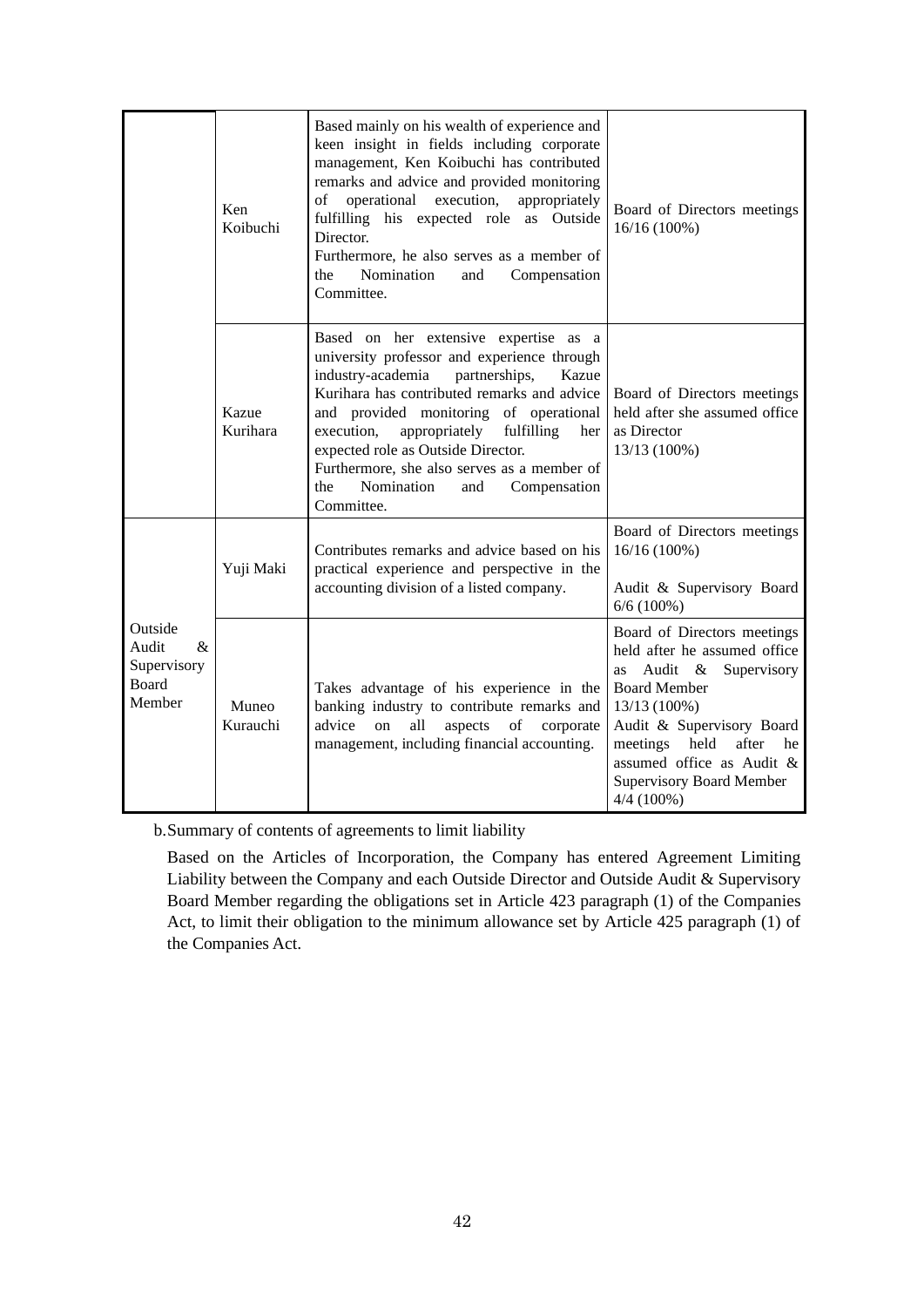#### **5. Independent Auditor**

### **(1) Name of Independent Auditor**

Ernst & Young ShinNihon LLC

### **(2) Amount of Compensation and Other Benefits Paid to the Independent Auditor Pertaining to the Fiscal Year Ended September 30, 2021**

| Classification                                                                                                                                                        | Amount         |
|-----------------------------------------------------------------------------------------------------------------------------------------------------------------------|----------------|
| Amount of compensation and other fees related to activities prescribed in<br>Article 2 paragraph (1) of the Certified Public Accountants Act (Law No.<br>103 of 1948) | JPY 65 million |
| Total amount of cash and other financial interests the Company and its<br>subsidiary companies will pay to the Company's independent auditor                          | JPY 65 million |

Notes: 1.The amount of compensation and other benefits pertaining to the fiscal year ended September 30, 2021 is reported in these total amounts because the amounts of the audit fees etc. for audits based on the Companies Act and audits based on the Financial Instruments and Exchange Act are not classified separately and cannot be substantively classified in the audit agreement between the Company and its independent auditor.

2. After performing the verification necessary to determine whether the details of the audit plan, status of performance of audit duties, grounds for calculation of estimated compensation and other matters pertaining to the independent auditor are appropriate, the Company's Audit & Supervisory Board has given its consent for the amount of compensation and other benefits paid to the independent auditor.

#### **(3) Consolidated Subsidiary Audits**

The following important consolidated subsidiaries of the Company are subject to audits by certified public accountants or audit entities other than the Company's independent auditor (including individuals in other countries holding qualifications that correspond to these qualifications).

| <b>Corporation Name</b>               |  |  |
|---------------------------------------|--|--|
| Hamamatsu Corporation                 |  |  |
| Hamamatsu Photonics Deutschland GmbH  |  |  |
| Hamamatsu Photonics (China) Co., Ltd. |  |  |

### **(4) Company Policy Concerning Decisions to Dismiss or Not Reappoint the Independent Auditor**

The Company's Audit & Supervisory Board will dismiss the independent auditor by a resolution of the Audit & Supervisory Board based on the consensus of all Audit & Supervisory Board members if the independent auditor corresponds to any of the reasons provided in the sub-paragraphs of Article 340 paragraph  $(1)$  of the Companies Act. In this case, an Audit & Supervisory Board member selected by the Audit & Supervisory Board will report on the dismissal and the reason at the first Ordinary General Meeting of Shareholders convened after such dismissal.

In addition the situation described above, if it recognizes the independent auditor will have difficulty in appropriately accomplishing their duties, the Company's Audit & Supervisory Board will conduct a study based on the facts, and if it is judged dismissal or non-reappointment is reasonable the Audit and Supervisory Board will decide to make that intent a purpose of the Ordinary General Meeting of Shareholders.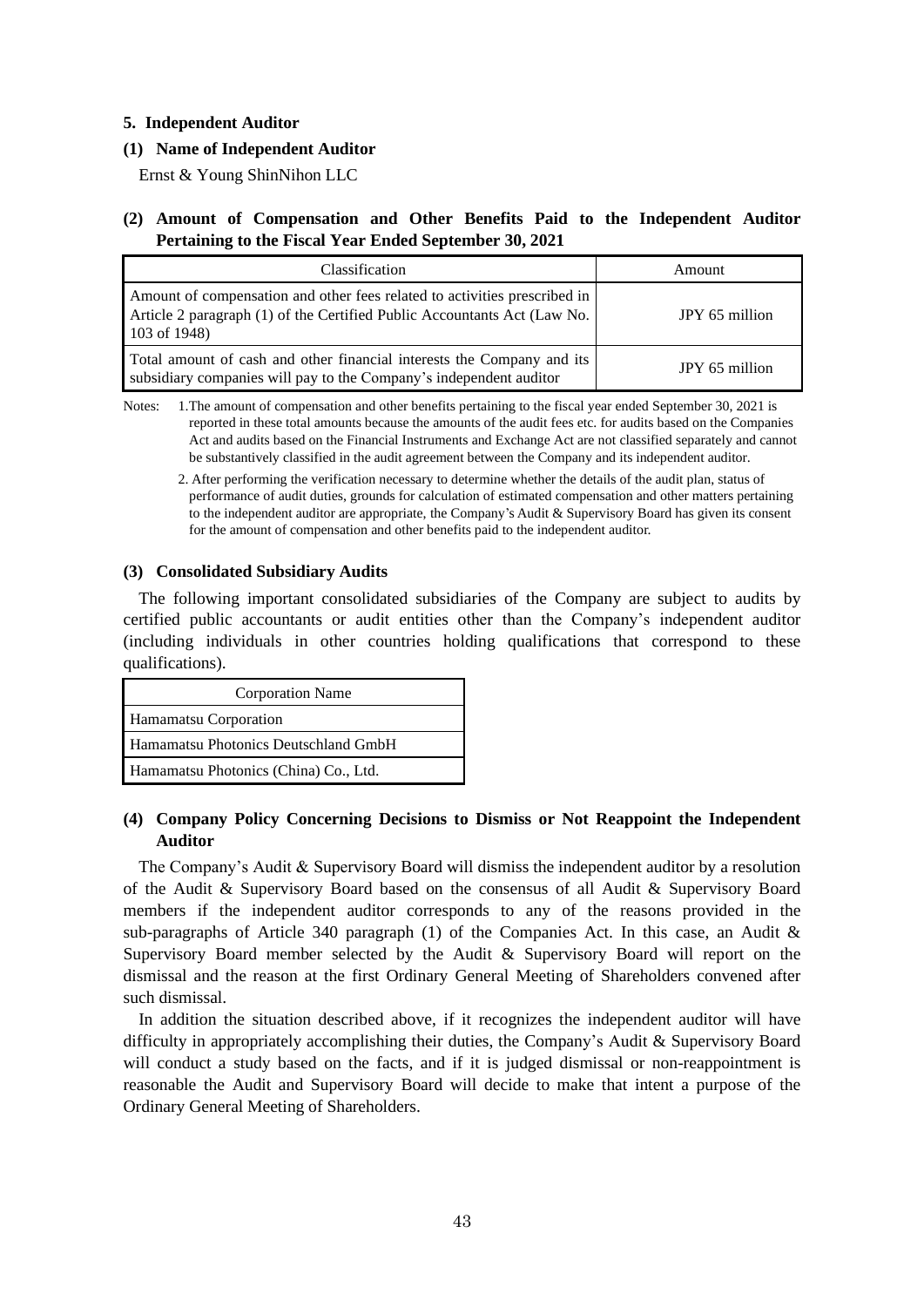### **6. Systems for ensuring proper business activities and operating status of said systems Systems for ensuring proper business activities**

### **A summary of matters resolved by the Board of Directors meeting is provided below.**

### **[Basic Policy on Company-wide Efforts for Corporate Management]**

- The Company's business is carried out based on the conduct of its employees. Therefore we will strive to foster each individual and create an organization that will grow and develop as a sound, trusted company.
- Each individual must study through their daily work, and foster a corporate culture to engage in absorption of new knowledge, correct communication of information and correct conduct, with a sense of responsibility, duty, and awareness.

#### **(1) System to ensure the execution of Directors' duties complies with laws and regulations and the Articles of Incorporation**

The Company strives to clarify its basic approach concerning corporate ethics and compliance, and ensure all employees are well-acquainted with the Company's thinking.

Apart from the Board of Directors, the Company has established the Executive Officers meeting to speed up management decision-making and separate executive and supervisory functions.

The Company strengthens the supervisory function of the Board of Directors by reporting the resolutions of the Executive Officers meeting to the Board of Directors.

#### **(2) System for retaining and managing information concerning the execution of Directors' duties**

- 1. The Company prepares and retains minutes of the Board of Directors meetings, the Executive Officers meeting, and other important meetings.
- 2. Information will be computerized and retained in an easy to inspect format.

#### **(3) Rules and other systems related to management of loss risks**

The Company will establish respective divisions responsible for risks related to information security, quality, environment, disasters, export control, etc., and these divisions prepare rules and guidelines concerning such risks, and conduct training and education.

### **(4) Systems to ensure the execution of Directors' duties is performed efficiently, and systems to ensure the execution of employees' duties complies with laws and regulations and the Articles of Incorporation**

- 1. Under the rules of the Board of Directors, the Company holds regular meetings of the Board of Directors once a month to make decisions on important matters and receive reports from the Executive Officers to supervise the status of business execution. In addition, the Executive Officer system separates management decision-making from business execution, enabling swift and flexible decision-making, while revitalizing the Board of Directors and strengthening management oversight functions.
- 2. Under the rules of the Board of Executive Officers, the Company holds regular meetings of the Board of Executive Officers attended by the Directors, the Executive Officers and Audit & Supervisory Board Members to review and resolve matters delegated by the Board of Directors. In addition, the Business promotion meeting, which is affiliated with the Board of Executive Officers, is attended by General Managers and above, and examines basic and important matters related to business execution from a variety of perspectives, and directly explains and directs them to the relevant parties. In this way, the Company aims to expedite and improve the efficiency of business execution and to share information among officers and executive employees. Furthermore, information is also communicated to other employees through other meetings.
- 3. The Company will prepare the organization regulations, division of duties provisions, and administrative authority provisions, and clarify responsibilities and authorities.
- 4. To understand budget execution status and operating results trends, the Company will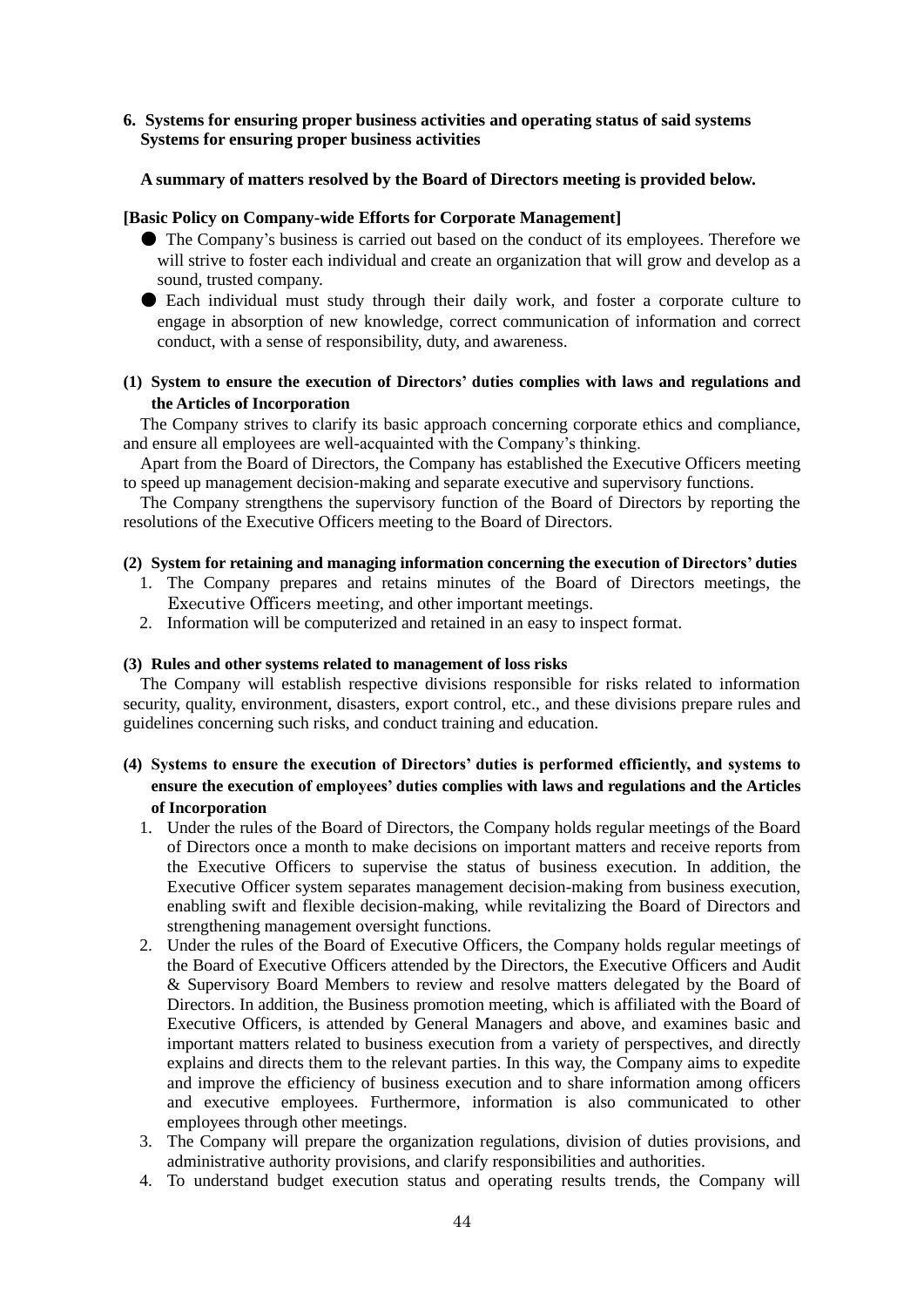establish a Budget Committee to study progress reports and actions to be taken.

- 5. The Company will conduct training to improve areas such as the safety and health of employees and compliance awareness at the time when individuals join the Company and when individuals are appointed to management positions, and continually after that.
- 6. The Company will prepare a system for disclosing inside information accurately and on a timely basis.
- 7. The Company will prepare various guidelines based on the Personal Information Management Guidelines to address the management of personal information.
- 8. The Company will clarify the basic policy for eliminating anti-social forces, and thoroughly acquaint all employees with it.
- 9. Based on the Internal Controls and Audit Provisions, the Company will prepare the internal control systems necessary to ensure the appropriateness of financial reporting.

#### **(5) Systems to ensure appropriate business operations in our Group (meaning the Company and its consolidated subsidiaries)**

- 1. For domestic and foreign consolidated subsidiaries, the Company will establish a management division responsible for ensuring appropriate operations while respecting, as a rule, each subsidiary's autonomy. The Company will respond as follows based on the size and business of consolidated subsidiaries.
	- a) For domestic consolidated subsidiaries, the Company executes operations in accordance with the Company's policy and monitors the execution of operations by dispatching Directors or executive employees of the Company to serve as Directors of these subsidiaries. In addition, the Company strives to avoid risks by dispatching Directors or executive employees of the Company to serve as Audit & Supervisory Board Members.
	- b) For overseas consolidated subsidiaries, in addition to the actions described in a), the Company periodically brings together responsible individuals of the overseas consolidated subsidiaries for reporting and conferring, to build a consensus about the management. In addition, the Company dispatches or seconds responsible individuals to the subsidiaries in order to collect information as necessary.
- 2. Domestic and foreign consolidated subsidiaries of the Company shall regularly report on their operating results etc. to the Company, and if necessary the Company shall convene a liaison meeting to encourage communication, in order to promote cooperation within our Group.
- 3. The Company will address the risks at domestic and foreign consolidated subsidiaries by sharing risk information corresponding to size and business category, preparing and disseminating various provisions, and implementing training and education, with using the responsible division of the Company as a contact.
- 4. The Company will formulate a consolidated earnings plan while sharing information between the Company and its consolidated subsidiaries.
- 5. The Company will make the Fundamental CSR Policy and the Corporate Code of Conduct known to its consolidated subsidiaries, with the goal of improving compliance within our Group.

### **(6) Matters concerning employees to be appointed when the Audit & Supervisory Board Members have requested that employees be assigned to assist their duties**

If the Audit & Supervisory Board Members have requested staff to assist an audit, the Company will appoint individuals from among its employees based on the Audit & Supervisory Board request about the number and the abilities of staff.

### **(7) Matters concerning ensuring the independence of the employees in the preceding paragraph from the Directors and ensuring the effectiveness of instructions to said employees**

As dedicated staff to assist the Audit & Supervisory Board, the relevant employees must act solely in accordance with the standards set by the Audit & Supervisory Board, and must follow the Audit & Supervisory Board Members' instructions and orders. Furthermore, they are not to serve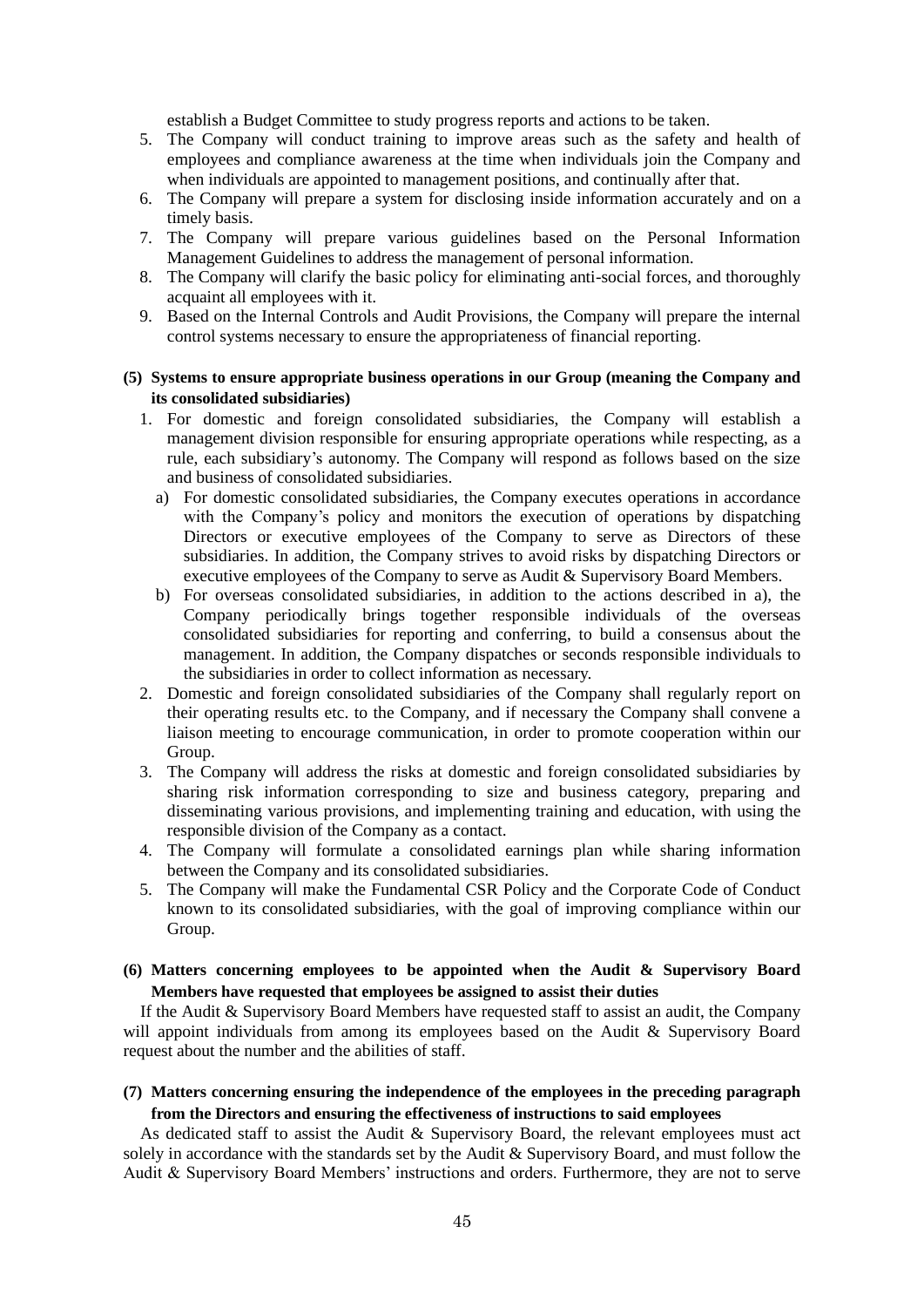concurrently in an office related to the execution of operations or as employees in other divisions.

**(8) System for Directors and employees of our Group to report to Audit & Supervisory Board Members, and system concerning other reports to Audit & Supervisory Board Members**

When Directors, Executive Officers and employees (including Directors, Audit & Supervisory Board Members, and employees of consolidated subsidiaries) are requested to report on matters concerning the execution of operations by Audit & Supervisory Board Members of the Company, they will make an appropriate report promptly.

Furthermore, as soon as they have discovered any facts that might cause a significant loss to our Group, including acts that will violate laws and regulations or the Company's Articles of Incorporation, they shall make a report immediately to an Audit & Supervisory Board Member, or to the Audit & Supervisory Board.

### **(9) System to ensure individuals who have made a report under the preceding paragraph are not subjected to disadvantageous treatment because they made said report**

The Company will not subject a Director or employee of our Group who made a report to an Audit & Supervisory Board Member to disadvantageous treatment because they made said report.

# **(10)Matters concerning the policy with respect to the procedure for advances or reimbursements of expenses incurred with respect to the execution of an Audit & Supervisory Board Member's duties or other processing of expenses or debts incurred with respect to the execution of said duties**

When an Audit & Supervisory Board Member has submitted a request for advance payment of expenses with respect to the execution of duties based on Article 388 of the Companies Act, the Company will process said expenses or debts promptly except when it has determined, based on discussions with the responsible division, that the expenses or debts with respect to the relevant payment request were not necessary for execution of said Audit & Supervisory Board Member's duties.

### **(11)Other systems to ensure that audits by Audit & Supervisory Board Member are conducted effectively**

The Company will ensure that the Audit & Supervisory Board Members will conduct effective audit activities for operating audits and accounting audits, based on a system of appropriate reports from parties such as the Independent Auditor, the Internal Audit & Control Division, the Internal Audit Division, subsidiaries' Directors and Audit & Supervisory Board Members and the audit assistance staff, as well as coordination and information sharing with them.

### A summary of the operation status of the systems for ensuring appropriate business operations is provided below.

### Execution of Directors' duties

By separating the operational execution function from the Board of Directors and delegating authority for operational execution to Executive Officers, the Company is working to strengthen the monitoring function of the Board of Directors and to promote flexible decision-making. For the purpose of maintaining and improving the effectiveness of the Board of Directors, the Company has also continually conducted evaluations of the Board of Directors in the form of questionnaire based on self-assessment by the Directors and Audit & Supervisory Board Members. Based on the results of these evaluations, the Company changes the management policy of the Board of Directors as necessary. In addition, the Company has formulated a basic policy concerning corporate governance in which it identified the management philosophy, and has disclosed the policy on its website to make known not only to its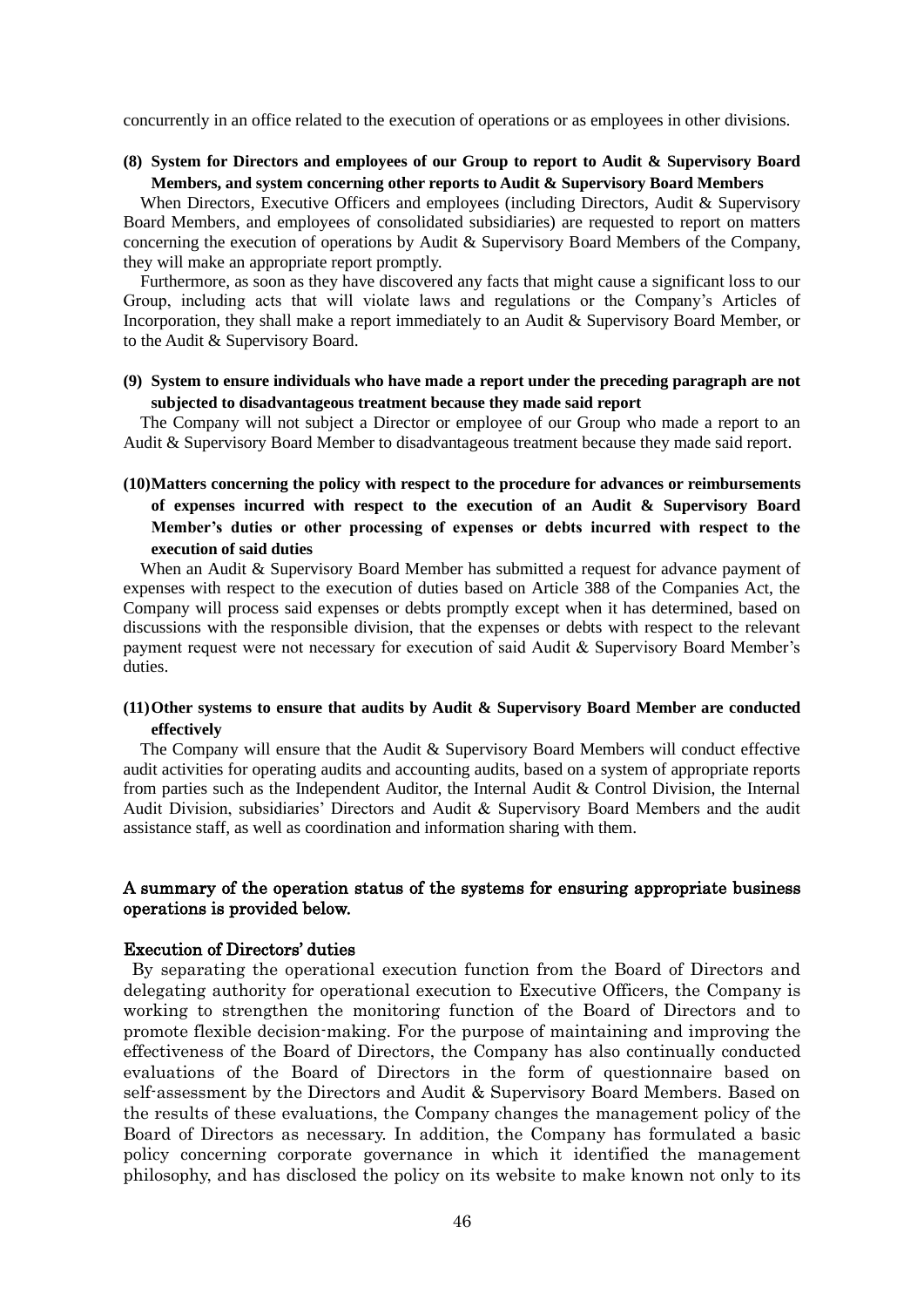employees but also to various stakeholders. As part of our corporate governance activities, Directors, Audit & Supervisory Board Members and Executive officers are provided with officer training programs as appropriate. the Company has also created opportunities for Directors to exchange ideas regarding current business development and topics and the medium- to long-term direction of the Company.

In the fiscal year under review, aiming to enhance the fairness, transparency, and objectivity of nominations for candidates for Director and remuneration procedures, and to strengthen the monitoring function of the Board of Directors, the Company established a Nomination and Compensation Committee whose members are composed of a majority of Outside Directors.

The Company has also made its basic thinking concerning corporate ethics and compliance, its Fundamental CSR Policy and its Corporate Code of Conduct known to employees by posting this information on its intranet website and through various educational efforts. In August 2017, the Company became a signatory to the UN Global Compact and declared its support for the UN's 10 principles. In this fiscal year, the Company has been recognized under the 2021 Certified Health & Productivity Management Outstanding Organizations Recognition Program (large enterprise category) "White 500," for the fourth consecutive year. The Company will continue to implement policies to enable all employees to balance work and family and to continue working actively on a long-term basis.

On the other hand, the Company holds the Business promotion meeting attended by the Directors, the Executive Officers, Audit & Supervisory Board Members and other managers once every week under the rules of Business promotion meeting to conduct multifaceted studies of basic matters and important issues regarding the execution of operations and from time to time prepares reports and studies on various issues. This meeting prepares and retains all the Business promotion meeting minutes.

#### Management of loss risk

The Company has formulated a business continuity plan, which it continuously revises through means such as training, to prepare for disasters such as earthquakes. It also has strengthened its risk management system for overseas business travel. Training with regard to other risks related to information security, quality, environment, disasters and export control, etc., is implemented by each responsible division.

Furthermore, in response to COVID-19, the Company has worked to prevent infections and spread among our employees and to ensure safety, while promoting thorough infection prevention policies to prevent any impact on production activities.

### Execution of employees' duties

The Company holds the Business promotion meeting once every week and communicates information to its executive employees through various discussions, including our Group's management policies and conformity with our corporate culture. In addition, the Company holds a meeting of its employees holding the managerial position regularly, where the management side gives reports and seeks to deliver and share information in their own words.

The Company has also prepared rules and provided education to prevent research activity misconduct and the improper use of public research funds.

#### Ensuring proper operations in our Group

To ensure the propriety of operations, including those of consolidated subsidiaries, the Company works to identify the administrative authority including those of consolidated subsidiaries, create risk management systems for our entire Group and achieve thorough compliance with laws and regulations. Furthermore, in addition to dispatching or seconding executives to consolidated subsidiaries, for its domestic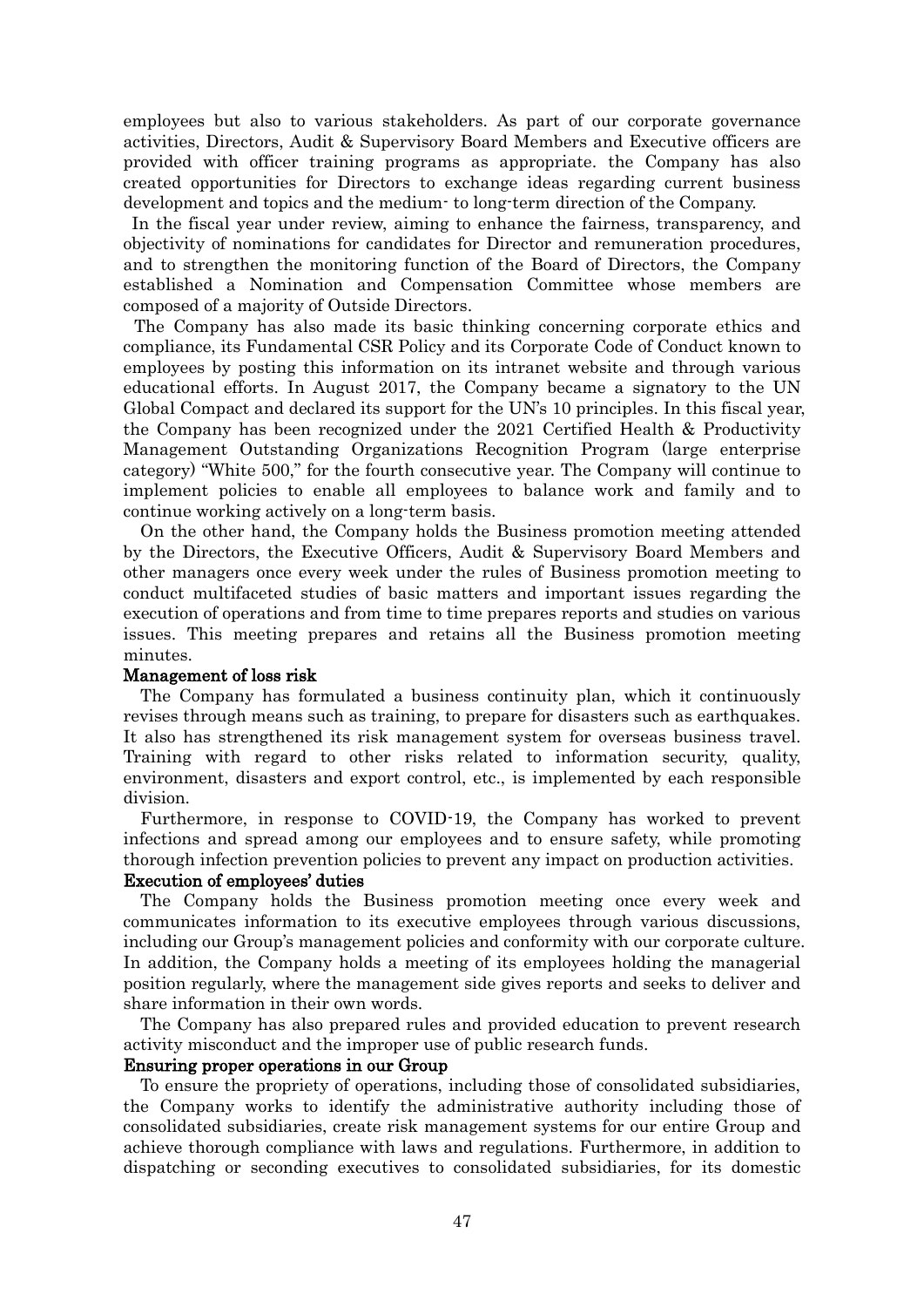consolidated subsidiaries the Company exchanges information monthly if necessary, and for its overseas consolidated subsidiaries implements meetings where all managers attend.

### Systems to ensure audits and supervision are conducted effectively

To improve the effectiveness of audits by the Audit & Supervisory Board Members, if necessary the Company confers beforehand with the Audit & Supervisory Board Members concerning the contents of materials to be submitted to the Board of Directors meeting. Furthermore, to improve the effectiveness of audits and supervision by the Outside Directors and Outside Audit & Supervisory Board Members, the Company provides them with the necessary information by sending beforehand the materials related to matters to be resolved at the regular Board of Directors meeting and creates an opportunity to explain to them the matters as needed. The Internal Audit Division, which is directly controlled by the Representative Director and President, conducts internal audits, reports the results of those audits to the Representative Director and President in a timely manner, and also reports them to the Business promotion meeting.

Note: The figures presented in this Business Report are rounded down to the nearest whole unit of presentation.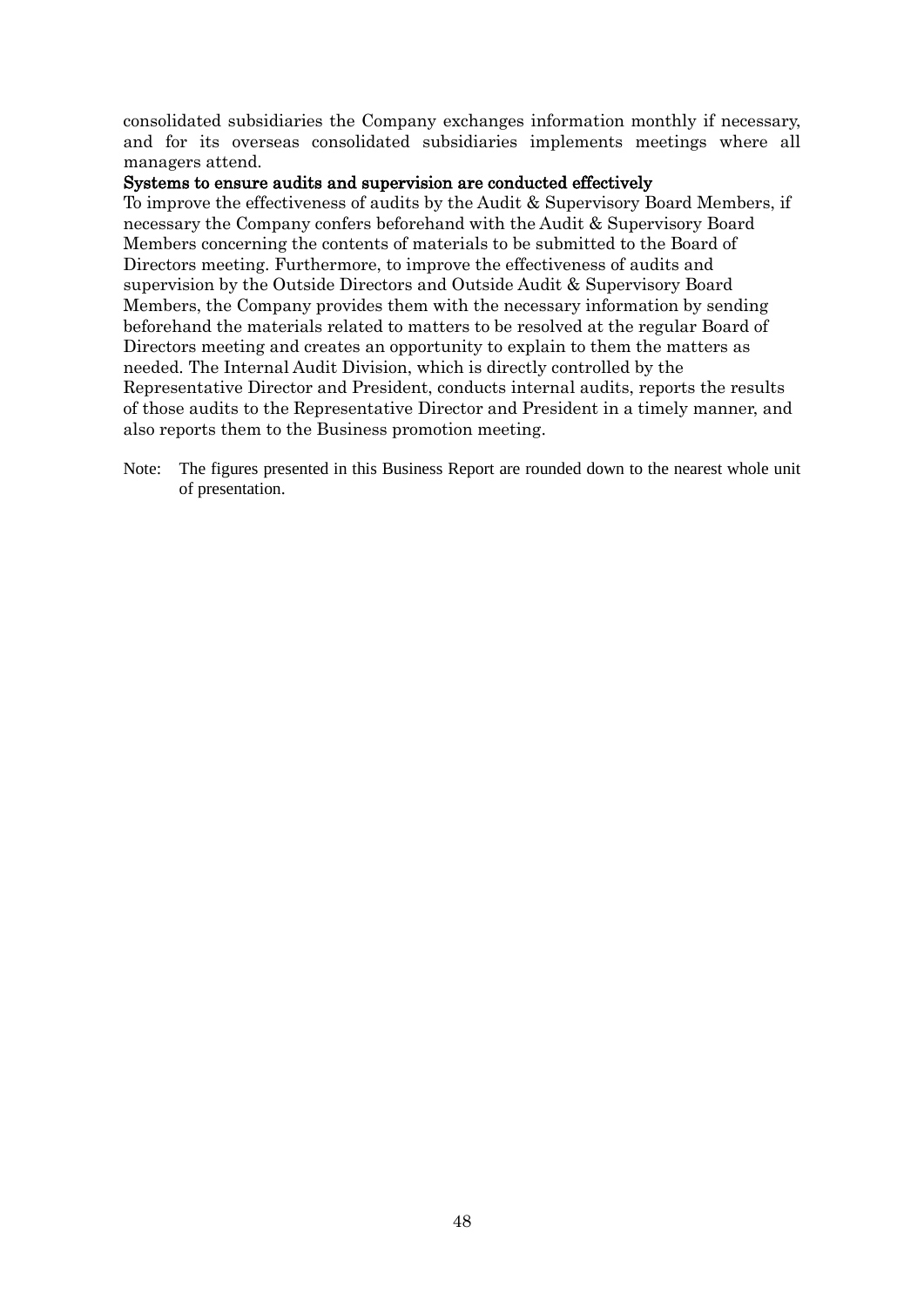# **Consolidated Balance Sheets**

(As of September 30, 2021)

| <b>Assets</b>                          |         | <b>Liabilities</b>                                    |          |  |
|----------------------------------------|---------|-------------------------------------------------------|----------|--|
| Item                                   | Amount  | Item                                                  | Amount   |  |
| <b>Current assets</b>                  | 192,120 | <b>Current liabilities</b>                            | 52,293   |  |
| Cash and deposits                      | 91,087  | Notes and accounts payable-trade                      | 7,371    |  |
| Notes and accounts receivable-trade    | 42,528  | Electronically recorded<br>obligations-operating      | 7,387    |  |
| Securities                             | 8,671   | Short-term borrowings                                 | 3,507    |  |
| Merchandise and finished goods         | 9,106   | Current portion of long-term borrowings               | 3,039    |  |
| Work in process                        | 23,885  | Income taxes payable                                  | 6,700    |  |
| Raw materials and supplies             | 11,410  | Provision for bonuses                                 | 5,814    |  |
| Other                                  | 5,622   | Other                                                 | 18,473   |  |
| Allowance for doubtful accounts        | (193)   | <b>Non-current liabilities</b>                        | 11,811   |  |
| <b>Non-current assets</b>              | 109,556 | Long-term borrowings                                  | 3,240    |  |
| Property, plant and equipment          | 86,479  | Deferred tax liabilities                              | 583      |  |
| Buildings and structures, net          | 44,853  | Retirement benefit liability                          | 6,903    |  |
| Machinery, equipment and vehicles, net | 12,005  | Other                                                 | 1,084    |  |
| Tools, furniture and fixtures, net     | 4,923   |                                                       |          |  |
| Land                                   | 17,196  | <b>Total liabilities</b>                              | 64,105   |  |
| Leased assets, net                     | 326     | <b>Net assets</b>                                     |          |  |
| Right-of-use assets, net               | 611     | <b>Shareholders' equity</b>                           | 234,170  |  |
| Construction in progress               | 6,561   | Share capital                                         | 35,008   |  |
| <b>Intangible assets</b>               | 4,853   | Capital surplus                                       | 34,752   |  |
| Customer relationships                 | 1,734   | Retained earnings                                     | 185,206  |  |
| Other                                  | 3,118   | Treasury shares                                       | (20,797) |  |
| <b>Investments and other assets</b>    | 18,223  | Accumulated other comprehensive income                | 2,351    |  |
| Investment securities                  | 3,907   | Valuation difference on available-for-sale securities | 1,191    |  |
| Deferred tax assets                    | 11,587  | Foreign currency translation adjustment               | 1,592    |  |
| Investment property, net               | 242     | Remeasurements of defined benefit plans               | (431)    |  |
| Other                                  | 2,505   | Non-controlling interests                             | 1,048    |  |
| Allowance for doubtful accounts        | (19)    | <b>Total net assets</b>                               | 237,570  |  |
| <b>Total assets</b>                    | 301,676 | <b>Total liabilities and net assets</b>               | 301,676  |  |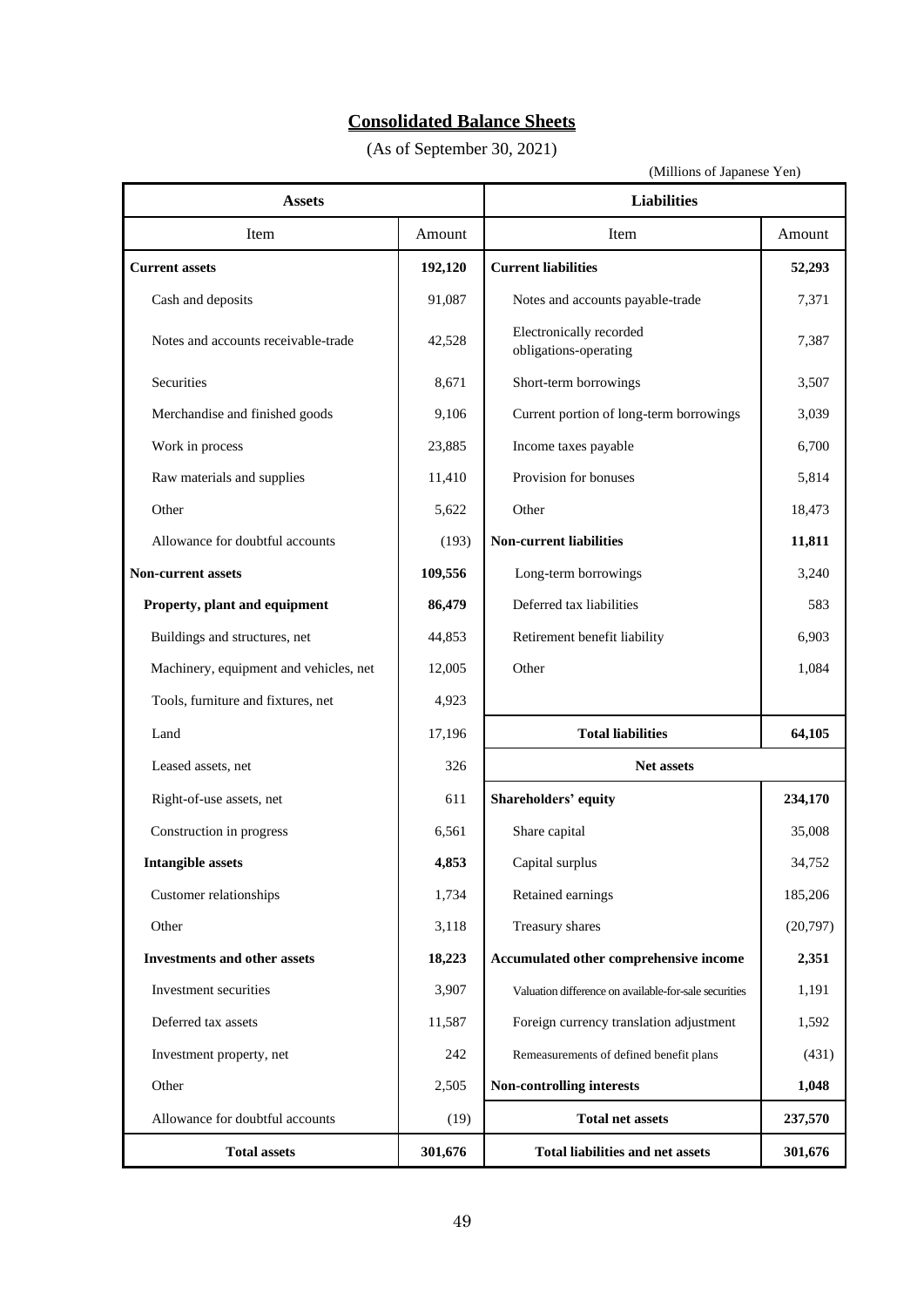### **Consolidated Statements of Income**

(From October 1, 2020 through September 30, 2021)

|                                                                           |                  | (Millions of Japanese Yen) |
|---------------------------------------------------------------------------|------------------|----------------------------|
| Item                                                                      |                  | Amount                     |
| <b>Net sales</b>                                                          |                  | 169,026                    |
| Cost of sales                                                             |                  | 85,631                     |
| Gross profit                                                              |                  | 83,395                     |
| Selling, general and administrative expenses                              |                  | 49,077                     |
| <b>Operating profit</b>                                                   |                  | 34,318                     |
| Non-operating income                                                      |                  |                            |
| Interest income                                                           | 198              |                            |
| Dividend income                                                           | 53               |                            |
| Rental income from non-current assets                                     | 88               |                            |
| Rental income from investment property                                    | 71               |                            |
| Gain on sale of scraps                                                    | 105              |                            |
| Other                                                                     | 311              | 829                        |
| Non-operating expenses                                                    |                  |                            |
| Interest expenses                                                         | 53               |                            |
| Rent expenses on real estate                                              | 110              |                            |
| Foreign exchange losses                                                   | 267              |                            |
| Share of loss of entities accounted for using equity<br>method            | 3                |                            |
| Other                                                                     | 65               | 499                        |
| Ordinary profit                                                           |                  | 34,648                     |
| <b>Extraordinary income</b>                                               |                  |                            |
| Gain on sales of non-current assets                                       | 67               |                            |
| Subsidy income                                                            | 805              |                            |
| Gain on sales of investment securities                                    | 5                |                            |
| Reversal of reserve for loss on dissolution of<br>employees' pension fund | 164              | 1,042                      |
| <b>Extraordinary losses</b>                                               |                  |                            |
| Loss on sales of non-current assets                                       | $\boldsymbol{0}$ |                            |
| Loss on retirement of non-current assets                                  | 70               |                            |
| Loss on tax purpose reduction entry of non-current<br>assets              | 441              |                            |
| <b>Impairment</b> losses                                                  | 351              |                            |
| Loss on valuation of investment securities                                | 71               | 935                        |
| Profit before income taxes                                                |                  | 34,755                     |
| Income taxes-current                                                      | 10,393           |                            |
| Income taxes-deferred                                                     | (862)            | 9,530                      |
| Profit                                                                    |                  | 25,225                     |
| Profit attributable to non-controlling interests                          |                  | 171                        |
| Profit attributable to owners of parent                                   |                  | 25,053                     |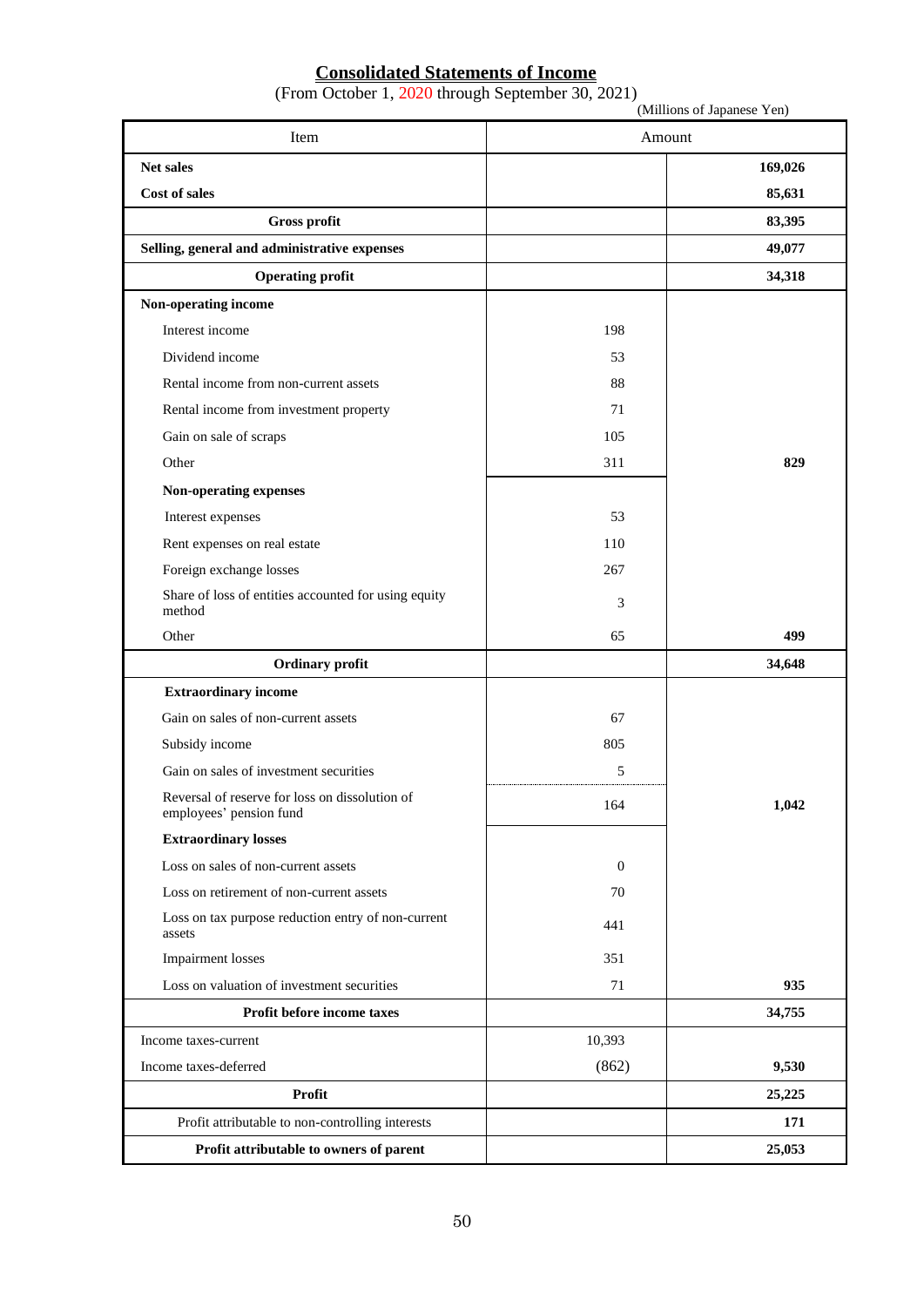# **Non-consolidated Balance Sheets**

(As of September 30, 2021)

(Millions of Japanese Yen)

| <b>Assets</b>                                         |              | <b>Liabilities</b>                                               |          |
|-------------------------------------------------------|--------------|------------------------------------------------------------------|----------|
| Item                                                  | Amount       | Item                                                             | Amount   |
| <b>Current assets</b>                                 | 138,666      | <b>Current liabilities</b>                                       | 38,495   |
| Cash and deposits                                     | 52,300       | Electronically recorded obligations - operating                  | 7,387    |
| Notes receivable - trade                              | 6,261        | Accounts payable - trade                                         | 7,060    |
| Accounts receivable - trade                           | 32,441       | Current portion of long-term borrowings                          | 3,000    |
| Securities                                            | 8,000        | Lease obligations                                                | 165      |
| Merchandise and finished goods                        | 2,487        | Accounts payable - other                                         | 3,212    |
| Work in process                                       | 23,002       | Accrued expenses                                                 | 1,142    |
| Raw materials and supplies                            | 10,236       | Income taxes payable                                             | 5,461    |
| Accounts receivable - other                           | 3,627        | Advances received                                                | 15       |
| Other                                                 | 349          | Deposits received                                                | 277      |
| Allowance for doubtful accounts                       | (42)         | Provision for bonuses                                            | 4,960    |
|                                                       |              | Electronically recorded obligations - facilities                 | 3,531    |
|                                                       |              | Deposits received from employees                                 | 2,173    |
| <b>Non-current assets</b>                             | 99,208       | Other                                                            | 106      |
| Property, plant and equipment                         | 74,433       | <b>Non-current liabilities</b>                                   | 10,065   |
| <b>Buildings</b>                                      | 37,436       | Long-term borrowings                                             | 3,000    |
| Structures                                            | 1,866        | Lease obligations                                                | 155      |
| Machinery and equipment                               | 11,098       | Provision for retirement benefits                                | 5,739    |
| Vehicles                                              | 13           | Provision for loss on business of<br>subsidiaries and associates | 698      |
| Tools, furniture and fixtures                         | 3,385        | Asset retirement obligations                                     | 257      |
| Land                                                  | 15,398       | Other                                                            | 215      |
| Leased assets                                         | 286          |                                                                  |          |
| Construction in progress                              | 4,946        | <b>Total liabilities</b>                                         | 48,561   |
| <b>Intangible assets</b>                              | 958          | Net assets                                                       |          |
| Patent right                                          | 78           | Shareholders' equity                                             | 188,122  |
| Software                                              | 854          | <b>Share Capital</b>                                             | 35,008   |
| Other                                                 | 25           | <b>Capital surplus</b>                                           | 34,716   |
| <b>Investments and other assets</b>                   | 23,816       | Legal capital surplus                                            | 34,716   |
| Investment securities                                 | 2,555        | <b>Retained earnings</b>                                         | 139,191  |
| Shares of subsidiaries and associates                 | 8,829        | Legal retained earnings                                          | 695      |
| Investments in capital                                | $\mathbf{0}$ | Other retained earnings                                          | 138,495  |
| Investments in capital of subsidiaries and associates | 1,657        | Reserve for dividends                                            | 6,500    |
| Deferred tax assets                                   | 9,939        | General reserve                                                  | 110,600  |
| Investment proprety                                   | 224          | Retained earnings brought forward                                | 21,395   |
| Other                                                 | 629          | <b>Treasury shares</b>                                           | (20,793) |
| Allowance for doubtful accounts                       | (19)         | Valuation and translation adjustments                            | 1,191    |
|                                                       |              | Valuation difference on available-for-sale securities            | 1,191    |
|                                                       |              | <b>Total net assets</b>                                          | 189,314  |
| <b>Total assets</b>                                   | 237,875      | <b>Total liabilities and net assets</b>                          | 237,875  |